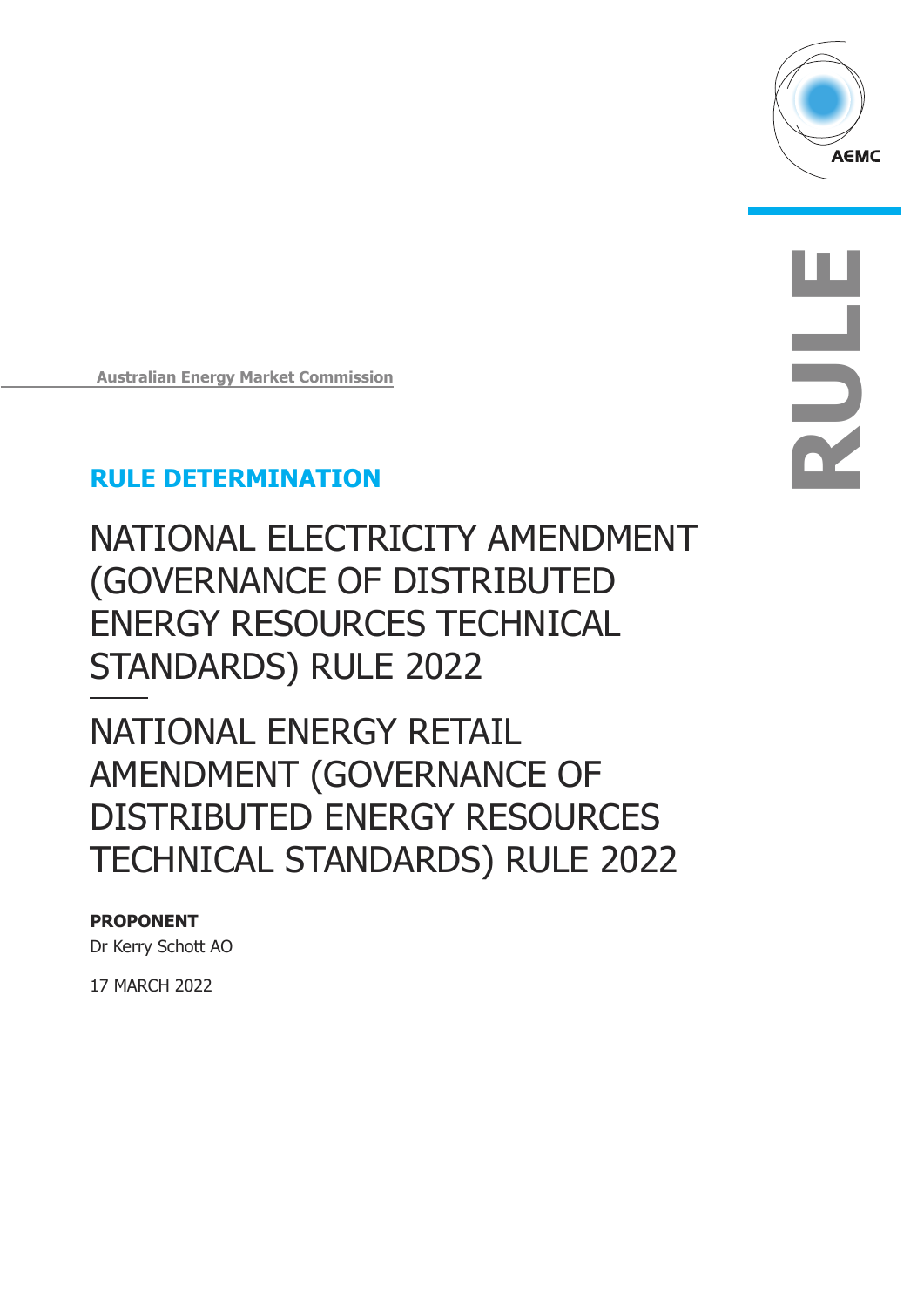### INQUIRIES

Australian Energy Market Commission GPO Box 2603 Sydney NSW 2000

E aemc@aemc.gov.au T (02) 8296 7800

Reference: ERC0319

# **CITATION**

AEMC, Governance of distributed energy resources technical standards, Rule determination, 17 March 2022

# ABOUT THE AEMC

The AEMC reports to the Energy Ministers' Meeting (formerly the Council of Australian Governments Energy Council). We have two functions. We make and amend the national electricity, gas and energy retail rules and conduct independent reviews for the Energy Ministers' Meeting.

This work is copyright. The Copyright Act 1968 permits fair dealing for study, research, news reporting, criticism and review. Selected passages, tables or diagrams may be reproduced for such purposes provided acknowledgement of the source is included.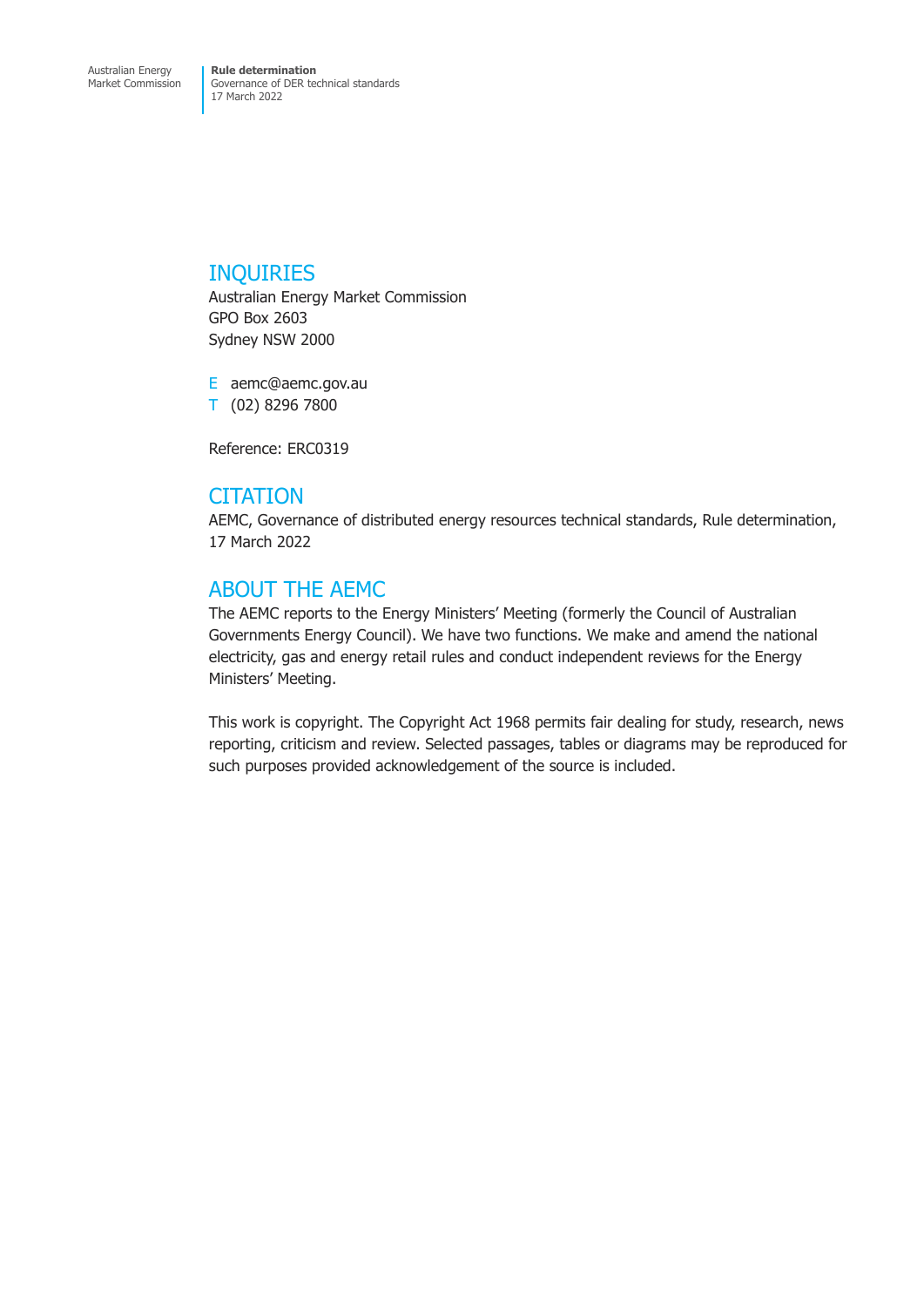**Rule determination**  Governance of DER technical standards 17 March 2022

# **SUMMARY**

- 1 As Australians continue to buy and install distributed energy resources (DER) at record rates — including rooftop solar PV, battery storage systems, and electric vehicles — the technical standards for how these devices perform in various circumstances is becoming increasingly relevant to the security, reliability, and affordability of power supply in the national electricity market (NEM).
- 2 Technical standards refer to established requirements for DER products and involve common and repeatable rules, guidelines or characteristics. For example, minimum inverter standards reduce the likelihood of solar PV systems automatically disconnecting from the power grid by improving the ability of these devices to continue exporting power during minor voltage fluctuations on distribution networks.
- 3 The Commission appreciates stakeholders' strong interest in immediate action to support the development and implementation of DER technical standards. Accordingly, the Commission has set out the five distinct roles it considers essential to support the full realisation of DER's potential benefits for consumers. This includes a work plan to promote consumer interests at each stage of this critical issue for the energy transition:
	- **Role one:** identify when new DER technical standards are needed. The AEMC will begin consulting with stakeholders upon the completion of this rule change process on its proposed terms of reference for considering the priorities from DER technical standards. The proposed scope of this work includes considering consumer interests and needs, interactions between the NER and other instruments, and clarifying existing roles and responsibilities for developing technical standards.
	- **Role two:** actively work with the Energy Security Board (ESB) and the Australian Renewable Energy Agency (ARENA)'s Distributed Energy Integration Program (DEIP) to support existing work on DER technical standards. The AEMC will continue working with the ESB's DER implementation plan and ARENA's DEIP workstreams on interoperability and dynamic operating envelopes. This work will complement existing initiatives to identify the NEM's interests from new and updated DER technical standards.
	- **Role three:** observe Standards Australia's DER committees to contribute to the established work program. The AEMC will expand its non-voting participation role in Standards Australia's DER-related committees such as those on electrical metering equipment, minimum inverter standards, and smart energy.
	- **Role four:** update DER technical standards in the National Electricity Rules (NER). The AEMC will consider any rule change requests to add, update or amend technical standards in the NER, as required.
	- **Role five:** report on progress adopting technical standards in the NER. In conjunction with the work planned under role one, the AEMC will also assess the NEM's progress adopting standards already introduced in the NER (such as minimum inverter standards). The proposed scope of issues under this role include compliance and enforcement, interpreting existing standards, and interactions between the NER and other regulatory regimes.

i

т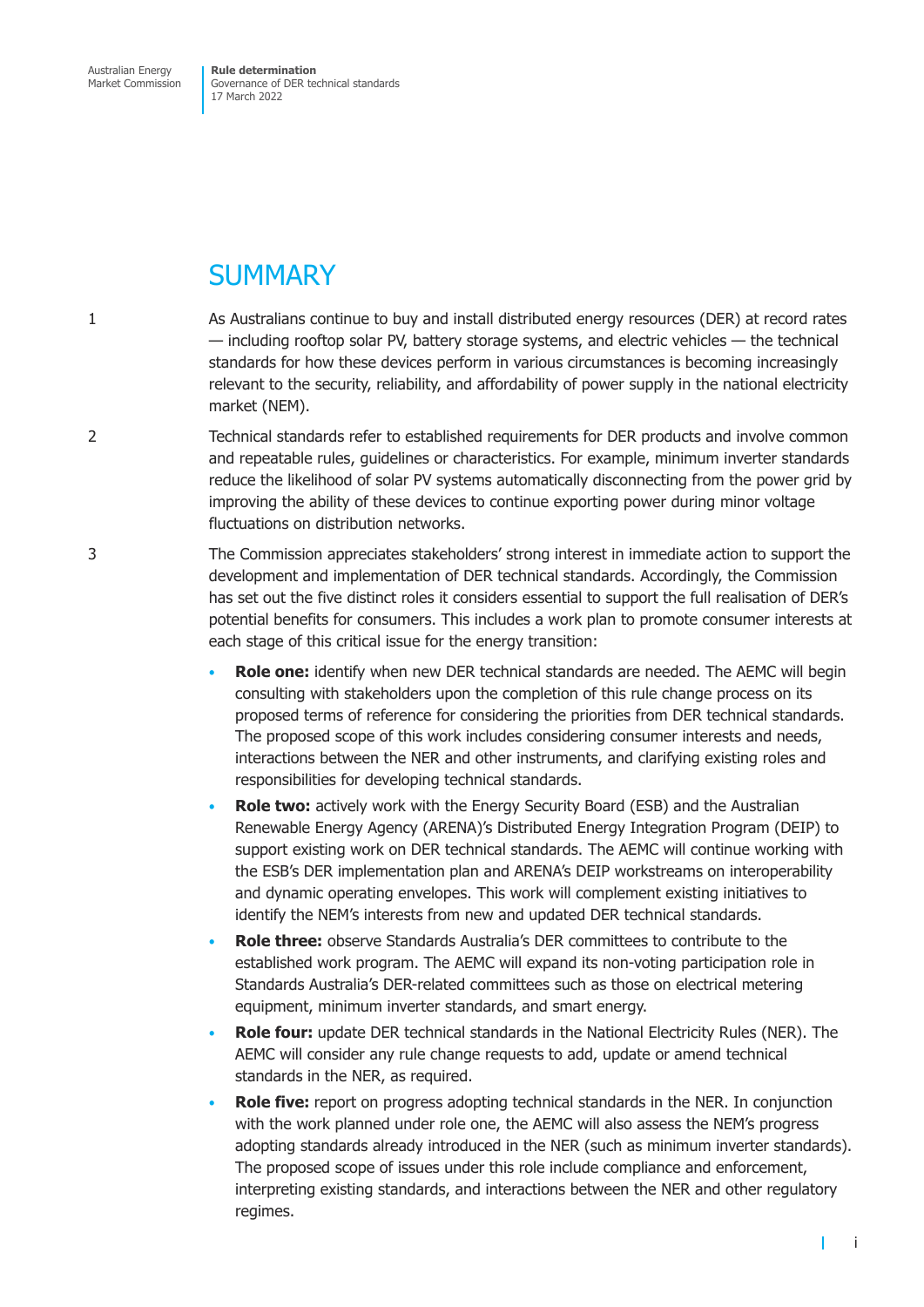**Rule determination**  Governance of DER technical standards 17 March 2022

4 The Commission has also published draft terms of reference to carry out roles one and five. Following the conclusion of this rule change process, the Commission will work with stakeholders to finalise terms of reference and commence the review.

5 The work program outlined above (and described in this final rule determination) employs the Commission's existing capabilities. Specifically, the program relies on its abilities to:

- self initiate a review
- establish committees, panels, and working groups of external experts.

6 These powers allow the Commission to consider how existing rules are achieving energy market objectives and the extent to which reforms may be needed. $<sup>1</sup>$  The provisions provide</sup> some flexibility, including the ability to commission reports, publish discussion papers or draft reports. The Commission can also convene working groups consisting of external experts relevant to the issues under consideration. At the review's completion, the Commission is required to provide a copy of its report to energy ministers and publish the report online.

- 7 The Commission's final rule determination, consistent with its draft rule determination, is that using existing powers enables it to promptly commence its next stage of work on DER technical standards in a way that complements work already underway across other organisations. This approach aims to provide effective, targeted support for the development of DER technical standards to enable consumers and the NEM to gain from DER's potential benefits.
- 8 The final rule determination responds to a rule change request from Dr Kerry Schott AO, in her former capacity as Chair of the ESB, submitted in September 2020. According to the rule change request, new governance arrangements were needed to address:
	- the inability to implement consistent technical standards across the NEM
	- a need for a fast, flexible and transparent standards setting process.

9 The request proposed creating a standing committee under the NER to assess, and if needed make, DER technical standards for the NEM. Reporting to the Commission, the committee would consist of a mixture of DER industry, consumer and market body representatives. The committee's proposed functions could include determining new DER technical standards and otherwise providing advice to the Commission on related issues.

10 The Commission considered the governance arrangements proposed in the rule change request. However, it was concerned the proposal's more rigid rule-based approach would be unlikely to contribute to the achievement of the national electricity objective (NEO) or the national energy retail objective (NERO). This is because it could result in greater complexities and costs for market participants, particularly DER device manufacturers and installers. This could, in turn, result in increased prices or reduced availability of DER devices for consumers in the local market. By contrast, making use of its existing powers allows the Commission to support the necessary work of other organisations for the NEM's DER integration in a flexible and timely manner that supports innovation in response to an evolving market and policy

 $\mathbf{I}$ 

<sup>1</sup> Section 45 of the NEL and s. 232 of the NERL. While the ability to self-initiate a review is provided in each energy law, only the NEL and the NERL are relevant to DER technical standards.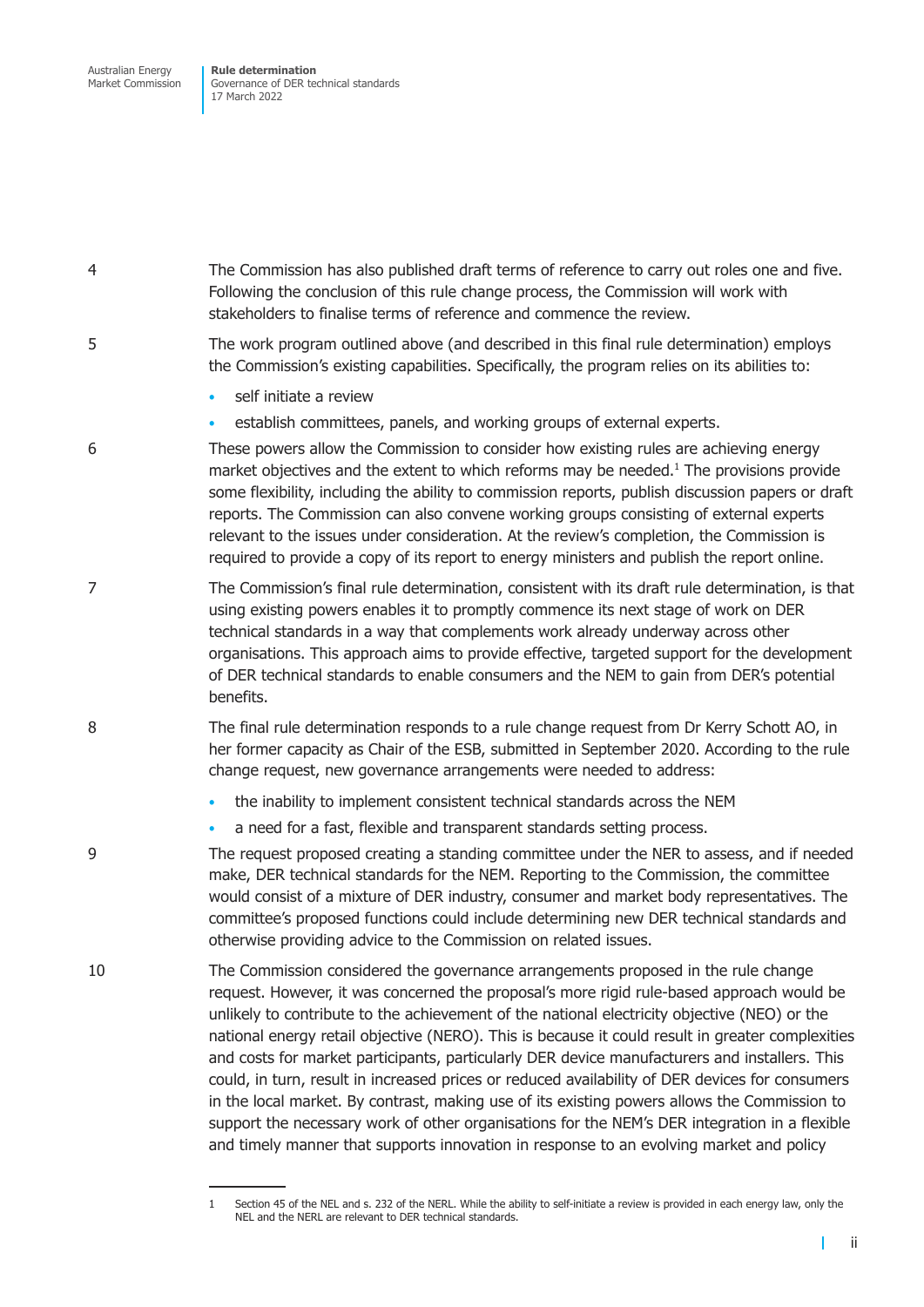context over time.

11 The Commission's final rule determination is therefore not to make a rule.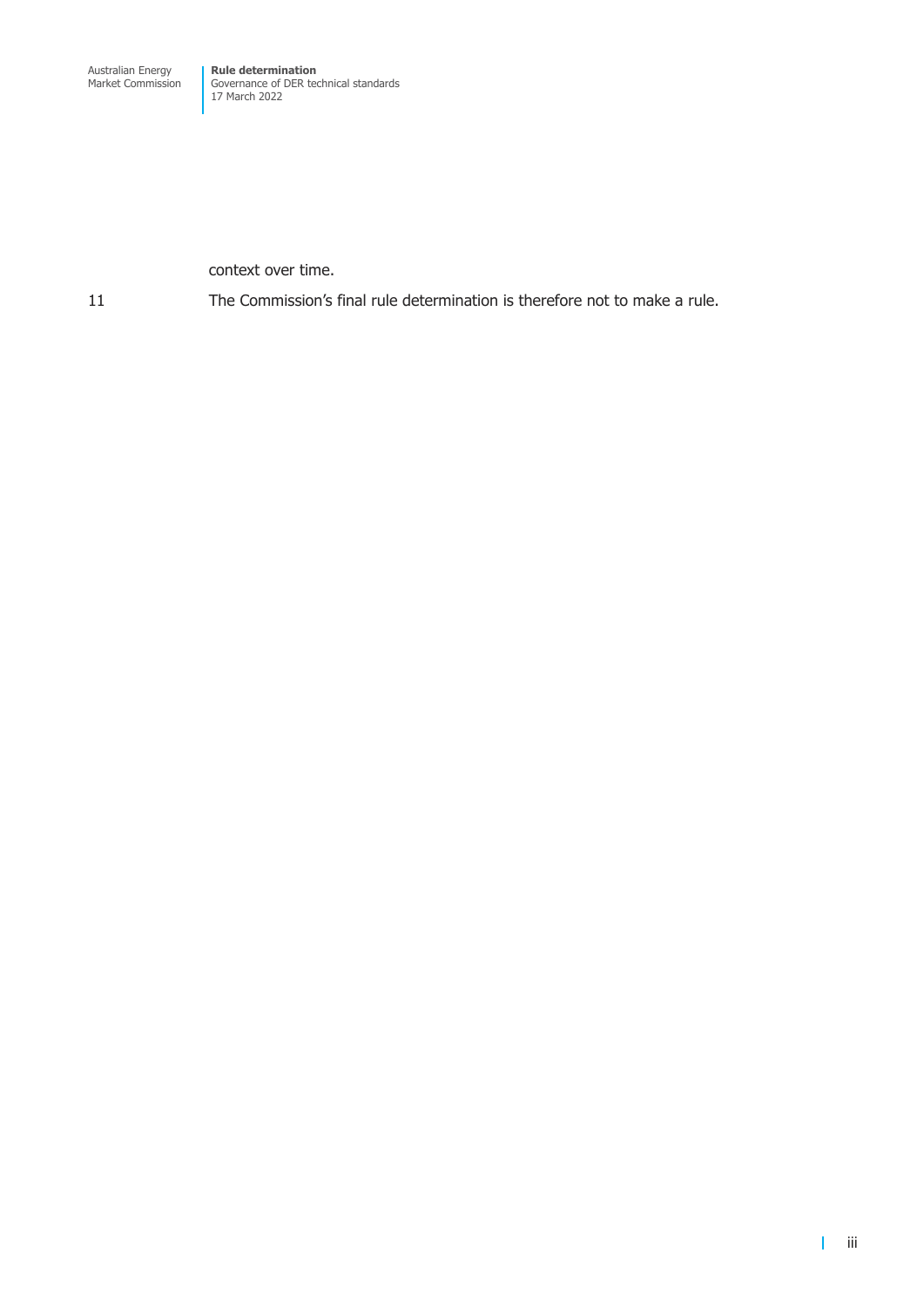# **CONTENTS**

| $\mathbf{1}$                                 | Context and rule change request                                                                                                                   | 1              |
|----------------------------------------------|---------------------------------------------------------------------------------------------------------------------------------------------------|----------------|
| 1.1                                          | Market and policy situation                                                                                                                       | $1\,$          |
| 1.2                                          | Rule change request                                                                                                                               | $\overline{4}$ |
| 1.3                                          | Draft rule determination                                                                                                                          | $\overline{7}$ |
| 2                                            | Final rule determination                                                                                                                          | 10             |
| 2.1                                          | Overview of decision                                                                                                                              | 10             |
| 2.2                                          | Summary of reasons                                                                                                                                | 11             |
| 3                                            | Five DER technical standards roles                                                                                                                | 16             |
| 3.1                                          | How will the AEMC fulfil each role?                                                                                                               | 16             |
| 3.2                                          | Stakeholder views                                                                                                                                 | 19             |
| 3.3                                          | Commission's response                                                                                                                             | 22             |
| 4                                            | <b>Existing powers</b>                                                                                                                            | 26             |
| 4.1                                          | <b>AEMC-initiated reviews</b>                                                                                                                     | 26             |
| 4.2                                          | Forming a committee                                                                                                                               | 27             |
| 4.3                                          | Stakeholder views                                                                                                                                 | 27             |
| <b>Abbreviations</b>                         |                                                                                                                                                   | 32             |
| <b>APPENDICES</b><br>A                       | Draft terms of reference                                                                                                                          | 33             |
| В                                            | Summary of other issues raised by stakeholders                                                                                                    | 35             |
| C                                            | Rule making test and assessment framework                                                                                                         | 39             |
| C.1                                          | Achieving the NEO and the NERO                                                                                                                    | 39             |
| C.2                                          | Assessment framework                                                                                                                              | 40             |
| D                                            | Legal requirements under the NEL and the NERL                                                                                                     | 41             |
| D.1                                          | Final rule determination                                                                                                                          | 41             |
| D.2                                          | Commission's considerations                                                                                                                       | 41             |
| D.3                                          | Northern Territory                                                                                                                                | 41             |
| <b>TABLES</b><br>Table B.1:<br>Table C.1:    | Summary of other issues raised in submissions<br>Assessment framework description                                                                 | 35<br>40       |
| <b>FIGURES</b><br>Figure 1.1:<br>Figure 3.1: | National small-scale solar PV installations and capacity (MW), 2010 to 2021<br>Five roles complement, rather than duplicate, existing initiatives | 1<br>23        |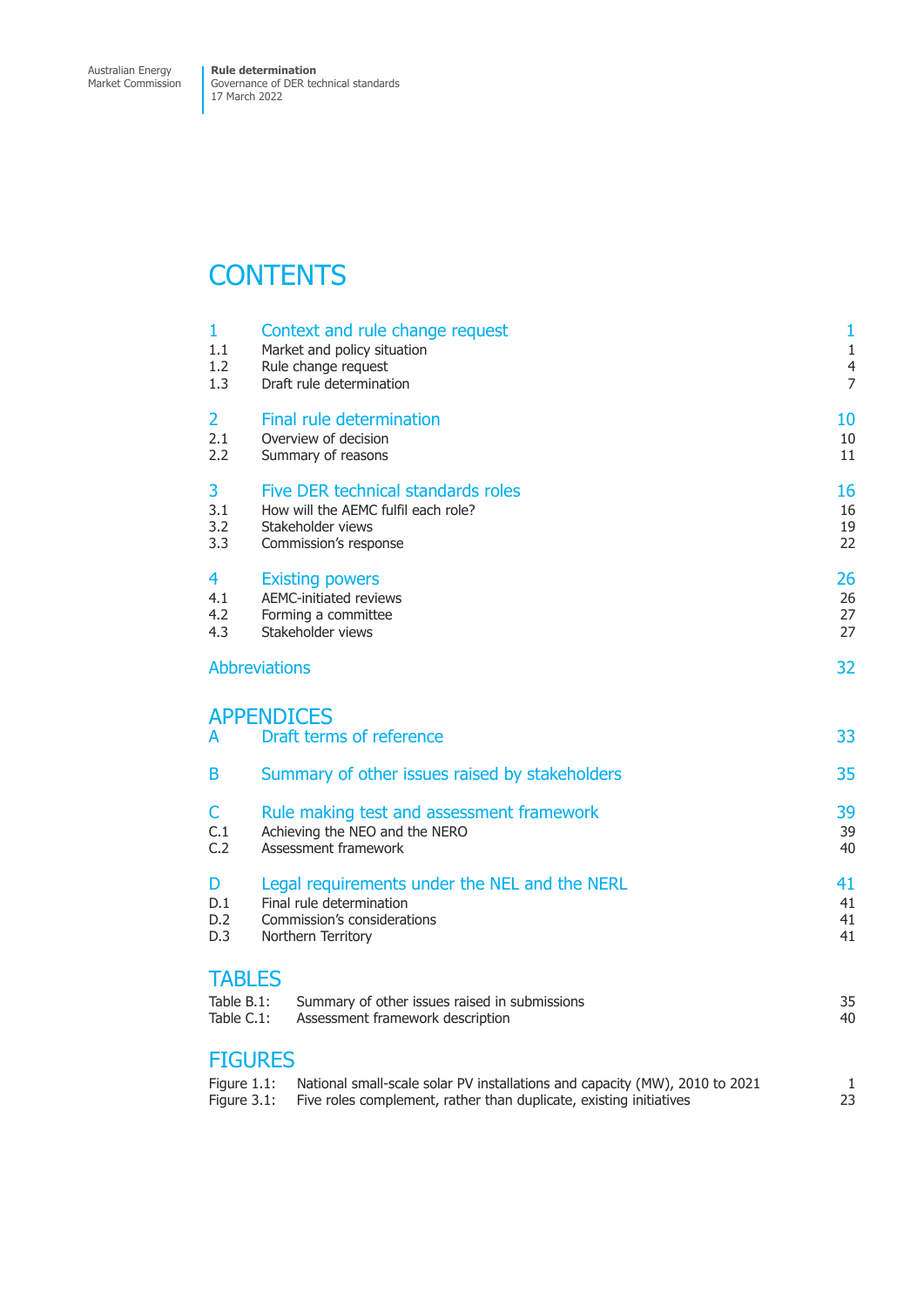<span id="page-6-0"></span>**Rule determination**  Governance of DER technical standards 17 March 2022

# 1 CONTEXT AND RULE CHANGE REQUEST

This chapter provides context for the Commission's final rule determination, including the:

- market and policy context for distributed energy resources (DER) in the national electricity market (NEM)
- rule change request
- draft rule determination.

### 1.1 Market and policy situation

### **1.1.1 Consumers continue to install DER at record rates**

The NEM is experiencing an unprecedented uptake of new DER capacity. As part of the transition to a more decentralised power grid, Australians have installed about 15 GW of rooftop photovoltaic (PV) capacity and more than 33,000 battery storage systems behindthe-meter. This includes more than 3 GW of new solar PV capacity in 2021 alone.<sup>2</sup>



#### **Figure 1.1: National small-scale solar PV installations and capacity (MW), 2010 to 2021**

Source: Clean Energy Regulator, *Quarterly carbon market report: September report*, 2021, p. 29.

The transition to a more decentralised power grid is expected to continue. For example, by 2050 the Australian Energy Market Operator (AEMO) forecasts there will be about 69 GW of DER capacity connected to the NEM. Consisting of residential and commercial rooftop PV, distributed battery storage and electric vehicles, this DER capacity will represent a five-fold increase on current levels over the next 30 years. $3$  AEMO further forecasts that by 2050 the NEM's DER capacity will be producing about 90 GWh of power each year — enough to meet about one-fifth of total underlying power demand.<sup>4</sup>

<span id="page-6-1"></span>T

<sup>2</sup> Clean Energy Regulator, *Quarterly carbon market report: September report*, 2021, p. 26.

<sup>3</sup> AEMO, *Draft 2022 integrated system plan*, 2021, pp. 35-36.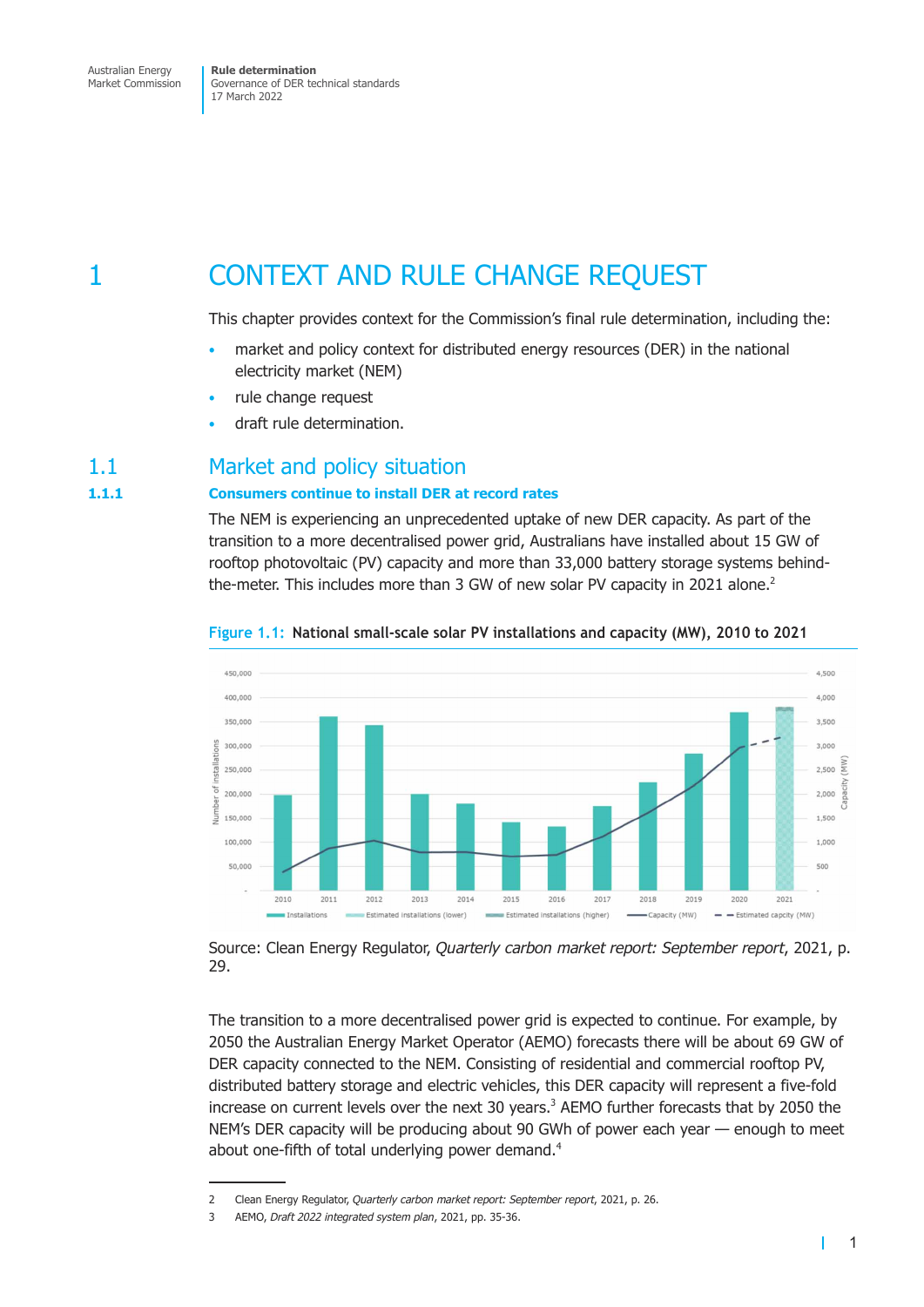With this increased reliance on two-way power transfers, the NEM will need technical standards and/or market arrangements that allow DER's benefits to be realised for all. This will require consistent and appropriate technical standards that maintain choice of devices for those consumers installing DER capacity, while still maintaining secure and reliable power supply for all NEM consumers. Any delay getting the right technical standards in place could lead to significant amounts of new DER capacity unable to fully support the efficient achievement of secure and reliable power supply for consumers through the energy transition.

#### **1.1.2 Existing arrangements for DER technical standards**

Existing arrangements in and outside the National Electricity Rules (NER) are relevant to the issues raised by the rule change request.

#### **Existing arrangements in the NER**

Since the rule change request was submitted, new DER technical standards came into effect in the NEM with the introduction of minimum inverter standards for DER devices connected to distribution networks.<sup>5</sup>

Made in response to a rule change request from AEMO, the new provisions in the NER:

- created DER Technical Standards for embedded generating units connecting to a distribution network through a micro EG connection service
- defined the term 'DER Technical Standards' as the requirements set out in Australian Standard AS4777.2:2020 as in force from time to time
- required embedded generating units the subject of model standing offers for basic micro EG connection services to comply with DER Technical Standards
- obliged distribution network service providers (DNSPs) to inform connection applicants about the need to comply with DER Technical Standards, if the connection applicant is proposing to connect a new or replacement embedded generating unit through a basic micro EG connection service
- included a requirement in the minimum content requirements of connection offers for connection applicants connecting a new or replacement embedded generating unit to comply with the DER Technical Standards
- applied DER Technical Standards to new connections or replacement inverters and connection alterations.6

<span id="page-7-0"></span>т

<sup>4</sup> AEMO, *Draft 2022 integrated system plan*, 2021, p. 36.

<sup>5</sup> Commencing 18 December 2021, Schedule 5.12 of the NER sets out minimum requirements with DER technical standards in connection agreements between connecting parties and DNSPs, including minimum information requirements for standard agreements provided by DNSPs. "DER Technical Standards" are defined in Chapter 10 of the NER as the requirements for embedded generating units under Australian Standard AS4777.2:2020 as in force from time to time.

<sup>6</sup> See clauses 5A.B.2, 5A.C.3, and Schedule 5A.1 of the NER.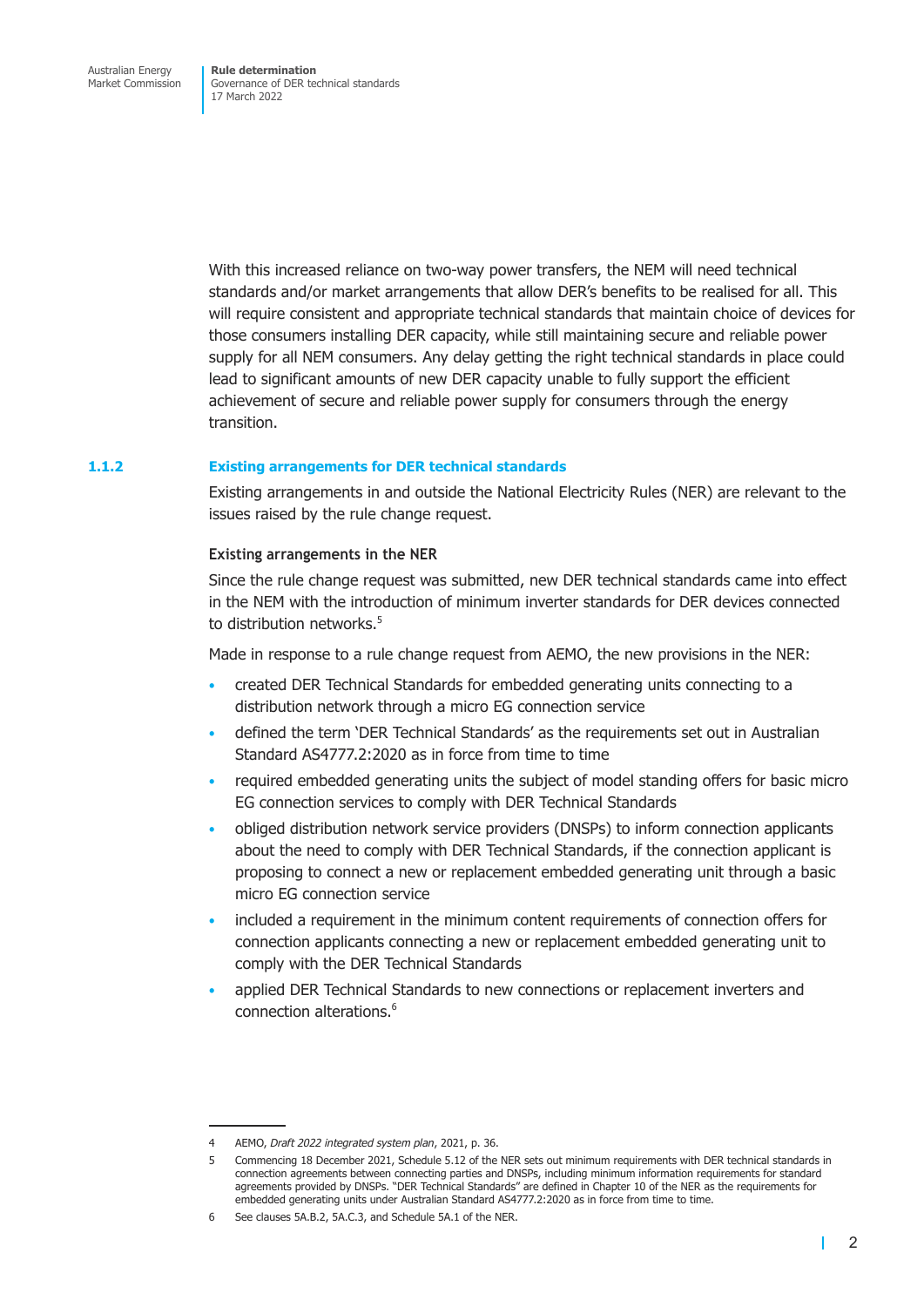#### **Existing arrangements outside the NER**

There are also arrangements outside the NER that may influence the development and introduction of DER technical standards. These are important to consider in responding to the current rule change request and include:

- the Australian Renewable Energy Agency (ARENA)'s Distributed Energy Integration Program (DEIP)
- the ESB's DER Implementation Plan
- Standards Australia's processes for developing new or updated DER technical standards.

#### *ARENA Distributed Energy Integration Program*

ARENA's DEIP is a collaboration of government agencies, market authorities, industry, and consumer associations interested in DER. The voluntary initiative seeks to maximise the value of DER for all energy users by identifying knowledge gaps and prioritising policy reforms.

Two DEIP workstreams are relevant to DER technical standards:

- **Interoperability:** the ability of different information technology systems, devices, and software applications to support two-way communication, use and exchange of data.<sup>7</sup>
- **Dynamic operating envelopes**: while customer imports and exports have historically been set at static levels in the NEM, dynamic operating envelopes allow customers and DNSPs to vary the amount of power imported and exported by individual customers as the distribution network's hosting capacity fluctuates throughout the day.

For more on ARENA DEIP's relevant DER workstreams, see the Commission's draft rule determination.<sup>8</sup>

#### *ESB DER implementation plan*

As part of its post-2025 market design advice to Energy Ministers, finalised in July 2021, the ESB committed to developing a DER implementation plan for the NEM. The plan involves specifying roles and responsibilities related to DER integration issues for market bodies (including the AEMC) and other stakeholders between now and 2025.

On 18 December 2021, as part of its DER implementation plan, the ESB published a consultation paper on its approach to developing policy advice for DER technical standards. The paper focused on stage one of the ESB's considerations — inverter based resources for small-scale embedded generation units. The ESB's main aim was to seek stakeholder feedback on a proposed assessment framework for developing new or updated technical standards to support DER interoperability.

The proposed assessment framework included seven criteria for developing new or updated technical standards to support the interoperability of grid-connected inverters.

г

<sup>7</sup> According to AEMO, achieving interoperability for the NEM's DER devices would support accurate, effective, and consistent data exchanges between devices and systems: AEMO, 2021. AEMO, Melbourne, viewed 27 June 2021, https://aemo.com.au/consultations/industry-forums-and-working-groups/list-of-industry-forums-and-working-groups/deip-isc.

<sup>8</sup> AEMC, *Governance of DER technical standards*, draft rule determination, 16 December 2021, pp. 4-6.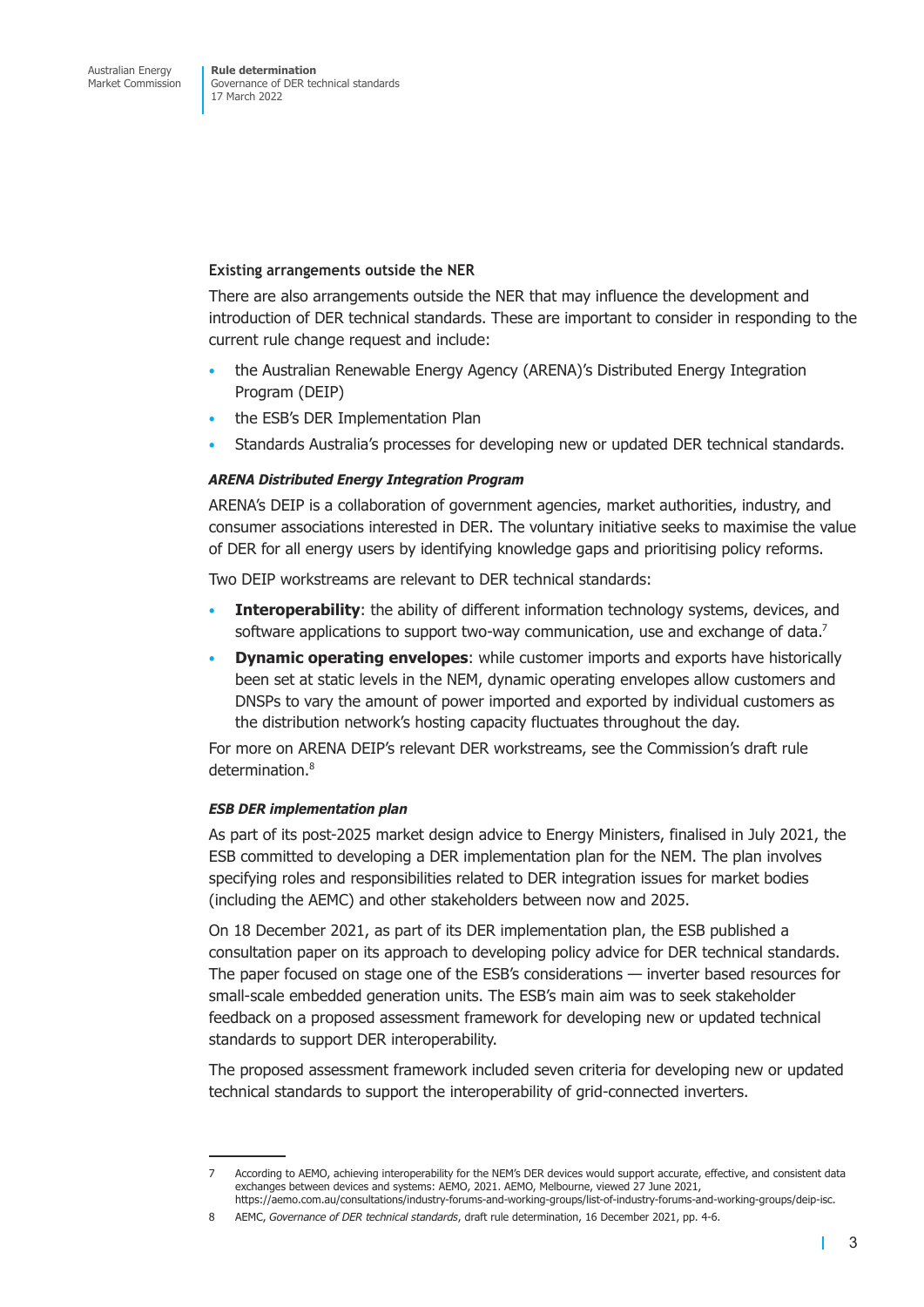<span id="page-9-0"></span>Further, the ESB's consultation paper considered the applicability for the NEM of 'CSIP-Aus'.<sup>9</sup> This refers to work being undertaken by ARENA DEIP to adapt, for Australian conditions, an international standard applied in California addressing inverter setting for solar PV and battery storage devices.<sup>10</sup>

The ESB's consultation paper also set out the process by which it intends to work with industry, jurisdictions and market bodies in coming weeks. This includes relying on the work of ARENA DEIP's interoperability workstream as a key input for its forthcoming policy advice. $11$ 

The ESB's DER implementation plan will continue to focus on technical standards to support the interoperability of grid-connected devices.

#### **Standards Australia technical standards and other publications**

Standards Australia is the nation's primary standard setting organisation. It specialises in developing technical standards for devices manufactured and sold across a diverse range of economic sectors.

In the energy sector, Standards Australia has developed (or is developing) technical requirements for a range of services provided by or related to DER devices. For example, Standards Australia's technical committees are considering technical standards for:

- minimum inverter standards $^{12}$
- wiring rules $13$
- secondary batteries<sup>14</sup>
- remote demand management of electrical products $15$
- smart energy (addressing IEEE 2030.5, an international technical standard that ARENA DEIP and the ESB are considering in the context of interoperability).<sup>16</sup>

For more on Standards Australia's activities and processes, see the Commission's draft rule determination.<sup>17</sup>

## 1.2 Rule change request

On 21 September 2020 Dr Kerry Schott AO, in her capacity as Chair of the ESB at that time, submitted a rule change request to introduce new governance arrangements for DER technical standards. Below summarises the:

<sup>9</sup> ESB, *Interoperability policy for consultation: stage one — inverter based resources,* December 2021, p. 7.

<sup>10</sup> CSIP-Aus (Common Smart Inverter Protocol) is the Australian derivation/implementation of the IEEE 2030.5 standard that has been mandated for inverter-based resources in California.

<sup>11</sup> ESB, *Interoperability policy for consultation: stage one — inverter based resources,* December 2021, p. 7.

<sup>12</sup> Standards Australia committee number EL-042.

<sup>13</sup> Standards Australia committee number EL-001.

<sup>14</sup> Standards Australia committee number EL-005.

<sup>15</sup> Standards Australia committee number EL-054.

<sup>16</sup> Standards Australia committee number EL-062.

<sup>17</sup> AEMC, *Governance of DER technical standards,* draft rule determination, 17 December 2021, pp. 7 and 8.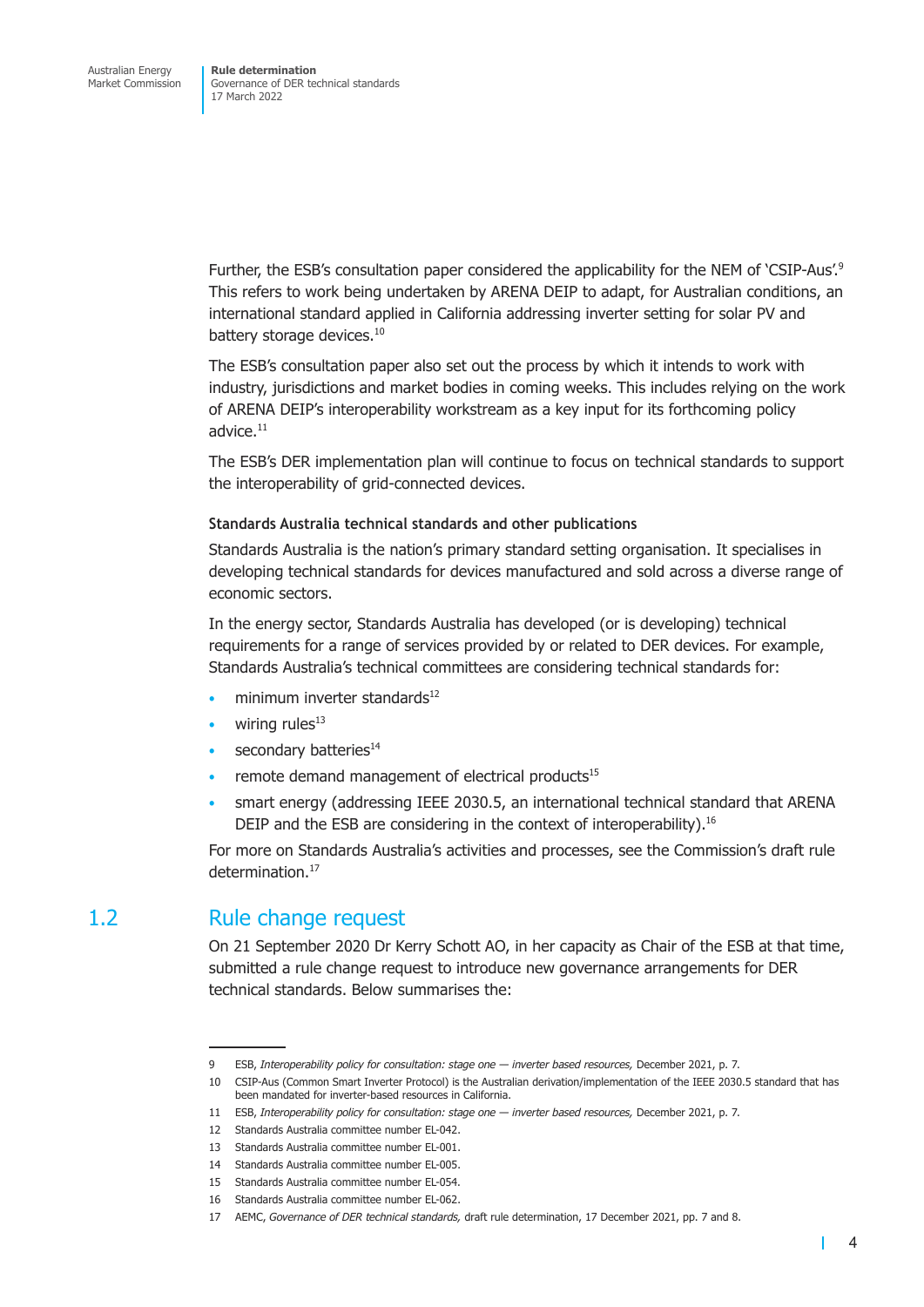- reasons for the rule change request
- proposed solutions
- consultation paper.

#### **1.2.1 Reasons for the rule change request**

According to the rule change request, there are two main reasons for introducing new governance arrangements for DER technical standards:

- the inability to implement consistent technical standards across the NEM<sup>18</sup>
- a need for fast, flexible and transparent standard setting processes.<sup>19</sup>

#### **1.2.2 Proposed solutions**

The rule change request outlined several objectives from its proposed new governance arrangements.

- Relevant DER technical standards should sit in the NER or in a separate instrument under the NER. In this way, standards will be required to meet the national electricity objective (NEO) with respect to system security, distribution network management, and the sale of DER services.
- DER technical standards should be developed and adopted in the NER transparently, efficiently and effectively to meet the rapid deployment of DER and the changing needs of consumers, the electricity system and the overall NEM.
- NEM DER technical standards should enable new requirements and obligations to take effect in the NEM before Standards Australia finalises any relevant standard update, on an ongoing basis, in recognition that the Australian Standards process may not meet NEM needs at all times.<sup>20</sup>

To achieve these objectives, the rule change request proposed the AEMC be responsible for the ongoing governance of DER technical standards in the NEM. Under the proposed approach, the AEMC would undertake this role by:

- establishing DER technical standards as part of the NER or a subordinate instrument under the NER
- implementing standards through customer connections.<sup>21</sup>

#### **Establish DER technical standards under the NER or a subordinate instrument**

The rule change request proposed:

- the AEMC decide new and updated DER technical standards in the NEM
- the AEMC may consider new standards "where these will improve overall outcomes for consumers, including in areas such as connections and data protocols $22$

т

<sup>18</sup> Rule change request, p. 3.

<sup>19</sup> Rule change request, p. 4.

<sup>20</sup> Rule change request, p. 4.

<sup>21</sup> Rule change request, pp. 4-5.

<sup>22</sup> Rule change request, p. 6.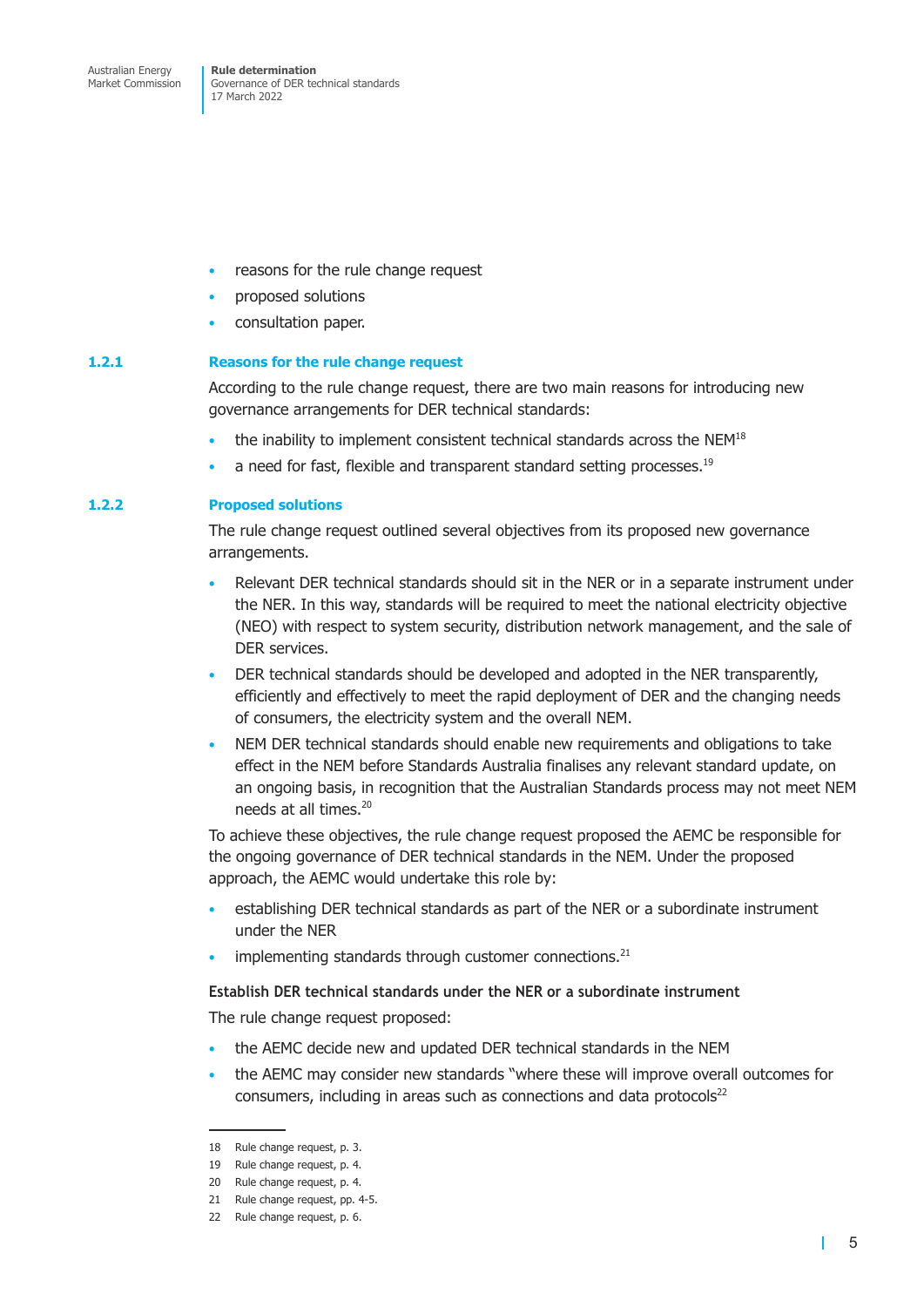- new technical standards be amended and added to the NER or to a subordinate instrument under the NER
- the AEMC collaborate with AEMO and the AER in developing and updating DER technical standards
- the AEMC obtain expert advice to support its standard setting functions by either:
	- an advisory committee established as a standing or ad hoc committee under s. 39 of the NEL, or
	- consultants
- the AEMC be required to develop and maintain a technical standards work program.

Further, the rule change request proposed the AEMC establish a committee to support its decision maker role.

#### **Implement standards through customer connections**

The rule change request proposed implementing DER technical standards through customer connections in accordance with the process for:

- NEM connections by incorporating DER technical standards via the minimum content requirements of relevant NER Chapter 5A connection contracts, negotiation frameworks, and model standing offers
- deemed standard connection contracts through the model terms and conditions prescribed in Schedule 2 to the National Energy Retail Rules (NERR).

The proponent also suggested agreements require "the connection application meet DER technical standards as made and updated from time-to-time."<sup>23</sup> Such a requirement would avoid the AER needing to continually approve agreements over time as DER technical standards change.

By including these new requirements in connection agreements, the proponent argued an obligation to meet DER technical standards would extend to:

- connection applicants (or their representatives)
- manufacturers
- installers of DER and DER devices.<sup>24</sup>

Under the proposed solution, the AER would be responsible for enforcing compliance, with the AEMC responsible for identifying any gaps in compliance and enforcement and developing new processes, as required. The effect, according to the rule change request, would be "nationally consistent technical requirements and settings" for DER and DER devices.<sup>25</sup>

The request acknowledged the unique regulatory arrangements in place in Victoria compared with other NEM jurisdictions. Accordingly, the rule change request suggested the Victorian

т

<sup>23</sup> Rule change request, p. 7.

<sup>24</sup> Rule change request, p. 6.

<sup>25</sup> Rule change request, p. 7.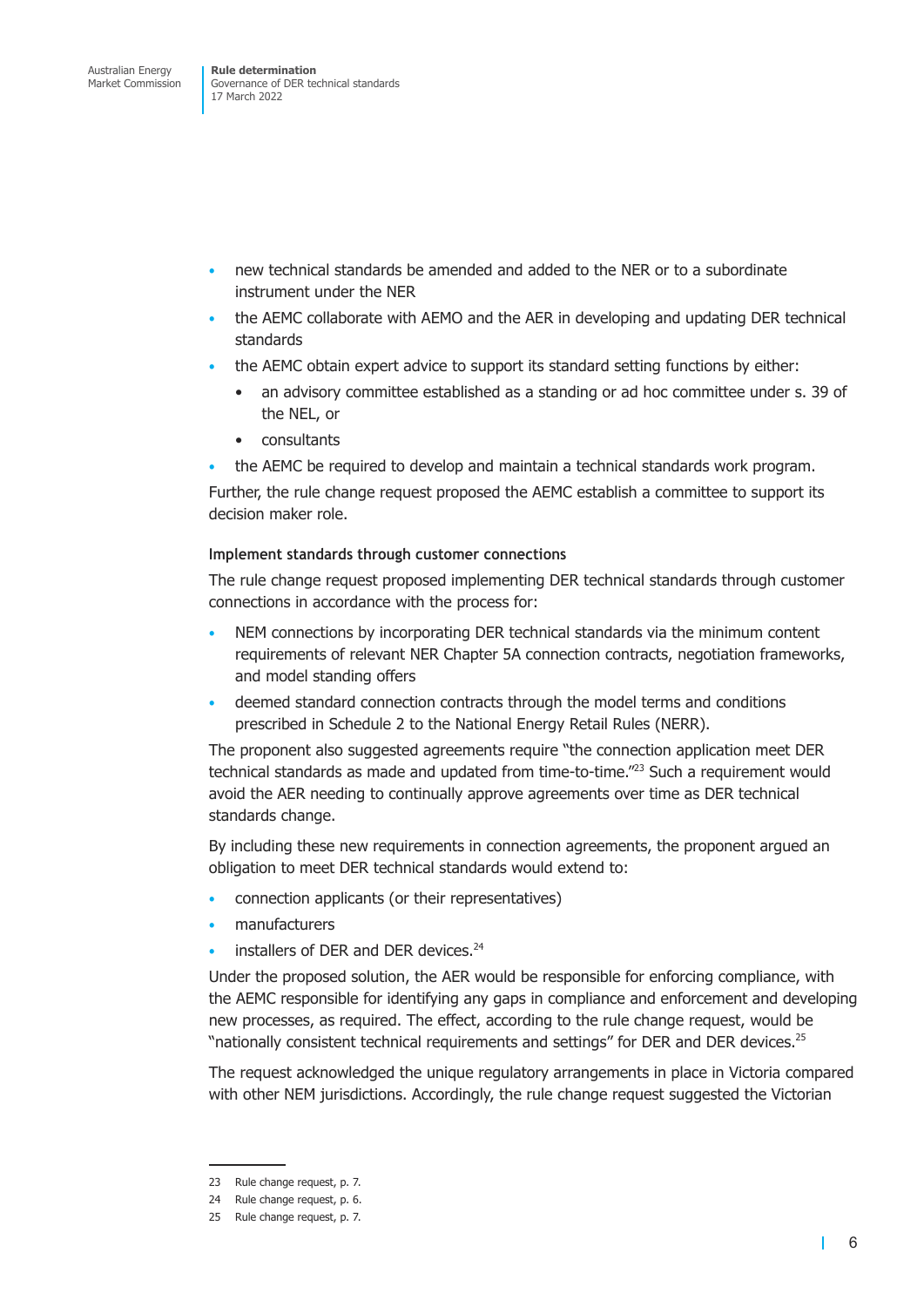<span id="page-12-0"></span>Government and the Essential Services Commission may need to consider how to implement new governance arrangements for DER technical standards in Victoria.<sup>26</sup>

#### **1.2.3 Consultation paper**

On 2 September 2021, the AEMC published a notice advising of its commencement of the rule-making process and consultation in respect of the rule change request.<sup>27</sup> A consultation paper identifying specific issues for consultation was also published. The Commission received 27 submissions in response.

### 1.3 Draft rule determination

On 17 December 2021, a draft rule determination in response to the rule change request was published. It noted and responded to the issues raised in submissions to the consultation paper and rule change request as well as other feedback received through meetings with stakeholders.

In the draft rule determination, the Commission identified:

- five DER technical standards roles needed to support DER's NEM integration
- the AEMC's ability to address the issues raised in the rule change request with its existing powers.

#### **1.3.1 Five DER technical standards roles**

The draft rule determination set out five distinct roles to support DER technical standards, DER integration, and the realisation of potential benefits from DER. In addition, it was noted that across these five roles, the AEMC can, as needed:

- 1. identify when the NEM needs new DER technical standards
- 2. work with the ESB and ARENA's DEIP to support existing work on DER technical standards
- 3. observe Standards Australia's DER committees
- 4. update DER technical standards in the NER
- 5. report on progress adopting technical standards in the NER.

The Commission stated it would undertake any of the five roles to the extent existing initiatives, such as the ESB's DER Implementation Plan and ARENA DEIP workstreams, are not already underway to identify or address the NEM's needs from new and updated technical standards.

Recognising the importance of timely action, the Commission committed to working proactively with other market bodies, industry representatives, and Standards Australia to determine priority issues for near-term action.

 $\mathbf{I}$ 

<sup>26</sup> Rule change request, p. 6.

<sup>27</sup> This notice was published under s. 95 of the National Electricity Law and s. 251 of the National Energy Retail Law (NERL).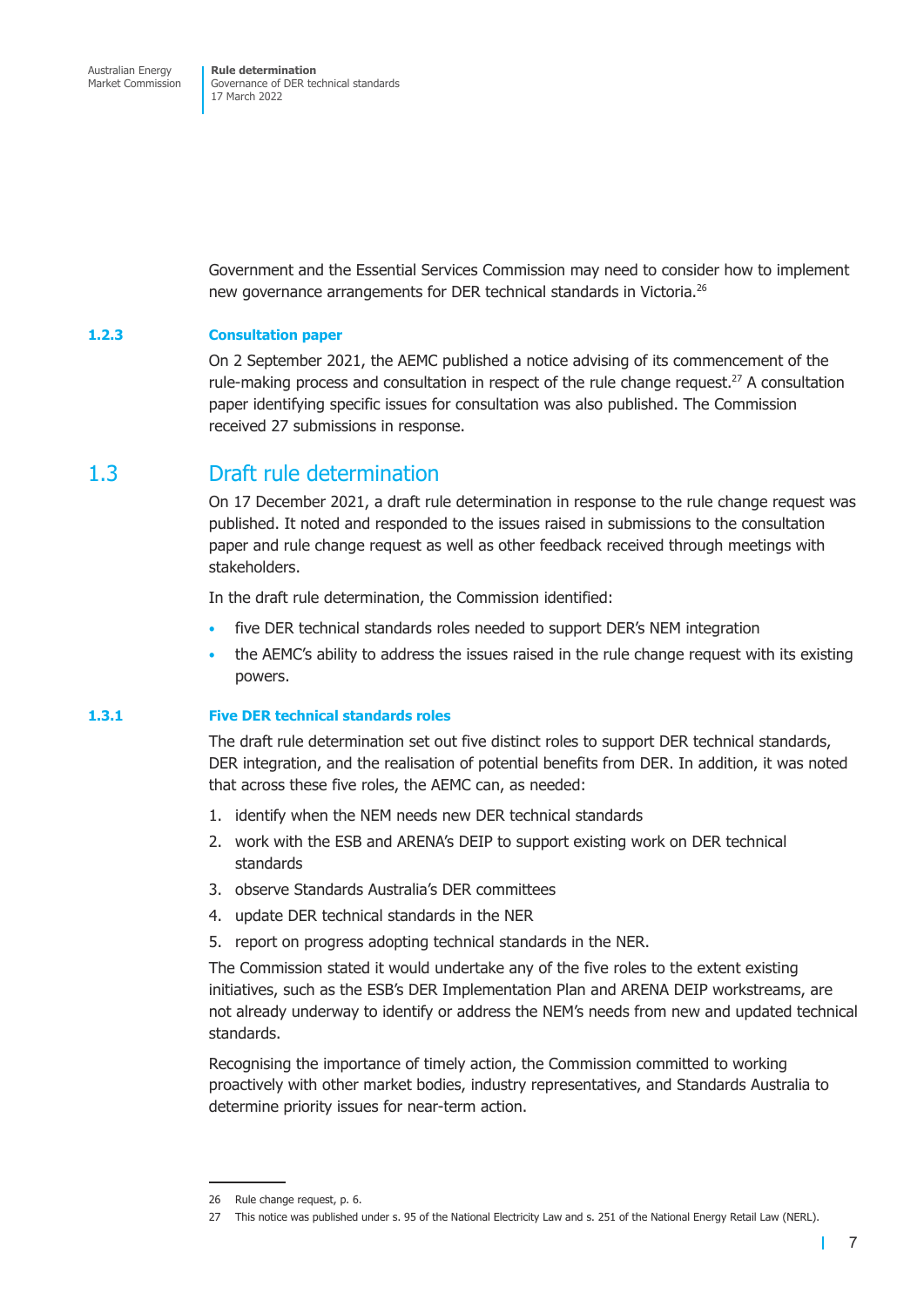#### **1.3.2 Existing powers can address issues raised in the rule change request**

In the draft rule determination, the Commission concluded it could fulfil the five identified roles as needed by using its existing powers. That is, no new rules are required. Specifically, the AEMC could address DER technical standards by using its:

- ability to initiate a review<sup>28</sup>
- power to convene an independent committee.<sup>29</sup>

The Commission considered that using its existing powers would provide maximum flexibility to respond to widespread stakeholder interest in a more clearly defined, and extensive, work program to develop and implement DER technical standards in the NEM. In this way, urgent and necessary issues not being addressed elsewhere could be addressed. For example, the draft rule determination indicated that the AEMC could:

- initiate a review to address the substantive issues raised by the rule change request (such as identifying consumer interests from new technical standards and considering compliance issues)
- convene a committee or panel (such as a committee of independent DER experts and industry representatives), rather than prescribing in the NER a standing committee on DER technical standards
- consider DER technical standards as part of a potentially broader work program associated with the NEM's technical integration of DER.<sup>30</sup>

As set out in the draft rule determination, the Commission considered this would meet the NEO and the national energy retail objective (NERO) by:

- supporting consumer outcomes
- reducing the administrative and regulatory burden of implementing reforms
- promoting market efficiency principles such as productive efficiency and dynamic efficiency.31

#### **1.3.3 Reasons for the draft rule determination**

In the draft rule determination, the Commission discussed three main reasons for its decision:

• **Significant time had elapsed since the rule change request.** Since the rule change request was submitted, there had been significant developments addressing DER technical standards in the NEM. This included new work by the ESB and ARENA. However, these initiatives alone did not address the entirety of issues raised in the rule change request. As a result, the Commission recognised the need to adopt a flexible approach to support DER's NEM integration.

т

<sup>28</sup> Section 45 of the NEL and s. 232 of the NERL.

<sup>29</sup> Section 39 of the NEL and s. 227 of the NERL.

<sup>30</sup> AEMC, *Governance of distributed energy resources technical standards*, draft rule determination, 16 December 2021, p. 14.

<sup>31</sup> AEMC, *Governance of distributed energy resources technical standards*, draft rule determination, 16 December 2021, pp. 21-22.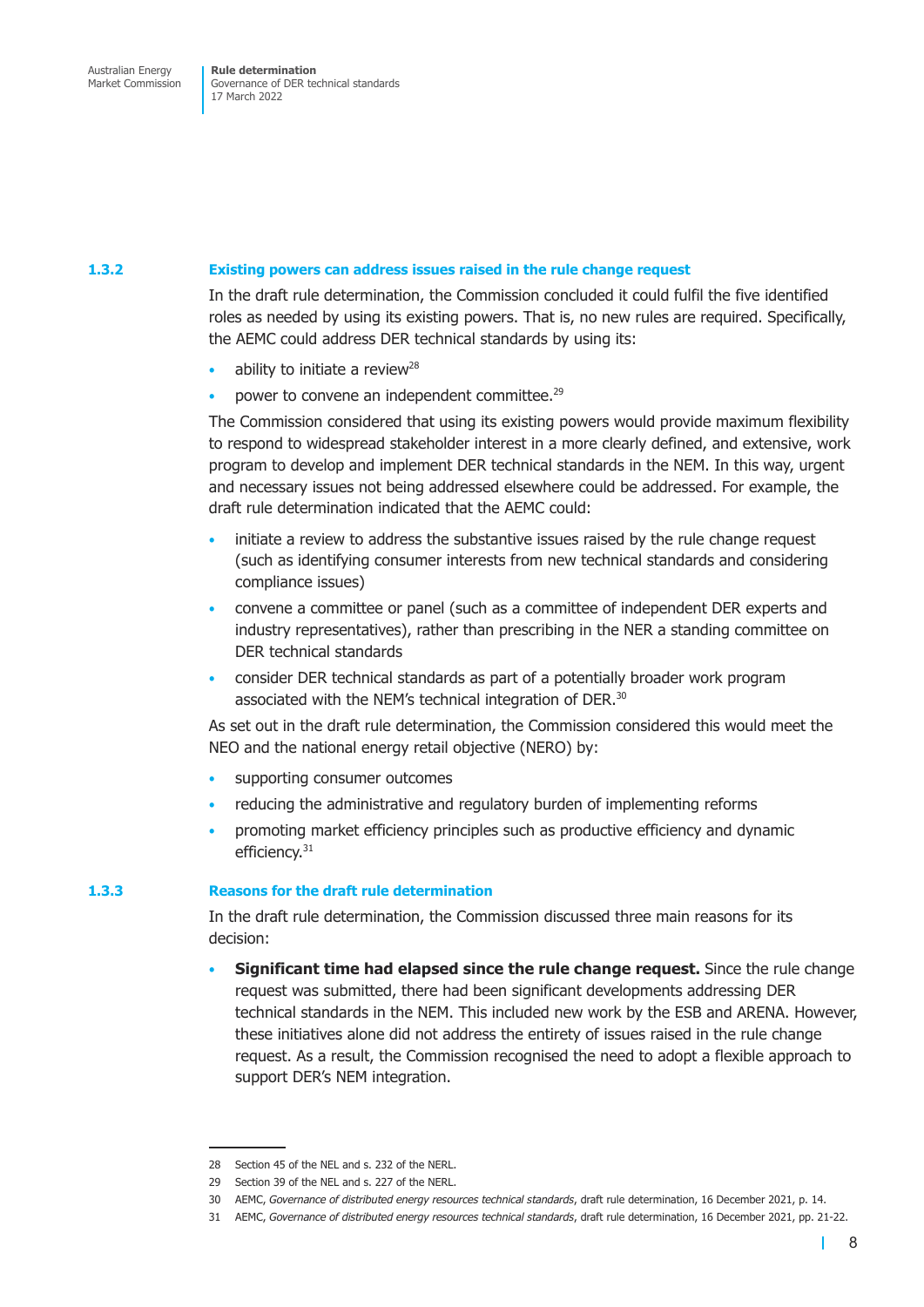- **Avoid duplicating existing arrangements and initiatives.** Consistent with limiting the regulatory burden for market participants, the Commission sought to avoid duplicating work already underway by other organisations. By using its existing powers, rather than introducing bespoke governance arrangements through new rules, the Commission considered it would be able to fully address the issues raised in the rule change request. In addition, it would not be bound through the NER to act on an ongoing basis if this would duplicate work for market bodies and participating stakeholders.
- **There was a significant benefit from flexibly supporting DER technical integration.** While the continued uptake of new DER capacity in the NEM was clear, the full grid and consumer implications from this transition were still being collectively considered by the AEMC and others. This increased uncertainty did not diminish the need for action. However, it made it less preferable for the Commission to prescribe how the NEM's integration of DER should be managed. If the AEMC undertook its future DER work under new rules as proposed by the rule change request, the Commission expected such work to be limited to considering only the issues envisaged by the rule change request. The AEMC may not be able to fully consider all issues related to DER's technical integration that may arise in the future.<sup>32</sup>

The Commission was satisfied this alternative approach promoted the NEO to a greater degree than the request's proposed governance arrangements. It considered making a rule to implement the governance arrangements proposed by the rule change request would not promote the NEO or the NERO to the same extent. Accordingly, the draft rule determination was to not make a rule. $33$ 

#### **1.3.4 Stakeholder submissions on the draft rule determination**

The AEMC received twelve submissions on the draft rule determination. The Commission has considered all issues raised by stakeholders in submissions and in meetings with AEMC staff. These issues are discussed and responded to throughout this final rule determination and in [appendix B.](#page-40-0)

П

<sup>32</sup> AEMC, *Governance of distributed energy resources technical standards*, draft rule determination, 16 December 2021, pp. 16-19.

<sup>33</sup> AEMC, *Governance of distributed energy resources technical standards*, draft rule determination, 16 December 2021, p. 18.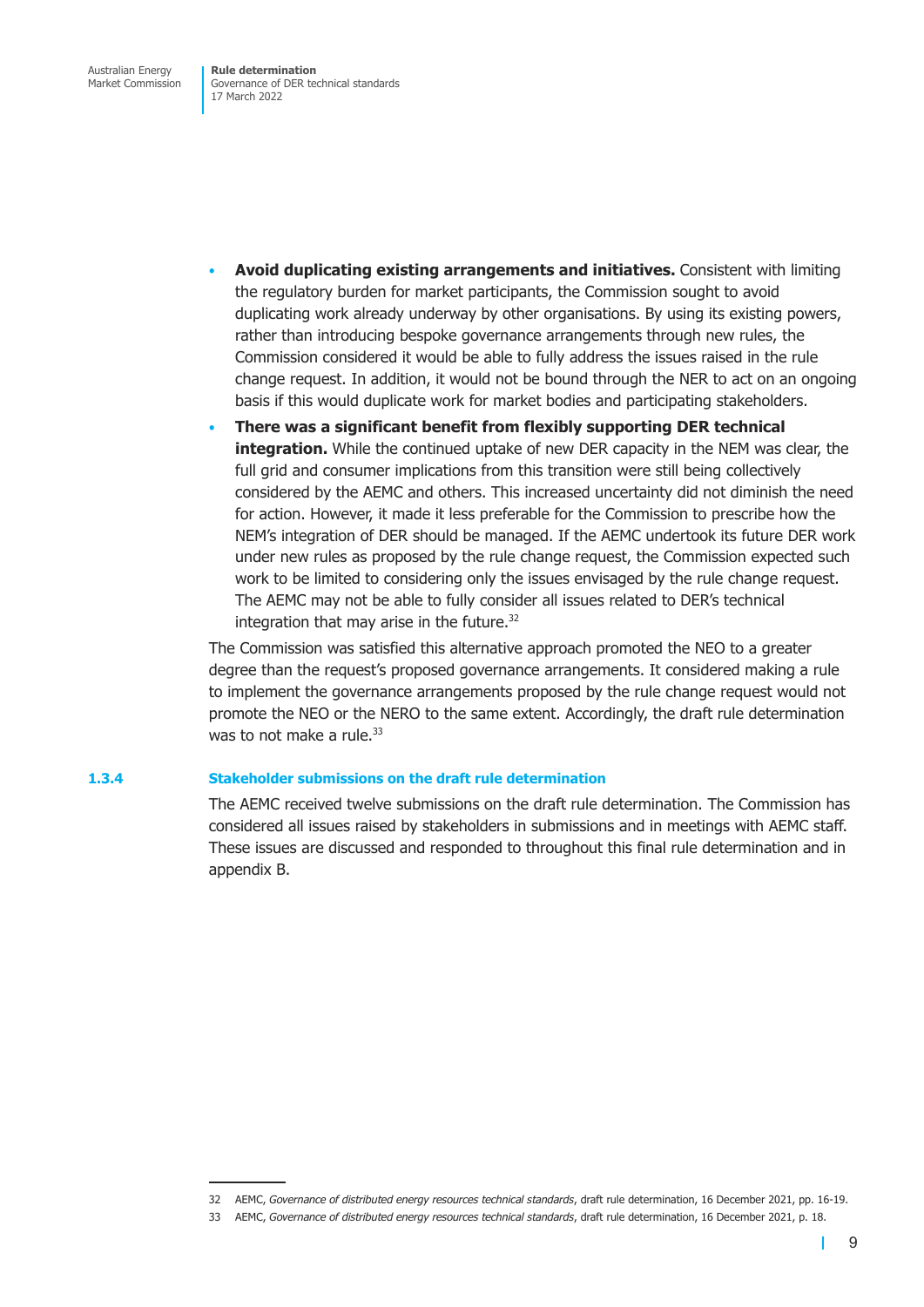# <span id="page-15-0"></span>2 FINAL RULE DETERMINATION

<span id="page-15-1"></span>Consistent with the draft rule determination, the final rule determination is to fulfil, as needed, five distinct DER technical standards to support the full realisation of DER's benefits. The Commission will use its existing powers to fulfil these roles. For the reasons set out in this chapter, and in the following chapters, its final rule determination is to not make a rule.

The Commission recognises the importance of timely action to address DER technical standards. It will work with other market bodies to identify the priority issues to aid the development and implementation of DER technical standards.

Below, the Commission outlines why its final rule determination contributes to the NEO and NERO, as required by the National Electricity Law (NEL) and the National Energy Retail Law (NERL). $34$  It also sets out why the governance arrangements proposed by the rule change request would not have contributed to the NEO and NERO.

Further information on the Commission's assessment of the rule change request is provided in the subsequent chapters of this final rule determination. The rule making test and assessment framework are set out in Appendix C.

# 2.1 Overview of decision

#### **2.1.1 The AEMC will fulfil DER technical standards roles as needed**

The AEMC will fulfil, as needed, the five DER technical standards roles it identified in the draft rule determination:

- 1. identify when the NEM needs new DER technical standards
- 2. work with the ESB and ARENA's DEIP to support existing work on DER technical standards
- 3. observe Standards Australia's DER committees
- 4. update DER technical standards in the NER
- 5. report on progress adopting technical standards in the NER.

The AEMC will undertake each role to the extent existing initiatives such as the ESB's DER Implementation Plan and ARENA DEIP workstreams are not already identifying or addressing NEM needs for new or updated DER technical standards.

The five roles described above align with widespread stakeholder interest in a more clearly defined, and extensive, work program to address the development and implementation of DER technical standards in the long-term interests of consumers. The unprecedented and continuing uptake of new DER capacity in the NEM raises challenges, and opportunities, for fully realising consumers potential benefits from DER. Realising consumer benefits will require technical standard and/or market arrangements that both maintain consumer choice

<sup>34</sup> In accordance with s. 88 of the NEL and s. 224 of the NERL, the Commission is required to assess the rule change request against the NEO and the NERO. See Appendix D.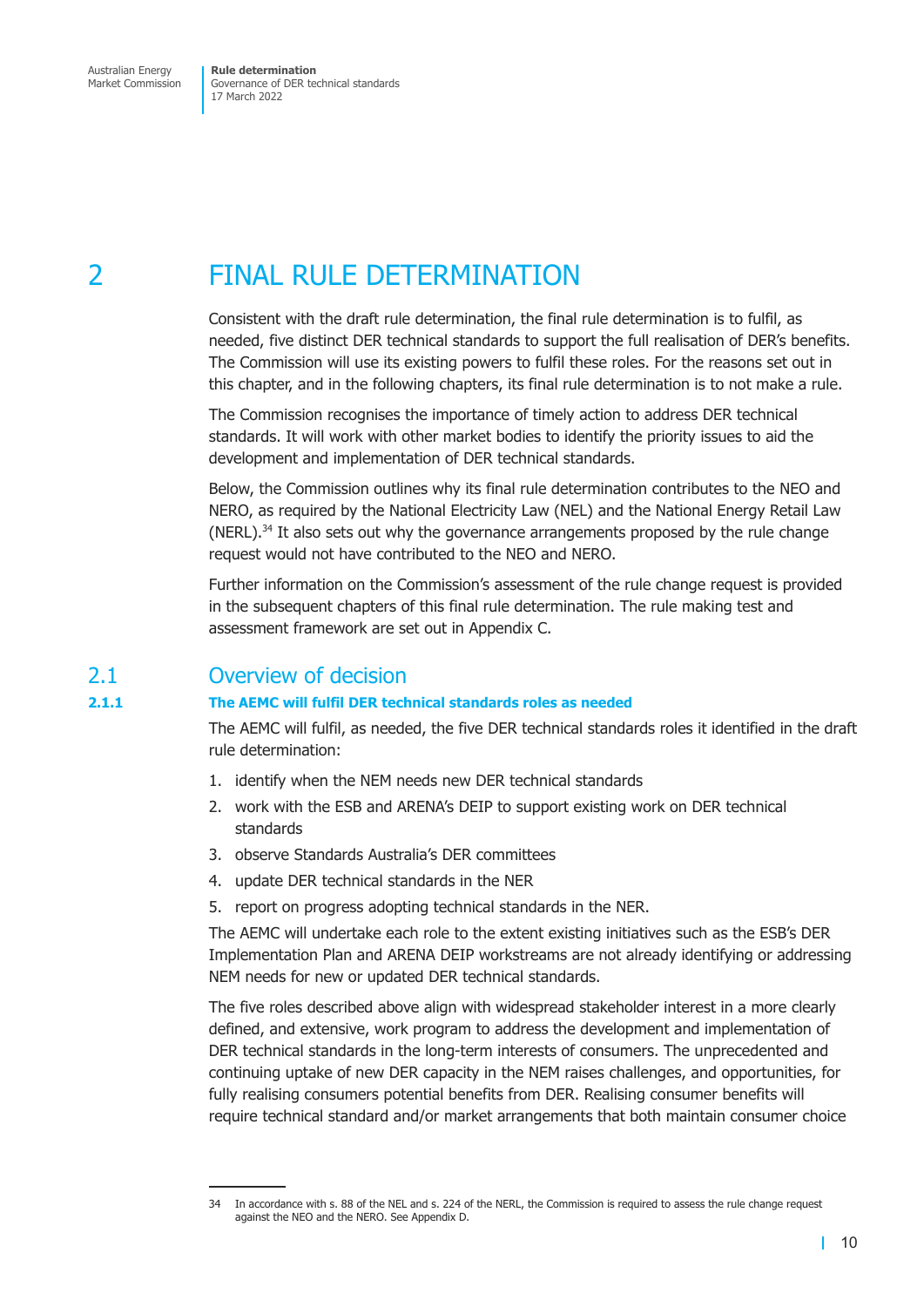<span id="page-16-0"></span>over DER devices available in the local market, and support consumers' continued access to secure and reliable power supply. (for more, see [section 1.1.1\)](#page-6-1).

As explained below, using existing powers meets the NEO by supporting consumer outcomes, reducing the administrative and regulatory burden of implementing reforms and promoting market efficiency principles such as productive efficiency and dynamic efficiency.

The Commission considers roles one and five can be addressed by initiating a review upon the conclusion of this rule change process. As outlined in [appendix A,](#page-38-1) the proposed scope for this work will include setting out NEM priorities from DER technical standards, and how these priorities interact with existing initiatives and regulatory processes. In this way, the AEMC will work with stakeholders to:

- clarify responsibilities for developing and implementing technical standards
- identify where further action might be needed to support the development and implementation of specific technical standards.

The Commission further considers it can continue fulfilling roles two and three through its day-to-day activities. Role four will be necessarily governed by the AEMC's process requirements for responding to rule change requests. For more on the rule change process, see [Box 1.](#page-23-0)

For more on how the AEMC plans to fulfil each of these roles, see [chapter 3.](#page-21-1)

#### **2.1.2 The AEMC will use its existing powers**

Where the AEMC needs to undertake any of the roles identified in this final rule determination, it will use its existing powers. Specifically, the AEMC will be able to use its:

- review power<sup>35</sup>
- power to establish a committee to provide advice.<sup>36</sup>

As explained below [\(section 2.2\)](#page-16-1), using existing powers meets the NEO by supporting consumer outcomes, reducing the administrative and regulatory burden of implementing reforms and promoting productive and dynamic efficiency.

### 2.2 Summary of reasons

<span id="page-16-1"></span>The Commission has decided not to adopt the governance arrangements proposed by the rule change request. Rather, it considers its existing powers as set out in the energy laws provide maximum flexibility to address the issues raised by the rule change request in a timely manner as sought by stakeholders. By contrast, it is not satisfied that the governance arrangements proposed by the rule change request would have contributed to the achievement of the NEO or the NERO.

Consistent with its approach in the draft rule determination, the reasons for the final rule determination are set out below in relation to:

<sup>35</sup> Section 45 of the NEL.

<sup>36</sup> Section 39 of the NEL.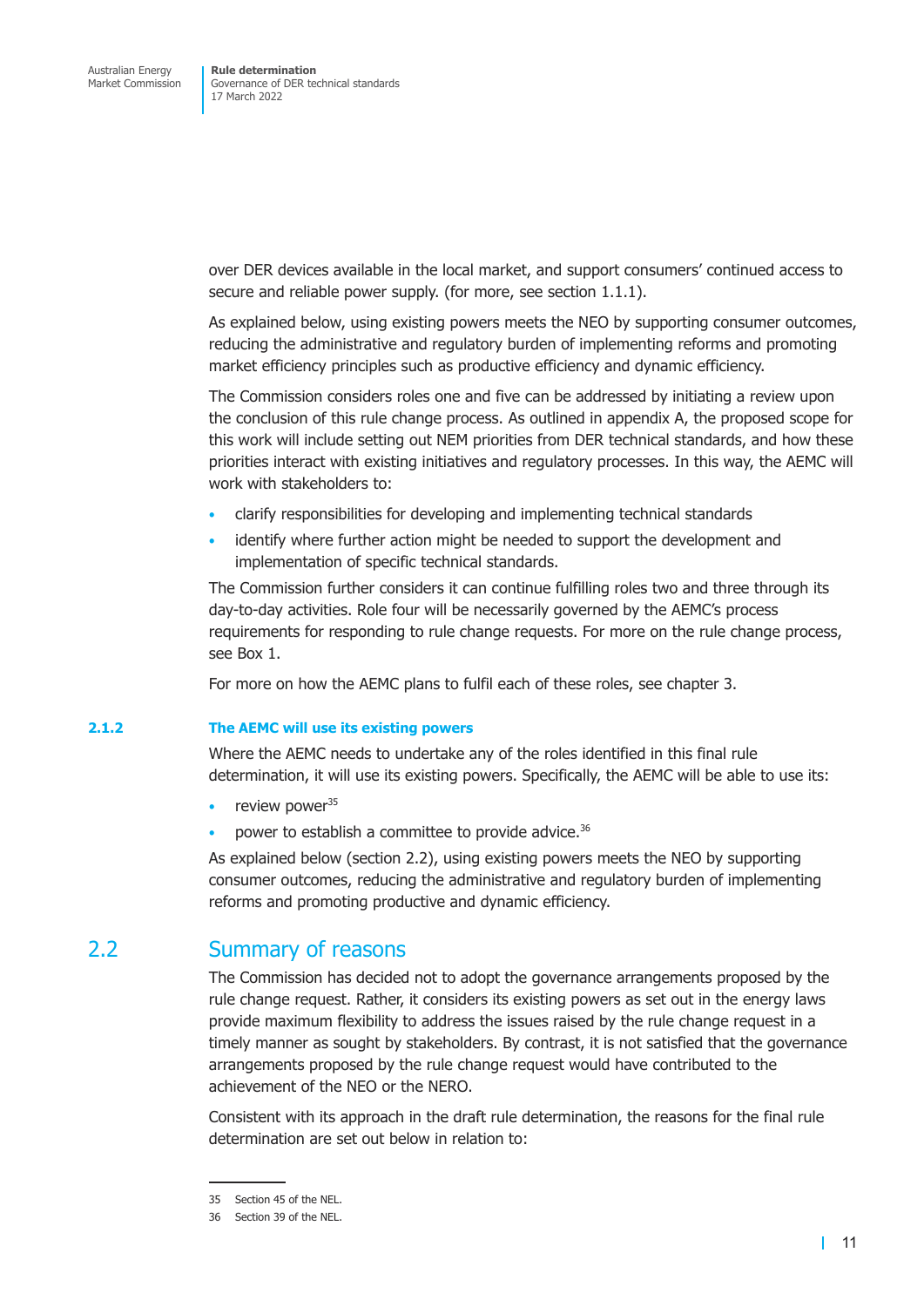**Rule determination**  Governance of DER technical standards 17 March 2022

- developments since the rule change request
- avoid duplicating existing governance arrangements and initiatives
- greater benefit from flexibly supporting DER technical integration.

#### **2.2.1 Developments since the rule change request**

The final rule determination accounts for the significant developments since the request was lodged to address DER technical standards in the NEM. These developments include ongoing work by the ESB and ARENA. As these existing initiatives address some, but not all, of the issues raised by the rule change request the Commission considers it appropriate to adopt a flexible approach to support DER integration's in the NEM. Such flexibility will also account for the diverse range of approaches for developing technical standards and publishing supporting materials offered by Standards Australia.37

Having considered these developments, the Commission has concluded the proposal set out in the rule change request would not be consistent with meeting the NEO or the NERO as it does not accommodate the changed circumstances regarding the integration of DER in the NEM. In addition, the Commission is not satisfied that the proposal will support the timely development of relevant DER technical standards for the benefit of the NEM and consumers.

Consequently, the Commission has considered alternative solutions to that proposed which support the development of DER technical standards that will enable DER to be successfully integrated into the NEM. It has sought to identify mechanisms by which it commits to addressing issues about DER technical standards that are flexible in terms of how the AEMC can take proportionate and relevant action.

The approach set out in this final rule determination is expected to meet the NEO by supporting a proportionate and necessary work program by the AEMC with the aim of achieving successful and timely DER integration in the NEM for the benefit of electricity consumers.

As described in this final rule determination, the AEMC will make use of its existing powers to respond to stakeholder and NEM issues as they emerge over time. The initial focus will include work to consider the NEM's priority needs from DER technical standards and how these priorities interact with existing initiatives and regulatory arrangements.<sup>38</sup> Without the need to establish, and then maintain, a standing committee, the AEMC is able commence its work program promptly.

In addition, the final rule determination approach will allow the AEMC to work with other market bodies and complement their work programs, providing the opportunity for the AEMC to focus on actions that best supports the integration of DER into the NEM. The Commission considers this approach reduces the regulatory burden on market participants and, ultimately, consumers.

<sup>37</sup> For more on Standards Australia's processes and publications, see AEMC, *Governance of distributed energy resources technical standards*, draft rule determination, 16 December 2021, pp. 7-8.

<sup>38</sup> For more on the AEMC's work plan, see [section 3.1.](#page-21-2)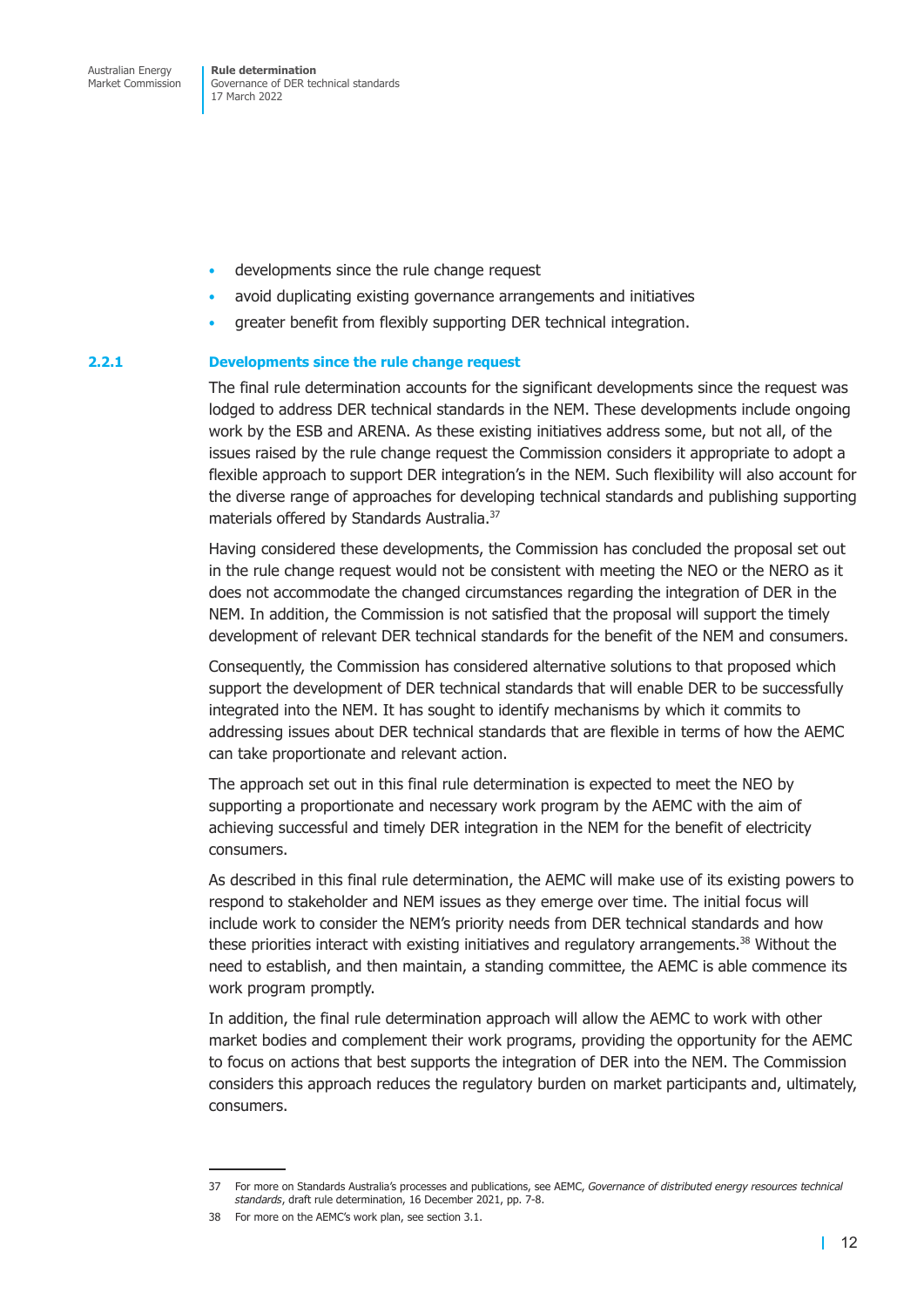#### **2.2.2 Avoid duplicating existing governance arrangements and initiatives**

Consistent with limiting the regulatory burden for market participants, the final rule determination enables an AEMC work program that avoids duplicating work already underway by other organisations. This will support consumer interests by enabling the integration of DER to occur in a more timely manner. As a result, manufacturers and service providers should be able to provide a range of DER devices to consumers in the NEM without the costs that may arise from a less timely and more cumbersome integration approach.

The final rule determination seeks to meet consumer needs by reducing the cost and complexity of implementing regulatory and administrative reforms. By focusing the AEMC's reporting roles on the DER future outlook and clarifying market information, including the impact of other jurisdictional regimes on NEM developments, the final rule determination aims to set out arrangements making it easier for NEM participants and other stakeholders to comply with standards at the least administrative cost possible.

By contrast, creating duplicate standards development processes as proposed by the rule change request risked requiring manufacturers to participate in parallel consultation processes. It created a potential for inconsistency between the outcomes of a standards process convened by the AEMC and the regulatory uplift of standards developed by Standards Australia through jurisdictional regimes. For example, some DER standards updates published by Standards Australia are incorporated into prevailing regulatory regimes outside the AEMC's energy market frameworks.<sup>39</sup> Standards development by the AEMC, absent further reform, risked duplicating these regimes as the AEMC would have been unable to change regulatory outcomes in jurisdictional regimes beyond the NER. With more regulatory complexity and additional technical standards required to be able to sell DER devices in the local market, it would be possible that consumers would have a smaller range of products available. Such complexity could also create upward pressure on device prices. This is a further reason the Commission considered the arrangements proposed in the rule change request were inconsistent with achieving the NEO.

#### **2.2.3 Greater benefit from flexibly supporting DER technical integration**

While the strong growth in new DER capacity is continuing as forecast (see [section 1.1.1\)](#page-6-1), the full grid and consumer implications from this transition (and what policy reforms are needed in response) are still being collectively considered by the AEMC and others. This uncertainty does not diminish the need for action. However, it makes it less preferable for the AEMC to unilaterally prescribe how the integration of DER in the NEM should be managed.

The AEMC can use its existing powers to conduct a review into the operation and effectiveness of the NER or any matter relating to the NER, which is a broader scope than provided by the proposed governance arrangements, to address the market's needs at a future point in time.<sup>40</sup> For example, in future years there may be a need to consider the potential need for new technical standards in the NER for electric vehicles. Such work could

<sup>39</sup> For example, several jurisdictional regimes incorporate updates to Australian Standards 3000 on the wiring rules for electrical installations.

<sup>40</sup> Section 45 of the NEL.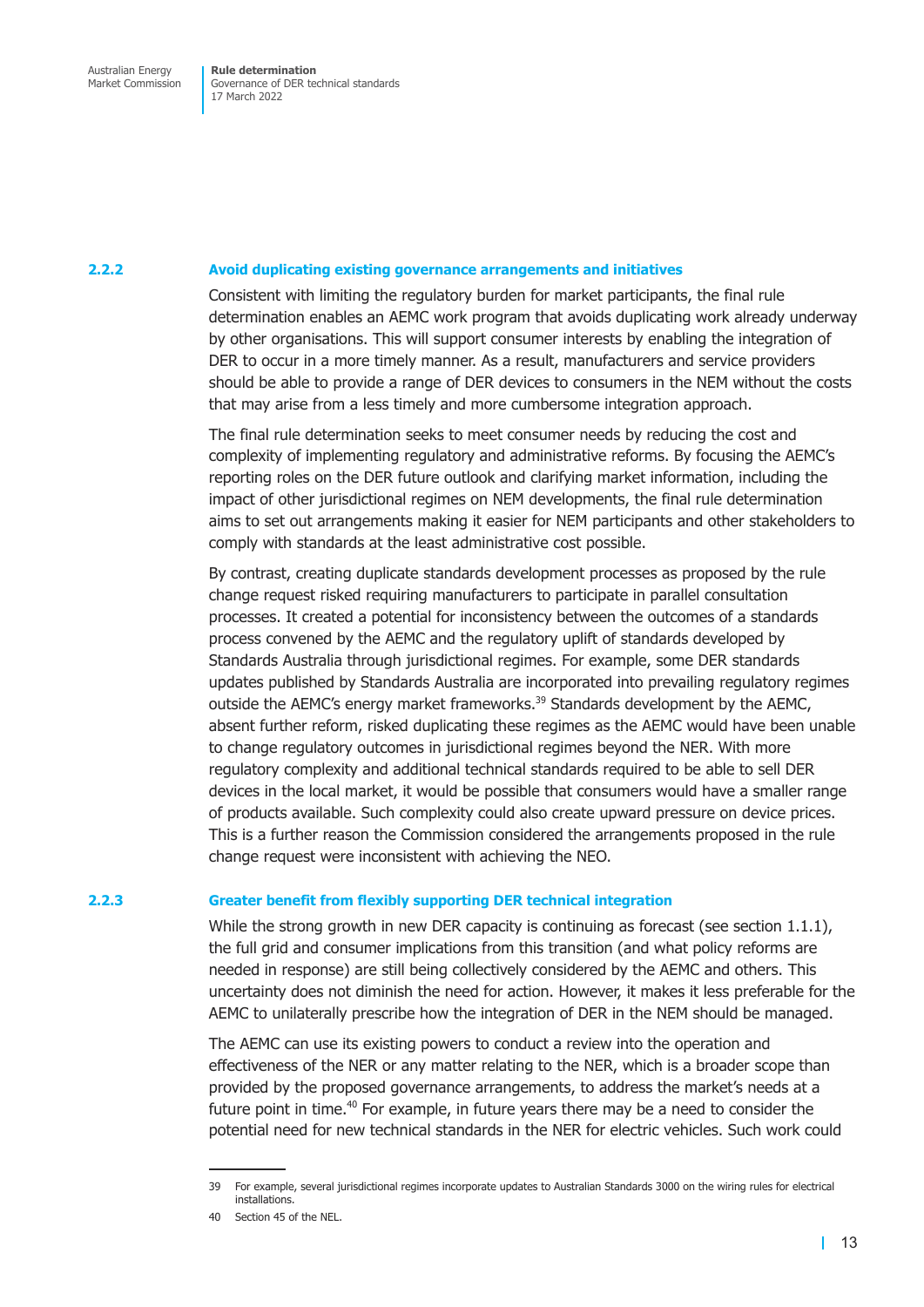overlap with further work refining NER requirements for small-scale generators, such as the minimum inverter standards under AS 4777.2 (see [section 1.1.2\)](#page-7-0). If the AEMC relies on its existing ability to initiate a review, then the focus of any specific future review can be established to address the particular needs of the market at that time. As a result, the scope of any future DER work carried out by the AEMC can be broader than the specific issues identified in the rule change request. The Commission considers that this ability to focus its work program on the needs of the NEM and consumers at the time is important to achieve successful DER integration that is consistent with achieving the NEO.

If the AEMC was to undertake its future DER work under new rules as proposed by the rule change request, then that work would be limited to considering only those issues envisaged by the rule change request. The AEMC may not be able to consider all issues that may emerge in the future related to the technical integration of DER under such provisions. In light of this limitation, the Commission has concluded that the proposal is not consistent with achieving the NEO.

The rule change request proposed that the NER be amended to establish a committee under the AEMC. The Commission has concluded it would not be consistent with the NEO to include detailed rules on the convening and operation of a standing committee in the NER. It is also concerned that working with stakeholders to implement such detailed rules would unnecessarily delay progress on DER technical standards issues that already concern stakeholders.

Where there is a need for a committee or working group in the future, the AEMC may use its existing statutory powers to establish one. $41$  The AEMC's ability to establish committees and panels as needed enables such a group at any point in time to include parties that have expertise relevant to the issues of interest at that time. The Commission considers this flexibility in the membership of any future committee or group (or to be able to seek any other external expert advice) is consistent with achieving the NEO.

By maintaining flexibility to support the technical integration of new DER capacity in the NEM, the final rule determination promotes two types of market efficiency relevant to achieving the NEO; productive and dynamic efficiency.

Productive efficiency is promoted by governance arrangements that provide maximum flexibility to device manufacturers to innovate devices processes and other technological aspects of manufacturing in a timely manner, while still contributing to the safety, security and reliability of the NEM's power supply. For example, the final rule determination only envisages the NER including DER technical standards once these standards have been subjected to rigorous analysis and consultation through established standards-setting processes in Australia or internationally. If the AEMC (or a committee established by the AEMC) were to be made responsible for determining DER technical standards for the NEM, there is the risk of updating standards without providing sufficient time for device manufacturers to update processes and equipment and complete the necessary compliance and safety testing in line with new NER requirements.

<sup>41</sup> Section 39 of the NEL.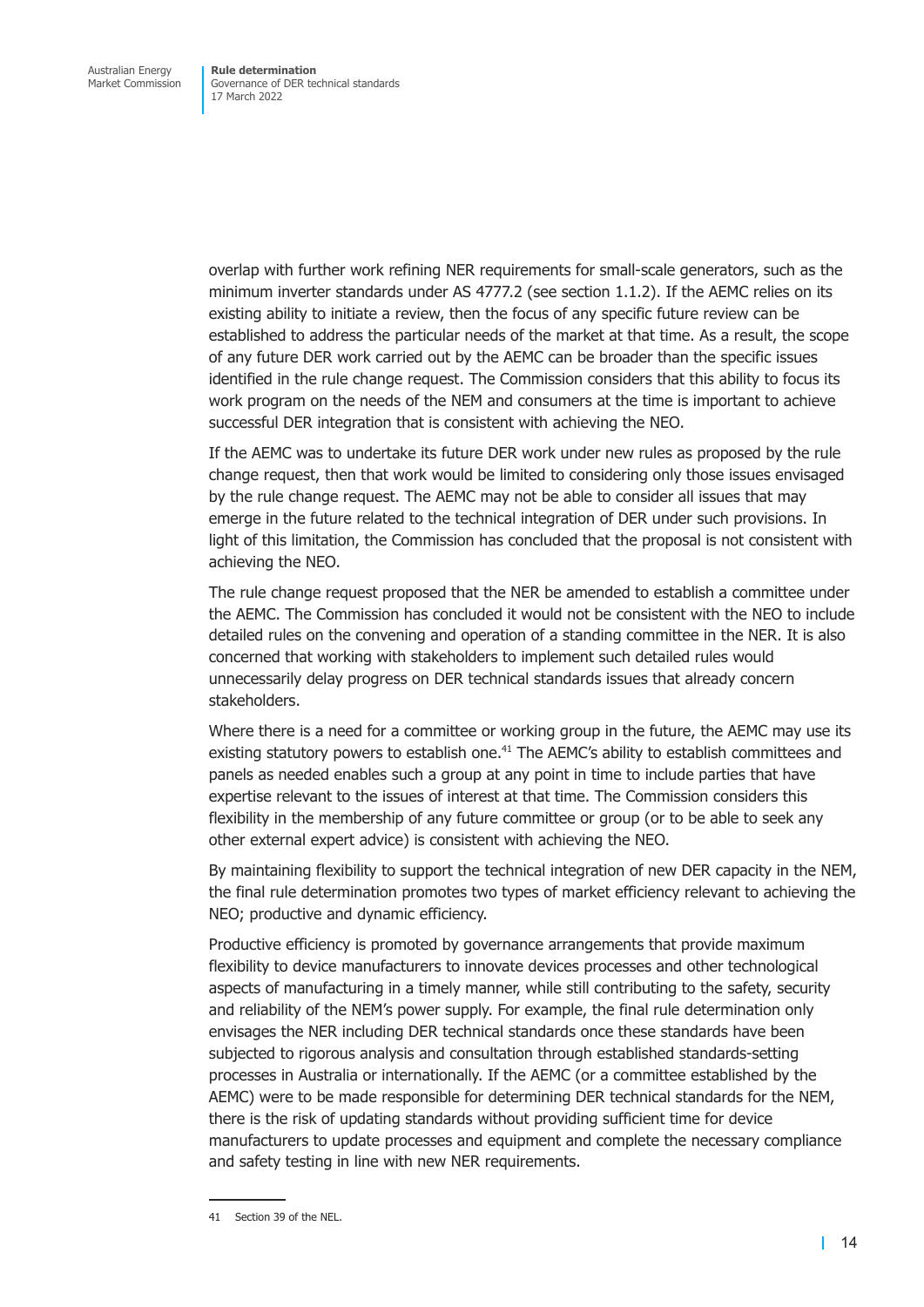Dynamic efficiency is promoted by governance arrangements that provide maximum flexibility for the AEMC to support improvements to manufacturing efficiency over time. That is, using the AEMC's existing powers as necessary rather than prescribing detailed new governance arrangements in the NER now will enable market bodies to better refine DER governance to meet emerging needs from consumers and equipment manufacturers over time.

Efficiency principles are further supported by the final rule determination, allocating risk to those parties best suited to managing or mitigating these risks. For example, the final rule determination recognises Standards Australia's role in developing new and updated DER technical standards. This reflects Standards Australia's institutional skills and experience, including relationships with standards development processes in the international jurisdictions with the potential to impact devices imported in Australia. By contrast, given the AEMC's institutional experience, it is the appropriate organisation to maintain responsibility for assessing the extent to which DNSP obligations are consistent with the NEM's continued uptake of new DER capacity.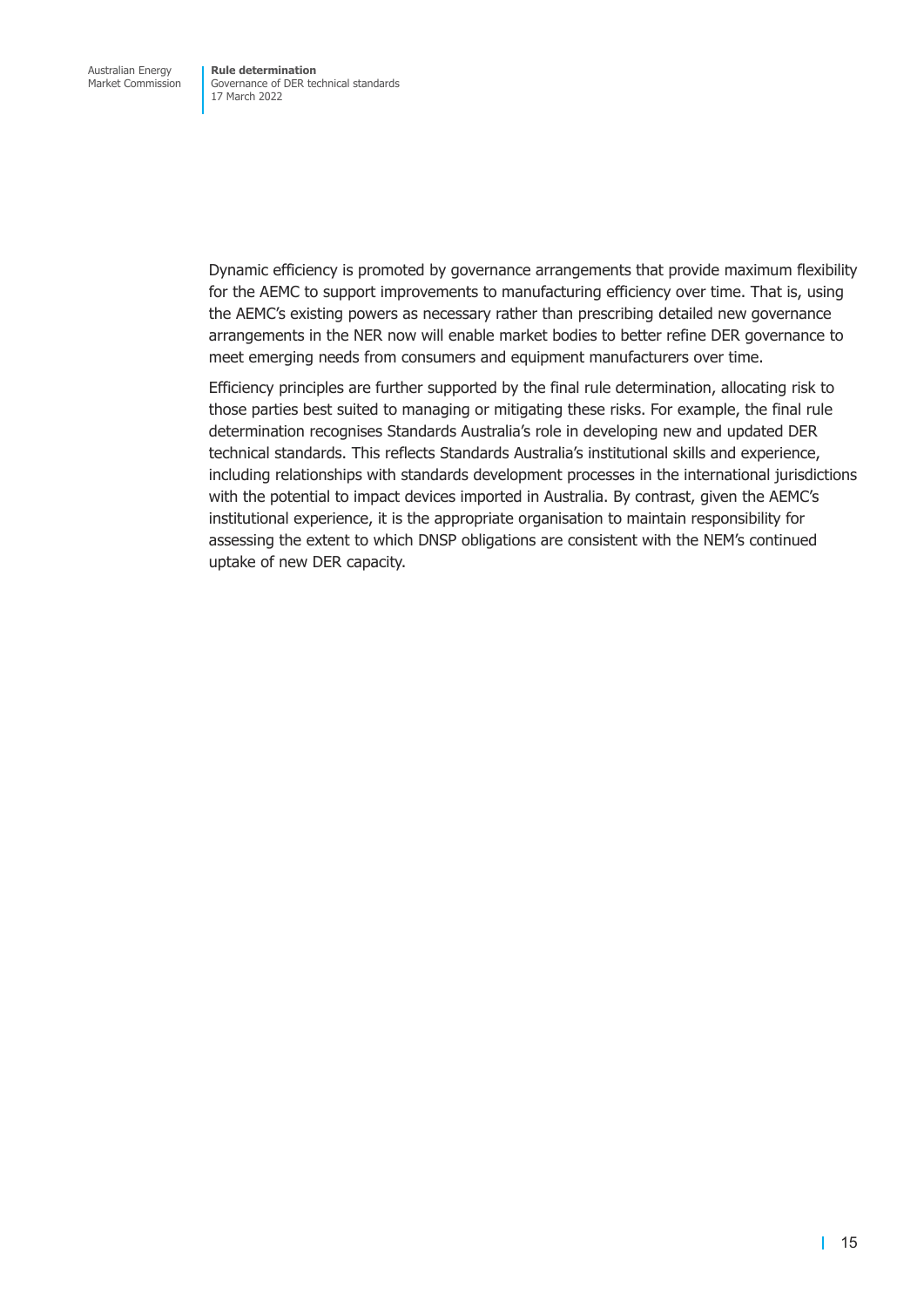# <span id="page-21-0"></span>3 FIVE DER TECHNICAL STANDARDS ROLES

<span id="page-21-1"></span>The Commission considers that there are five distinct roles on DER technical standards that are essential to support the timely realisation of benefits from the integration of DER into the NEM for consumers. This view is consistent with that set out in the draft rule determination.

Below, each role is summarised. The chapter also explains how this approach will address the issues raised by stakeholders in response to the draft rule determination.

### 3.1 How will the AEMC fulfil each role?

The final rule determination confirms five roles to fully realise DER's benefits:

- <span id="page-21-2"></span>1. identify when the NEM needs new DER technical standards
- 2. work with the ESB and ARENA's DEIP to support existing work on DER technical standards
- 3. observe Standards Australia's DER committees
- 4. update DER technical standards in the NER
- 5. report on progress adopting technical standards in the NER.

#### **3.1.1 Role one: identify when the NEM needs new DER technical standards**

<span id="page-21-3"></span>Role one involves identifying the need for new or updated technical standards by:

- initiating a review to consult with market bodies, independent experts and industry representatives to assess DER uptake in response to triggers identified by the AEMC or other stakeholders
- publishing a report setting out the findings from this analysis and stakeholder consultation
- working with stakeholders to support the integration of DER technical requirements in the NEM as needed.

The Commission confirms work under role one will begin upon completing this rule change process. Using its existing powers it will, in consultation with stakeholders, consider:

- existing activities in relation to DER technical standards
- NEM-wide priorities for new DER technical standards, including consumer interests from new and updated standards
- existing roles and responsibilities for developing DER technical standards, including progress on priority issues such as interoperability and cyber security
- interactions between the NER and existing priorities and processes being progressed by market bodies, consumers, industry representatives, and others
- the potential need for new work developing DER technical standards.

The Commission has published draft terms of reference (see [appendix A\)](#page-38-1) as an appendix to this final rule determination. It will consult with stakeholders on this proposed scope to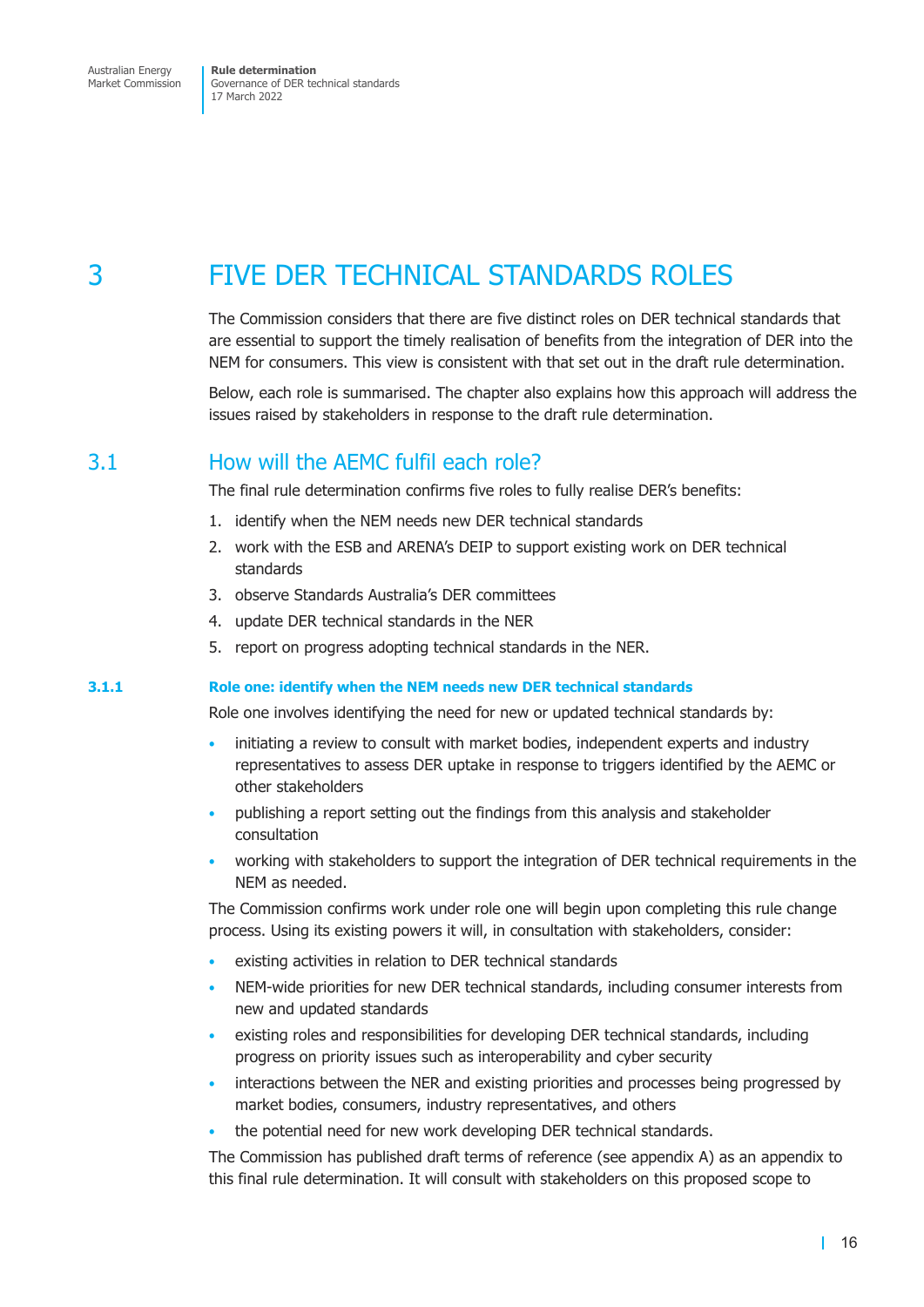further refine the issues for consideration in this first proposed DER technical standards review.

#### **3.1.2 Role two: work with the ESB and ARENA's DEIP to support existing work on DER technical standards**

The AEMC will continue to prioritise work with the ESB's DER Implementation Plan and ARENA DEIP's workstreams on interoperability and dynamic operating envelopes. This work will focus on identifying the NEM's interests from new and updated DER technical standards.

Rather than replicating the ESB and ARENA DEIP work, the AEMC can support the existing initiatives occurring by:

- actively participating in both processes
- facilitating the progression of issues from these fora to Standards Australia, as relevant.

This second role recognises the ability of other initiatives to complement role one, while remaining focused on the AEMC's ability to support practical outcomes for consumers.

The AEMC confirms it will continue working with both the ESB and ARENA's DEIP. This will include providing input to the ESB's consideration and development of interoperability standards for DER devices.

#### **3.1.3 Role three: observe Standards Australia's DER committees**

The AEMC is fulfilling role three by participating in Standards Australia's DER technical committees as an observer — that is, a non-voting member. The AEMC is currently an observer on Standards Australia's working group for AS 4777.2 (minimum inverter standards for small-scale generators).42

By expanding the AEMC's participation in other DER-related committees, the AEMC will be able to contribute to Standards Australia's work program by providing perspectives to working groups on NEM issues and priorities. This can help technical committees better understand NEM-wide interests from standards development, including consumer-oriented analysis in accordance with the NEO and support prioritisation of the work needed to develop standards.

To undertake this role the AEMC is an observing member of the DER technical committees on:

- electrical metering equipment<sup>43</sup>
- minimum inverter standards<sup>44</sup>
- smart energy (addressing IEEE 2030.5, an international technical standard that is being considered by ARENA DEIP and the ESB in the context of interoperability)<sup>45</sup>

<sup>42</sup> For more on Standards Australia's DER committees see AEMC, *Governance of distributed energy resources*, draft determination, 16 December 2021, pp. 7-8.

<sup>43</sup> EL-011.

<sup>44</sup> EL-042.

<sup>45</sup> EL-062.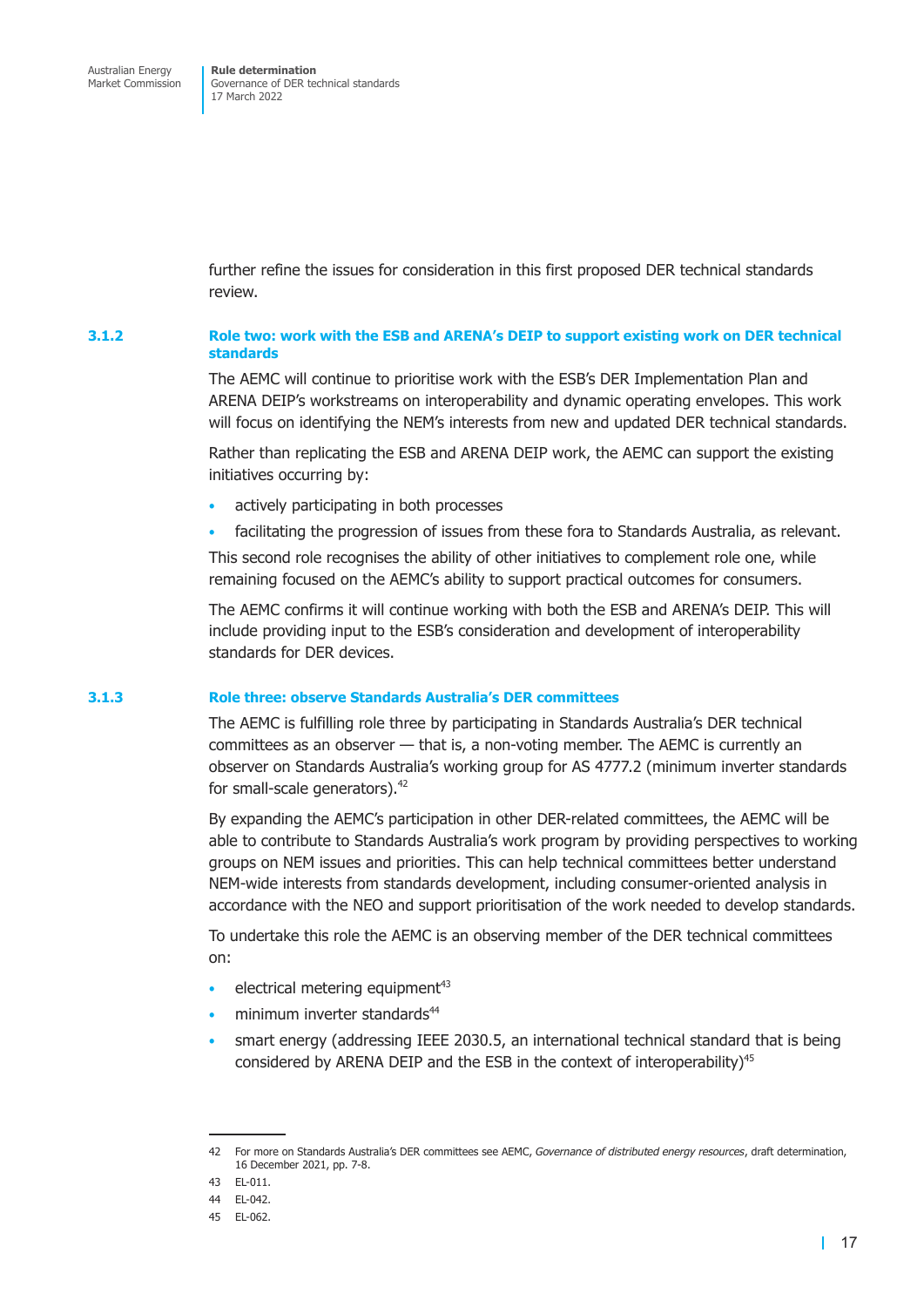The Commission can observe Standards Australia's DER technical committees as part of its ongoing operations. It will provide stakeholders with a periodic update on its committee membership, including confirmation of the specific committees it is observing.

#### **3.1.4 Role four: update DER technical standards in the NER**

Once technical standards are developed, by Standards Australia or international organisations such as the IEEE, the AEMC is able to update the NER as required so that standards apply across the NEM. In this capacity, the AEMC will respond to rule change requests to add, update or amend technical standards or other requirements in the NER. Responses to rule change requests will be determined in accordance with the NEO.

The AEMC will respond to rule change requests according to established processes under the NEL, NGL, and NERL. For more on the rule change process generally, see [Box 1.](#page-23-0)

### BOX 1: HOW DOES THE AEMC'S RULE CHANGE PROCESS WORK?

<span id="page-23-0"></span>The AEMC makes and amends the rules for the energy markets under the NEL, the NERL, and the NGL. These rules impact on how market participants can operate in the competitive energy sectors; provide specific protections for consumers to whom energy is sold and supplied; and also govern the economic regulation of electricity transmission and distribution services and gas pipelines. The rules play a central role in governing how the energy market operates. However, there are also a number of other regulations which influence outcomes in the energy market, for example state regulations, state retail laws and renewable energy targets.

Stakeholders can shape the design and regulation of the NEM by participating in the rule change process, including by submitting rule change request. Any party, except the AEMC, can propose a change to the rules. Rule changes that are recommended as part of an AEMC review can also be requested by any party.

In the context of DER technical standards, the rule change process has been successfully used to mandate compliance with prevailing minimum inverter standards published by Standards Australia.

There are a number of formal stages in a standard rule change process:

- the proponent submits a rule change request
- the AEMC commences the rule change process and seeks submissions on the rule change request
- stakeholders (including the proponent, if they wish) lodge submissions on the rule change proposal
- the AEMC publishes a draft rule determination and seeks submissions on the draft rule determination
- stakeholders (including the proponent, if they wish) lodge submission on draft rule determination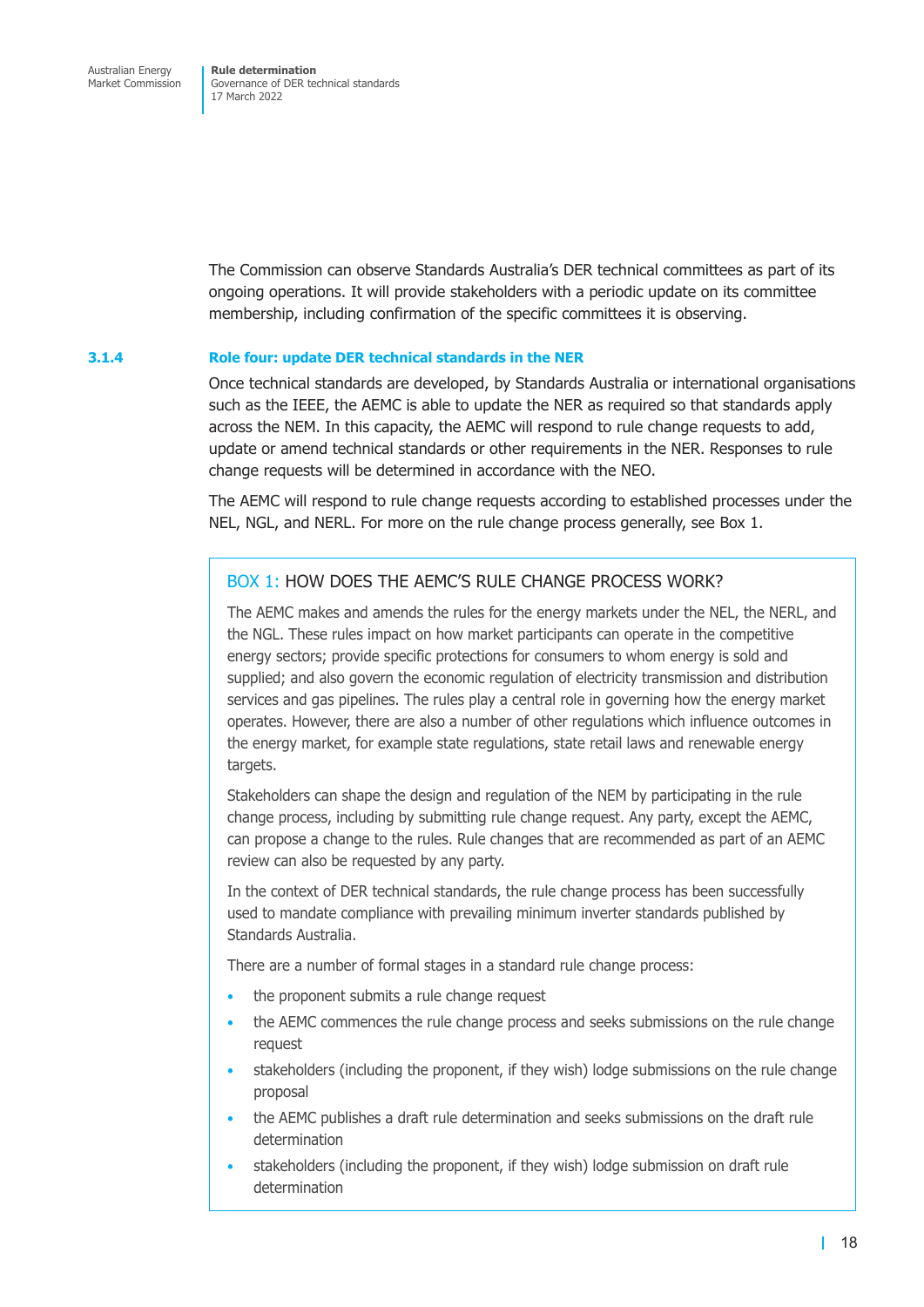<span id="page-24-0"></span>the AEMC publishes a final rule determination.

Consultation with stakeholders is not limited to written submissions; it may include meetings, workshops, and public forums as needed. The timeframe for a standard rule change process is approximately six months from the publication of a consultation paper on the proposed rule to the final rule determination; however this timeframe can be extended in certain circumstances. Under the standard process there are two opportunities for stakeholders to make written submissions in advance of the draft and final determinations.

Source: AEMC, *The rule change process: a guide for stakeholders*, 2017; AEMC, *Distributed energy resources technical standards*, rule determination, 25 February 2021.

#### **3.1.5 Role five: report on progress adopting technical standards in the NER**

The AEMC will enact role five by assessing the NEM's progress adopting standards that have already been introduced in the NER. Specifically, it will consider recently introduced or updated DER technical standards in the NEM such as minimum inverter standards for micro embedded generation units. The Commission intends to report on the effectiveness of technical standards being implemented in the NER. It will also consider existing standards' contribution to the NEM's overall technical integration of DER.

After completing this rule change process, the AEMC will fulfil role five by using its ability to initiate a review that will consider the NEM's adoption of existing DER technical standards in the NER. The Commission anticipates that it could consider issues such as:

- compliance with, and enforcement of, technical standards in the NER (i.e. minimum inverter standards for DNSPs and customers), including consumer perspectives
- interpreting DER technical standards, including processes for resolving differing interpretations
- interactions with other regulatory regimes and the overall impact on NEM outcomes.

These implementation issues will be relevant to minimum inverter standards and, potentially, future technical standards that might be introduced in the NER. Acting on role five will be carried out in combination with role one (described above at [section 3.1.1\)](#page-21-3). For more on the Commission's proposed approach, see the draft terms of reference at [appendix A](#page-38-1) that will be consulted upon following the conclusion of this rule change process.

### 3.2 Stakeholder views

This section outlines stakeholder views expressed in response to the draft rule determination. The following section then responds to the points raised.

Most stakeholders supported the five roles on DER technical standards the AEMC identified as necessary to realise DER's benefits for the NEM and consumers.46 However, there some

<sup>46</sup> Submissions to the draft rule determination: Ausgrid, Clean Energy Council, Energy Networks Australia, Electric Vehicle Council, South Australia Department for Energy and Mining, Standards Australia, and Tesla.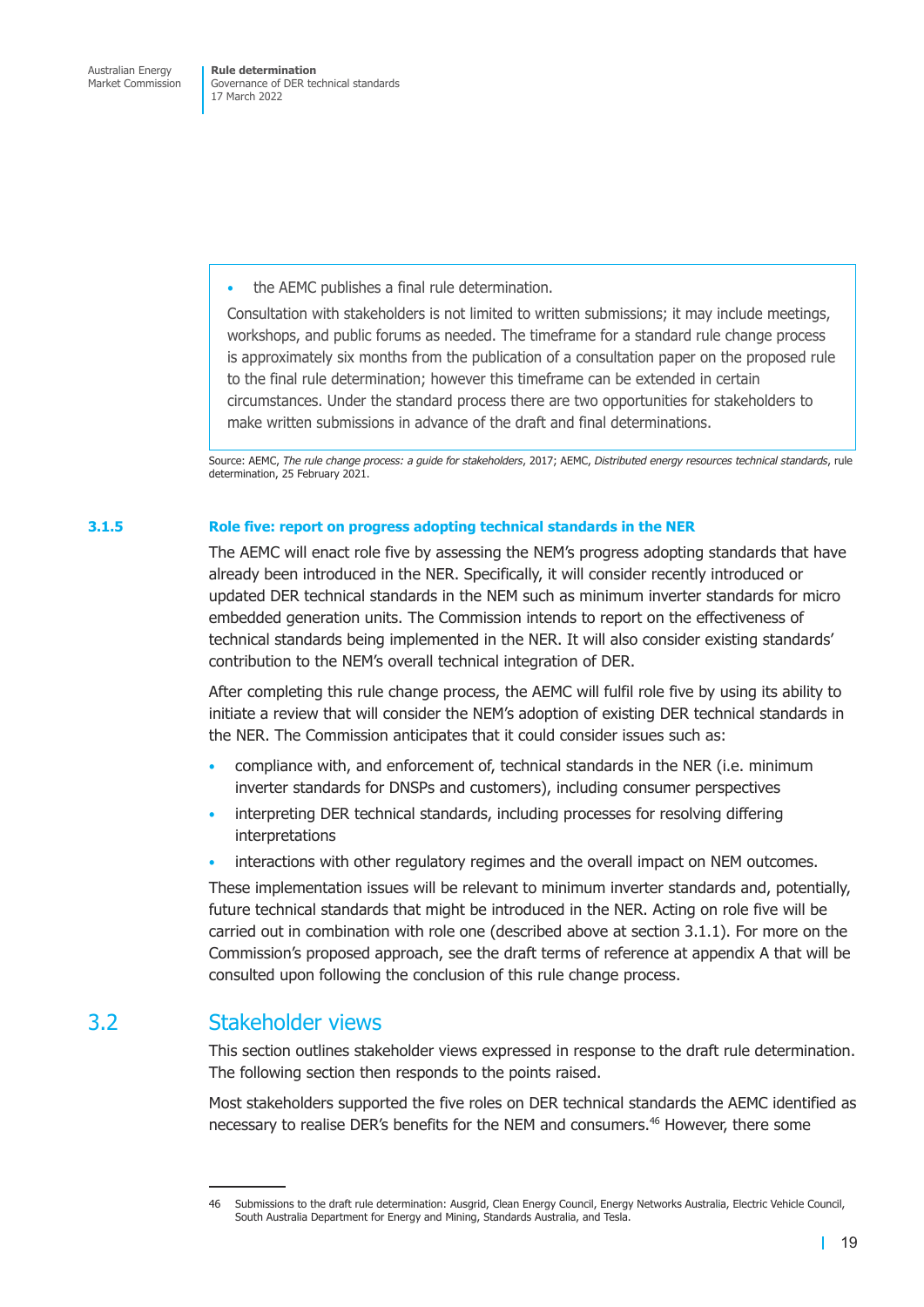stakeholders who expressed concern about the approach set out in the draft rule determination.

#### **3.2.1 Supportive submissions**

The Electric Vehicle Council and Ausgrid supported Standards Australia remaining the primary forum for developing new technical standards.<sup>47</sup> The Electric Vehicle Council was particularly supportive of Standards Australia's ability to apply international insights on technical standards, based on its institutional relationships with international standards-setting organisations such as the Institute of Electrical and Electronics Engineers.<sup>48</sup> It further noted its view that, given Australia's slower adoption of electric vehicles than comparable economies, creating bespoke local standards for electric vehicles would risk higher costs for consumers, reduced competition, more consumers using 'general purpose outlets' instead of specialised charging infrastructure, and reduced ability for consumers to benefit from the local adoption of international best practice.<sup>49</sup>

Ausgrid envisaged the AEMC's contributions complemented the efforts of Standards Australia or other relevant standard setting bodies.<sup>50</sup>

While Tesla largely supported the five roles identified in the draft rule determination, it also wanted the AEMC to consider roles and responsibilities of entities responsible for developing and implementing technical standards, the costs and incentives of specific DER technical standards, and the provision of a DER roadmap focused on implementing DER technical standards in the NEM.<sup>51</sup>

Similarly, the Clean Energy Council wanted to make sure the AEMC's roles addressed:

- roles and responsibilities for DER technical standards (including jurisdictional interactions with the NER)
- responsibility for developing a DER technical standards roadmap or work program
- how to integrate DER technical standards in the NER
- the economic impact of proposed technical standards. $52$

#### **3.2.2 Concerned submissions**

A minority of stakeholders raised concerns about certain aspects of the roles identified in the draft rule determination.<sup>53</sup>

Energy Consumers Australia (ECA) was concerned that the overall governance arrangements in place risks leaving a gap between setting standards and consumer outcomes. For example,

<sup>47</sup> Submissions to the draft rule determination: Energy Networks Australia and the Electric Vehicle Council.

<sup>48</sup> Electric Vehicle Council submission to the draft rule determination, p. 4.

<sup>49</sup> Electric Vehicle Council submission to the draft rule determination, p. 4.

<sup>50</sup> Ausgrid submission to the draft rule determination, p. 2.

<sup>51</sup> Tesla submission to the draft rule determination, p. 1.

<sup>52</sup> Clean Energy Council submission to the draft rule determination, p. 1.

<sup>53</sup> Submissions to the draft rule determination: Energy Consumers Australia, Enphase Energy, and the Smart Energy Council.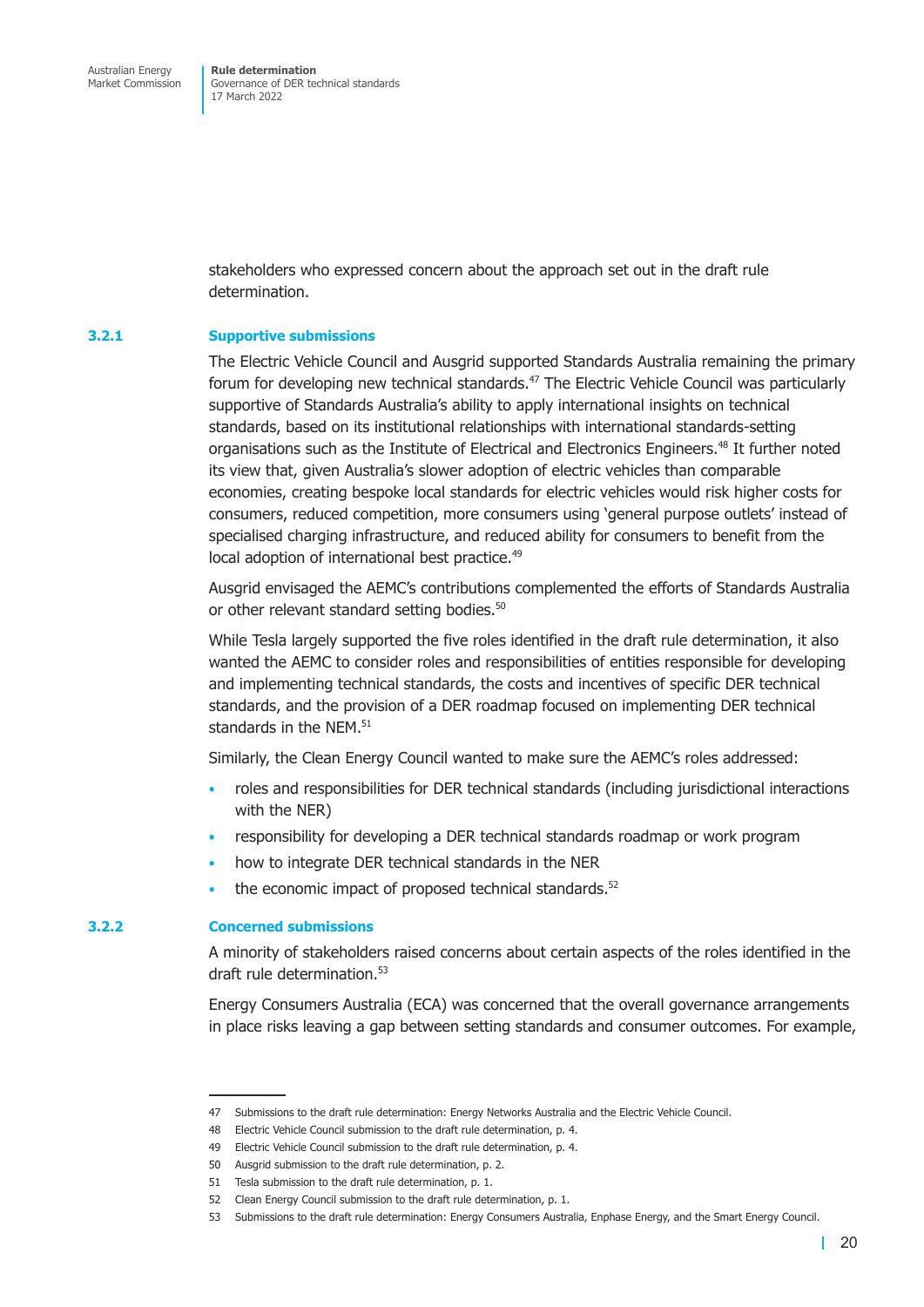the ECA considered that it was unclear how consumers will be engaged during upcoming work on voltage export limits and congestion pricing exports.<sup>54</sup>

The ECA was also concerned about relying only on ARENA's DEIP to identify the NEM's priorities from standards. In its words:<sup>55</sup>

While the role of DEIP, led by ARENA, provides important input, we still see a broader need for coordination of a separate standing governance arrangement and would advise against relying on DEIP solely. Firstly, because the group is not representative of all stakeholders that may need to be involved in the decision-making process, and secondly, the longevity of DEIP is not guaranteed and we are concerned about the future implications on relying on an externally funded group.

In addition, the ECA was concerned that if the AEMC relies on Standards Australia to develop DER technical standards, it does not have the capability or resources to participate in standard setting processes as presently organised. As a result, the ECA considered that, for example, consumer outcomes were not evidently considered in the recent development of minimum inverter standards.<sup>56</sup>

Enphase Energy sought more detail on how the AEMC would work with Standards Australia as an observing member of its technical committees. Concerned Standards Australia is not transparent enough, it considered that the AEMC's participation as an observing member would be insufficient to address the issues raised by the rule change request.<sup>57</sup>

Ausgrid supported a committee convened by the AEMC to make sure that, where standards are being developed, there is a robust assessment of the costs and benefits of these changes across the system, including but not necessarily limited to manufacturers, networks and customers.58

According to the Smart Energy Council, the five identified roles do not afford DER technical standards enough importance.<sup>59</sup> In particular, the Smart Energy Council was concerned that a lack of forward planning by the AEMC would be particularly costly for consumers because of the expected increase in electric vehicle sales.

In addition, the Smart Energy Council was concerned the AEMC's proposed participation in Standards Australia's DER technical committees suggests that organisation as the only way of developing standards.<sup>60</sup> The Smart Energy Council was further concerned about the ESB contributing to the development of DER technical standards on the basis it lacks legal authority and therefore has no accountability. It therefore expressed its interest in a body "to look forward to new DER standards (which could be developed in a variety of flexible ways)".<sup>61</sup>

<sup>54</sup> ECA submission to the draft rule determination, p. 2.

<sup>55</sup> ECA submission to the draft rule determination, p. 3.

<sup>56</sup> Australian Standard 4777.2:2020.

<sup>57</sup> Enphase Energy submission to the draft rule determination, pp. 1-2.

<sup>58</sup> Ausgrid submission to the draft rule determination, p. 3.

<sup>59</sup> Smart Energy Council submission to the draft rule determination, p. 2.

<sup>60</sup> Smart Energy Council submission to the draft rule determination, p. 4.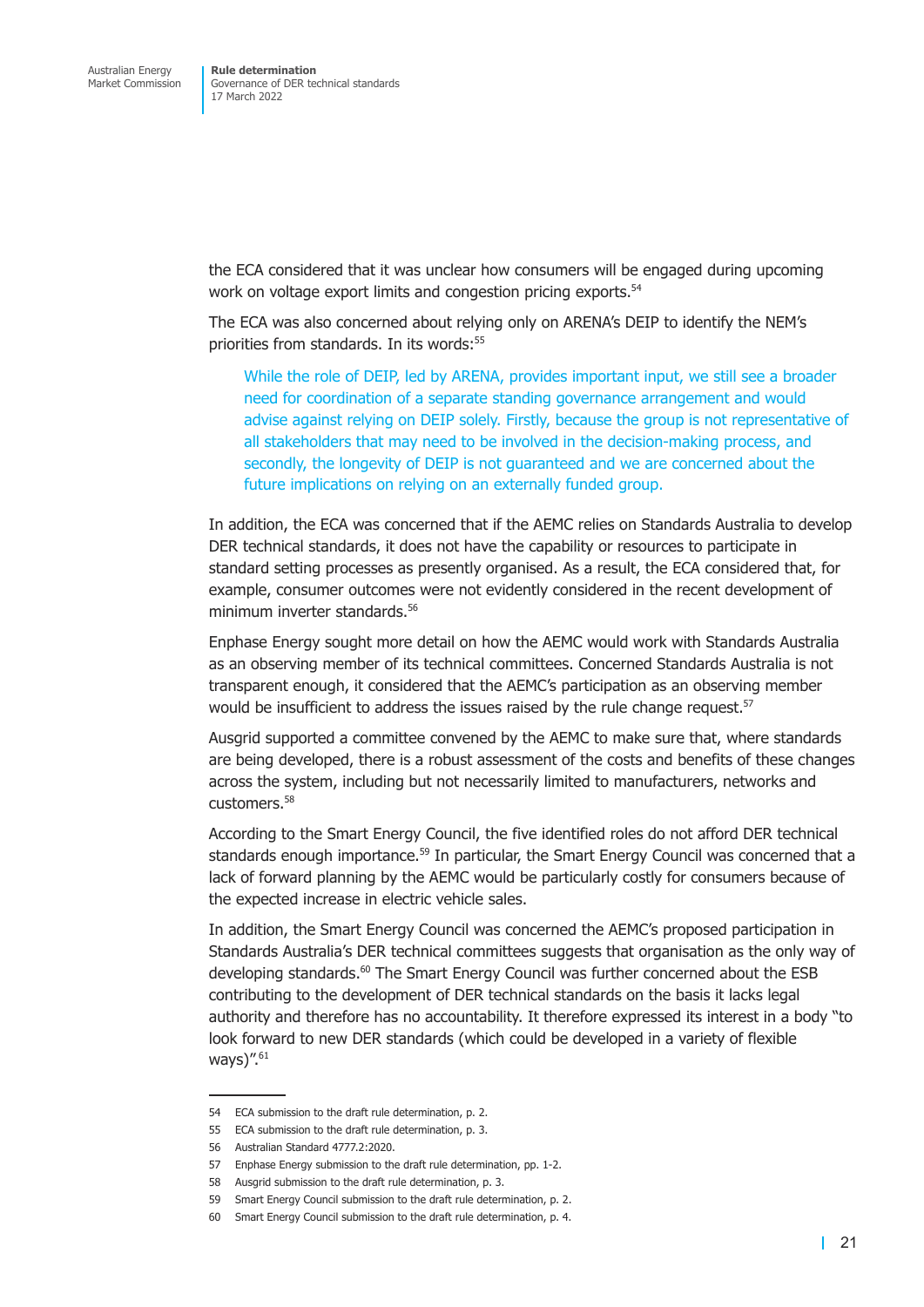<span id="page-27-0"></span>**Rule determination**  Governance of DER technical standards 17 March 2022

While largely supporting the identified roles, Tesla was nevertheless concerned about relying on Standards Australia to develop new technical standards, on the basis the organisation is insufficiently resourced. Tesla suggested a well-resourced agency should be responsible for setting standards from start to finish, including providing implementation advice on existing standards.<sup>62</sup>

### 3.3 Commission's response

Noting the comments and issues raised by stakeholders on the draft rule determination, this section sets out the Commission's responses. The AEMC's final rule determination confirms its support for the roles for DER technical standards that support DER integration in the NEM. It further confirms the place of these roles in the AEMC's prioritisation of work on DER technical standards, as part of its broader emphasise on integrating DER capacity in the NEM.

#### **3.3.1 Roles allocate risks to best suited parties**

As noted by several stakeholder submissions, the five roles identified by the Commission with respect to DER technical standards will support the NEM's overall efforts to integrate record amounts of new DER capacity.

As the Electric Vehicle Council and Energy Networks Australia recognise, Standards Australia is better placed than the AEMC to convene committees specialising in the development of DER technical standards. By acknowledging a specialist organisation's ongoing responsibility for developing new technical standards, the final rule determination provides the governance flexibility needed to promote more efficient outcomes for consumers. In particular, Standards Australia's ability to leverage its institutional relationships with international standards organisations. This promotes the adoption of international best practice approaches to local standards development. For example, the increased uptake of electric vehicles will provide Australia's regulatory decision-makers with the opportunity to learn from jurisdictions with higher uptake rates. Standards Australia is better placed to leverage these insights than a committee convened by the AEMC, given the AEMC's lack of institutional relationships and prior standard setting experience.

By contrast, the approach set out in this final rule determination recognises the AEMC's longstanding responsibility for making and reviewing the rules governing the NEM — the AEMC is a specialist energy sector organisation. For this reason, value that the AEMC can add to DER technical standards development is in using its market experience and stakeholder consultations to refine energy sector priorities from DER technical standards. With the ESB, AEMO and others, the AEMC will report on these shared objectives, conveying the resulting energy sector perspectives to Standards Australia's specialist committees as required, and then actively assessing and reporting on the NEM's progress adopting these standards.

As [Figure 3.1](#page-28-1) illustrates, the five identified roles complement rather than duplicate existing initiatives and responsibilities.

<sup>61</sup> Smart Energy Council submission to the draft rule determination.

<sup>62</sup> Tesla submission to the draft rule determination, p. 3.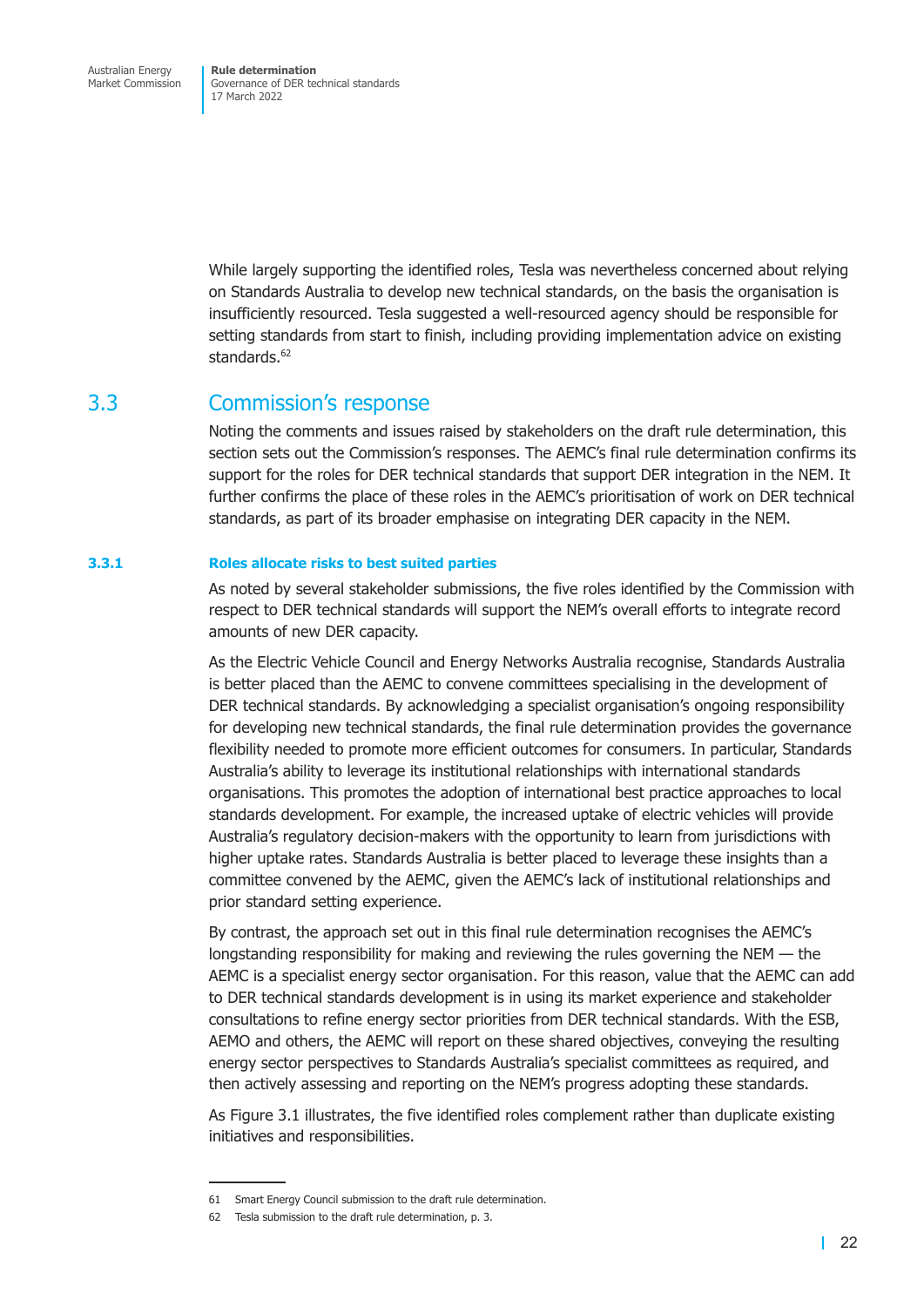<span id="page-28-1"></span>

#### <span id="page-28-0"></span>**Figure 3.1: Five roles complement, rather than duplicate, existing initiatives**

Source: AEMC.

 The Commission notes the Clean Energy Council's and Tesla's interest in clearly setting out existing roles and responsibilities for developing and implementing DER technical standards, including responsibility for technical standards in the NER being considered from an economic efficiency perspective.

The AEMC is able to use its existing capabilities to undertake work with the aim of providing greater clarity about the roles and responsibilities of various entities that are involved in the development and implementation of technical standards. Its forthcoming work based on roles one and five, for example, will consider the interaction between the NEM's priorities for standards and existing regulatory regimes (for more, see [section 3.1\)](#page-21-2). Role one, in particular, addresses the Smart Energy Council's interest in a body separate to the ESB taking responsibility for considering the NEM's future needs from DER technical standards.<sup>63</sup> This is in addition to the AEMC's existing ability to introduce DER technical standards through the rule change process, where the Commission is required to consider efficiency considerations (for more on the rule change process, see [Box 1\)](#page-23-0).

#### **3.3.2 Flexible approach to promote efficiency in a rapidly evolving market**

The Commission acknowledges Energy Consumers Australia's concern that the governance arrangements may leave a gap between standards development and consumer interests. However, as discussed in the final rule determination, the Commission seeks to incorporate consumer interests at each stage of developing and implementing technical standards. It considers that this can be achieved more effectively without the introduction of a standing committee under the NER.

<sup>63</sup> Smart Energy Council submission to the draft rule determination, p. 7.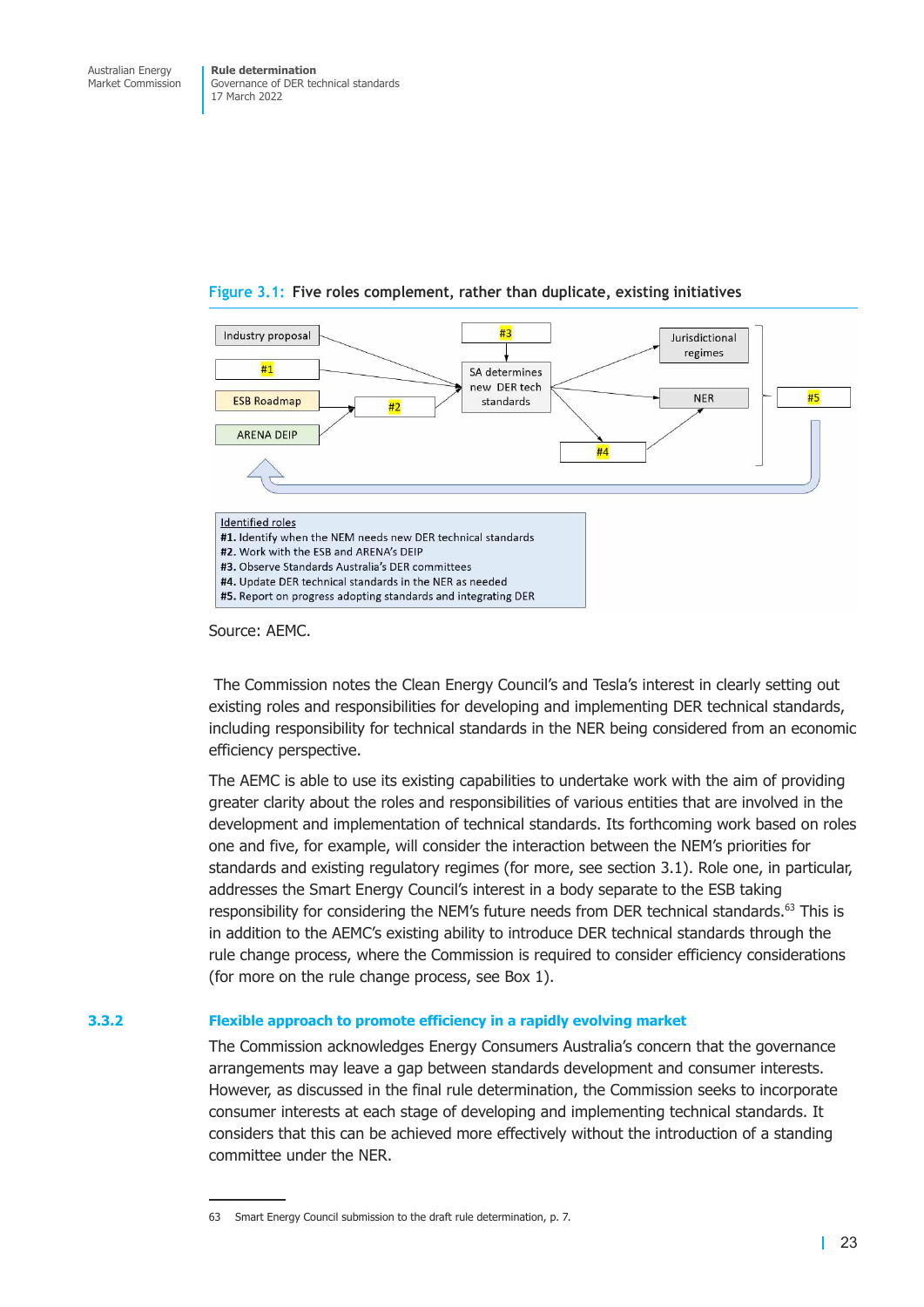For example, the identification of the NEM's needs from DER technical standards will be carried out against assessment frameworks based on the NEO. In addition, when observing Standards Australia's technical committees, the AEMC will focus its efforts so that consumer perspectives are being considered, including through complementary consultations with organisations such as Energy Consumers Australia. Any decision to implement standards through the NER will, by necessity, be determined in reference to consumers' long-term interests.

Similarly, by clarifying its commitment to work with existing initiatives like ARENA's DEIP, the Commission seeks to balance stakeholder certainty against the NEM's efficiency interests from avoiding duplication. This approach enables the AEMC to adapt where the work programs of other organisations change over time and act on any complementary tasks that are needed to support efficient DER technical standards for the NEM.

In the final rule determination, the AEMC confirms its view that all five identified roles are essential to fully realise DER's benefits. Where gaps emerge from, for example, ARENA's DEIP activities changing over time, the Commission commits to taking action that is necessary to achieve the overarching objective of developing relevant DER technical standards for the NEM. The Commission considers this flexible approach to fulfilling each role promotes dynamic efficiency by allowing it to tailor activities over time as the DER policy context evolves.

#### **3.3.3 Innovation is a consideration**

The Commission recognises the need to prioritise DER technical standards as part of the NEM's overall integration of increasing DER capacity. This includes considering technical standards in the context of needing to promote innovation and expand on the capability of DER devices. Promoting innovation is in consumers' long-term interests by maximising the number of DER devices sold in the local market and putting downward pressure on device prices for consumers.

In this sense, contrary to concerns from the Smart Energy Council, the Commission's views on the roles set out in this final rule determination seek to be adaptive to maximise the support for innovation, recognising the importance that continued development of standards will enable consumers to capture the benefits of the energy transition in the NEM.

By contrast, the more rigid rule-based approach envisaged by the rule change request and supported by some stakeholders, may have resulted in a reduction in the range of DER devices sold in the local market if it was implemented. The Commission also considers the proposal risked putting upward pressure on device costs. This is because of the risk that developing DER technical standards through an AEMC committee in addition to Standards Australia, would have increased the regulatory complexity for device manufacturers and service providers. While the Commission recognises some standards updates can be implemented remotely, it is far from certain (and unlikely) that all future updates to DER technical standards could be introduced without at least some changes to manufacturing processes being required among at least some manufacturers.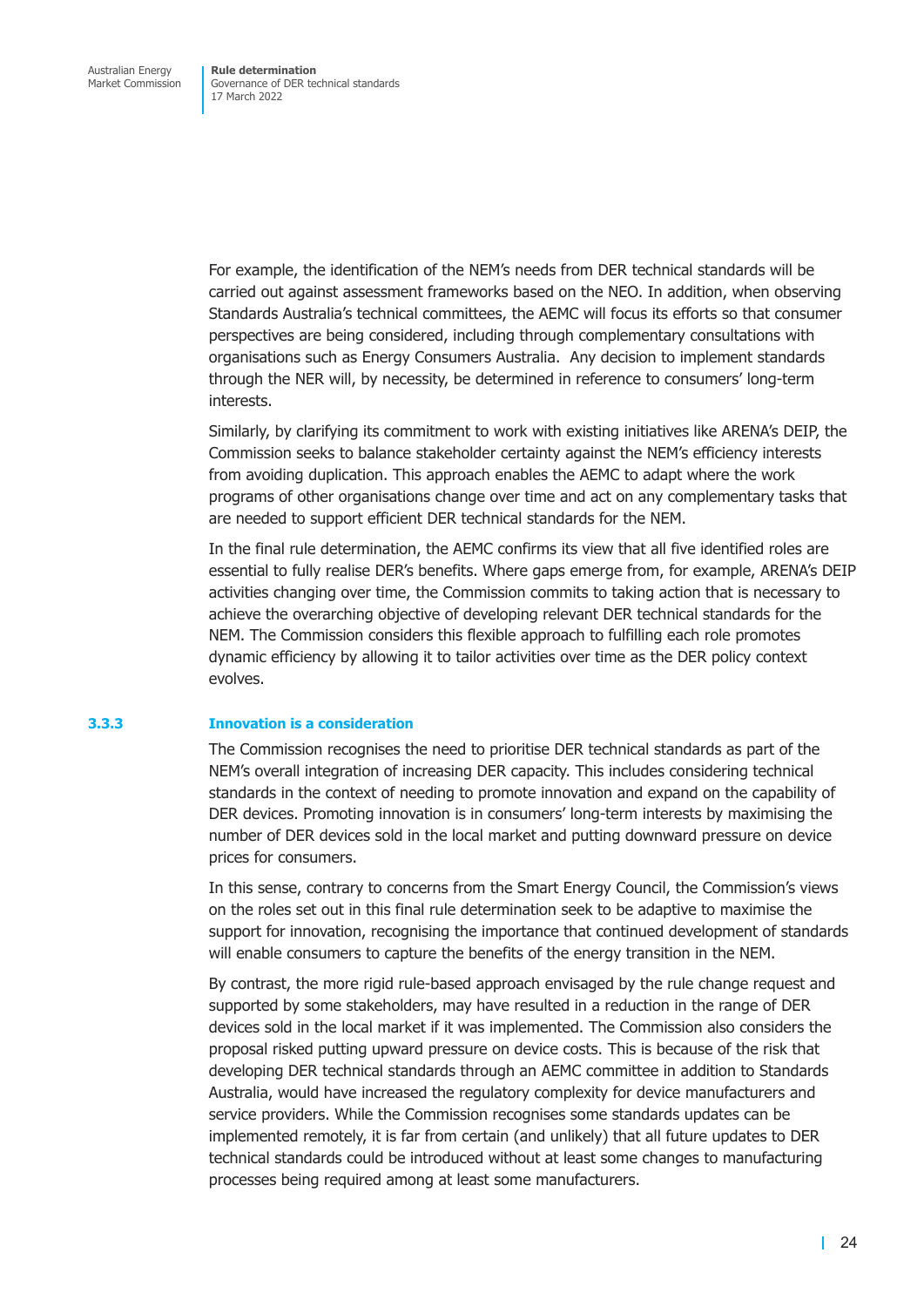Enphase Energy was concerned that the AEMC observing technical committees was an insufficiently active role given the importance of DER technical standards to the energy transition. The AEMC acknowledges the importance of addressing DER technical standards to realise DER's benefits for consumers in the NEM. This is a key consideration for the Commission in its response to the rule change request.

However, rather than indicating its view on the prioritisation of technical standards, or attempting to override existing expertise that sits in the electricity sector, the Commission has developed an approach and identified roles that recognise its unique responsibility to implement standards in the NER as the NEM's rule-maker. Observer status distinguishes the AEMC from industry participants in the standards development process, who might wish to advocate certain positions. Unlike industry participants, for example, the AEMC will not vote on decisions through the process. However, the AEMC will otherwise fully engage with Standards Australia's DER committees and provide a view and advice of NEM-wide perspectives relating to DER development and issues to aid in the decision-making process.

In addition, the Commission considers its aim to aid in streamlining the identification of NEM priorities from DER technical standards is useful and addresses concerns about the resourcing available for standards development committees.

The AEMC further acknowledges that while Standards Australia is the established Australian standards setting organisation, nothing in the final rule determination seeks to enforce Standards Australia (or any other standard setting organisation) as the only means by which new DER technical standards can be updated. Instead, the basis for the AEMC being able to observe Standards Australia's DER committees is to contribute to improve current processes and practices, in the long-term interests of consumers, where standards development is already underway. As with other aspects of this final rule determination, the Commission is seeking to continue to prioritise its contribution to DER technical standards development and implementation by complementing and supporting existing work programs of relevant organisations.

Similarly, the Commission considers its cooperation with the ESB's activities on interoperability is a further opportunity to complement work already underway as well as promote innovation through the development and implementation of DER technical standards.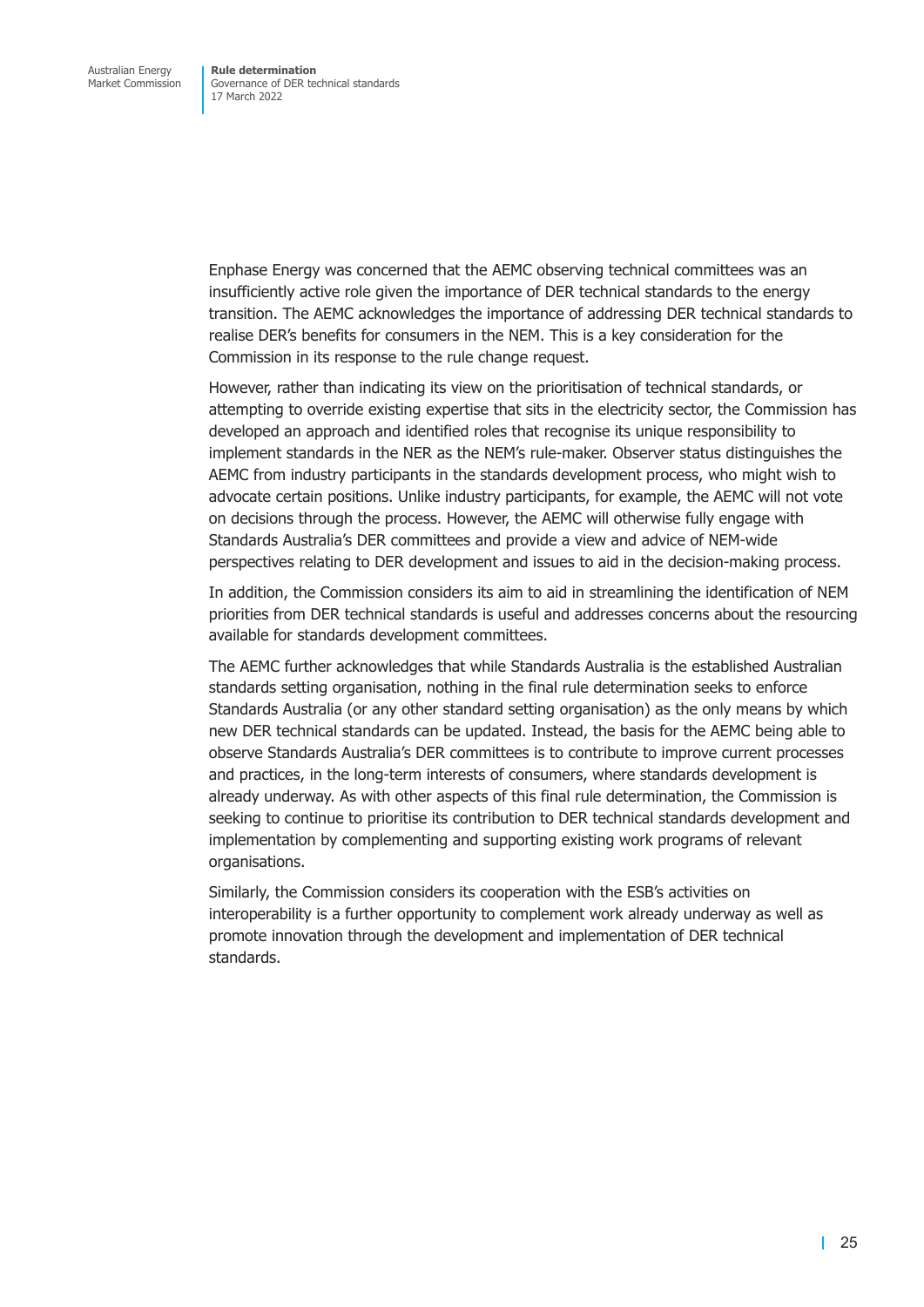# <span id="page-31-0"></span>4 EXISTING POWERS

Where the AEMC carries out any of the five roles described in this final rule determination, it will do so using its existing powers. These legal powers include the AEMC's ability to:

- self-initiate a review
- establish committees, panels and working groups.

Consistent with the draft rule determination, this chapter sets out the relevant requirements and obligations for these powers and how they address the issues raised in this rule change process.

# 4.1 AEMC-initiated reviews

The AEMC's review power allows it to consider how existing rules are achieving the energy market objectives and the extent to which reforms may be needed.<sup>64</sup> The focus of the NEO and NERO are the efficient investment in, and operation and use of, electricity services and energy services in the long term interests of consumers. As a result, the AEMC is required to apply assessment frameworks based on these objectives when initiating reviews that relate to DER technical standards.<sup>65</sup>

The provisions enabling the AEMC to initiate a review provides it with some flexibility. Specifically, it may commission reports, publish discussion papers or draft reports during the review. In conducting a review, the AEMC may convene working groups consisting of any persons considered relevant to the issues under consideration.<sup>66</sup> The Commission can also engage external consultants and other independent experts to support with specific functions from time to time.

The AEMC's review power provides a broad scope to consider the NEM's development and implementation of DER technical standards—in particular, the reporting required to fulfil roles one and five. The limit to any reviews is ensuring the issues considered relate to the NER and the NERR.

On completing a review, the AEMC is required to provide a copy of its report to energy ministers and publish the report online. At the review's outset, the Commission sets out the review's scope and other details on how the review will operate by publishing terms of reference.<sup>67</sup> For a further discussion of the AEMC's review power, see the draft rule determination.<sup>68</sup>

<sup>64</sup> Section 45 of the NEL and s. 232 of the NERL. While the ability to self initiate a review is provided in each of the energy laws, only the NEL and the NERL and relevant to DER technical standards.

<sup>65</sup> AEMC, *Applying the energy market objectives*, 2019, p. 4.

<sup>66</sup> Section 45(3) of the NEL and s. 232 of the NERL.

<sup>67</sup> Section 45 (4) of the NEL and s. 232(4) of the NERL.

<sup>68</sup> AEMC, *Governance of distributed energy resources technical standards*, draft rule determination, 16 December 2021, pp. 33-37.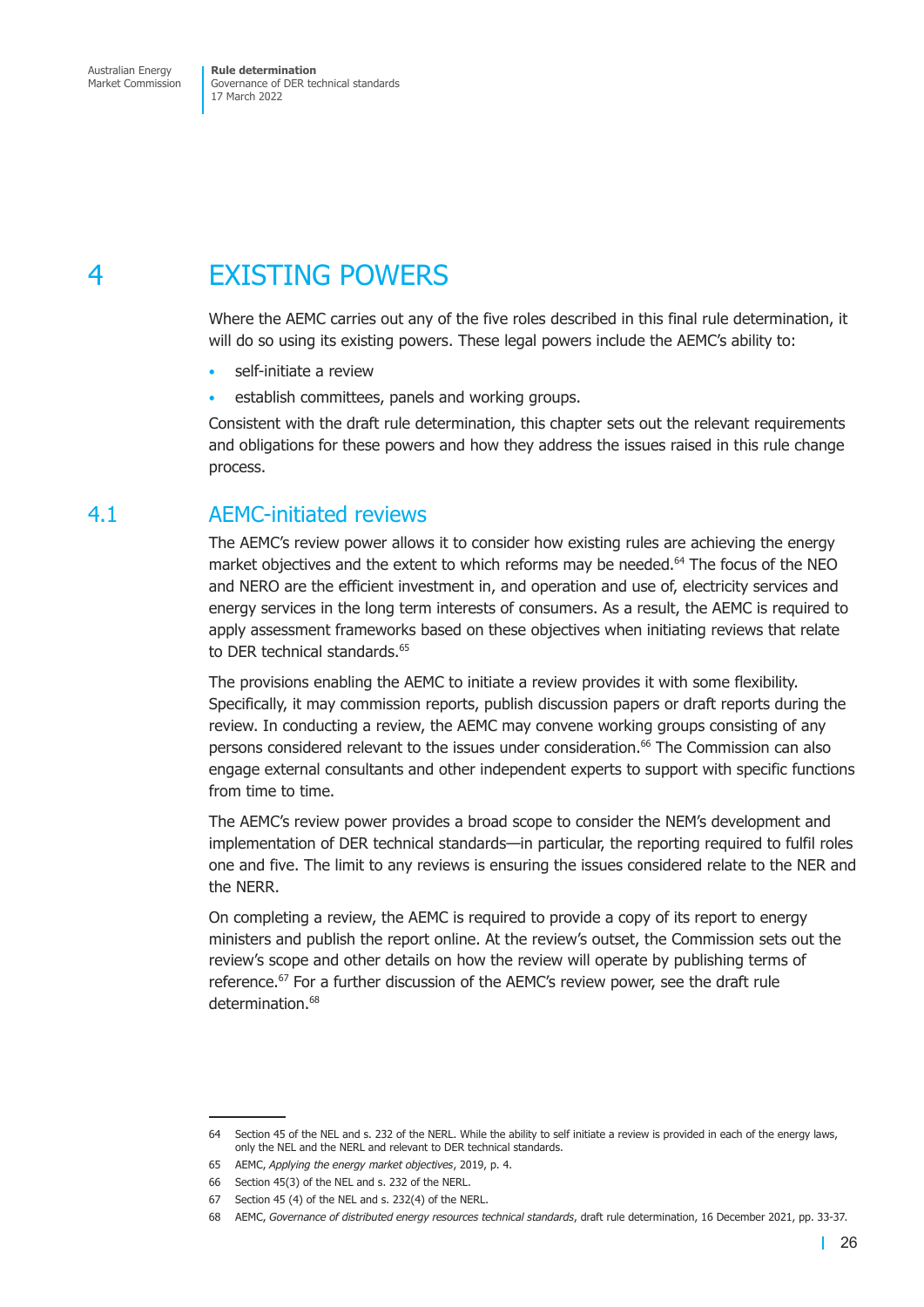# <span id="page-32-0"></span>4.2 Forming a committee

Under the NEL and the NERL, the AEMC can establish committees, panels and working groups to:69

- provide advice on specified aspects of the AEMC's functions
- undertake any other activity related to the AEMC's functions as specified by the AEMC.

The AEMC's functions include:

- rule-making
- market development
- any other functions conferred on the AEMC under the relevant law or rules.<sup>70</sup>

In the DER technical standards context, the AEMC can create a committee to support specific work such as a review or rule change process. This means, for example, the AEMC could establish a committee to provide expert advice to a review considering the NEM's application of minimum inverter standards under the recent AS. 4777.2 rule change. The AEMC could also create a committee to consider, to the extent of its functions, broader DER technical integration issues.

Alternatively, the AEMC can establish a group to act as a 'steering committee' or 'advisory group' based on specific issues arising as the review progresses. Such a group could provide broad industry perspectives on issues and potential solutions.

For more on the AEMC's ability to form a committee, see the draft rule determination.<sup>71</sup>

## 4.3 Stakeholder views

As set out below:

- most stakeholders responding to the draft rule determination sought the AEMC to act immediately to fulfil the articulated DER technical standards roles
- the AEMC's existing powers enable immediate action to be taken.

### **4.3.1 Most stakeholders seek immediate action**

Most stakeholders — both those supportive and concerned about the AEMC's reliance on existing powers — requested that the AEMC act on DER technical standards. As discussed below, those stakeholders supportive of the AEMC using its existing powers to fulfil DER technical standards roles mostly based this position on the assumption the AEMC will act immediately. Conversely, many of the stakeholders who were concerned about aspects of the draft rule determination approach were sceptical the AEMC would act unless compelled by NER provisions such as those proposed by rule change request.

<sup>69</sup> Section 39 of the NEL and s. 227 of the NERL.

<sup>70</sup> Section 29 of the NEL and s. 221 of the NERL.

<sup>71</sup> AEMC, *Governance of distributed energy resources technical standards*, draft rule determination, 16 December 2021, pp. 37-39.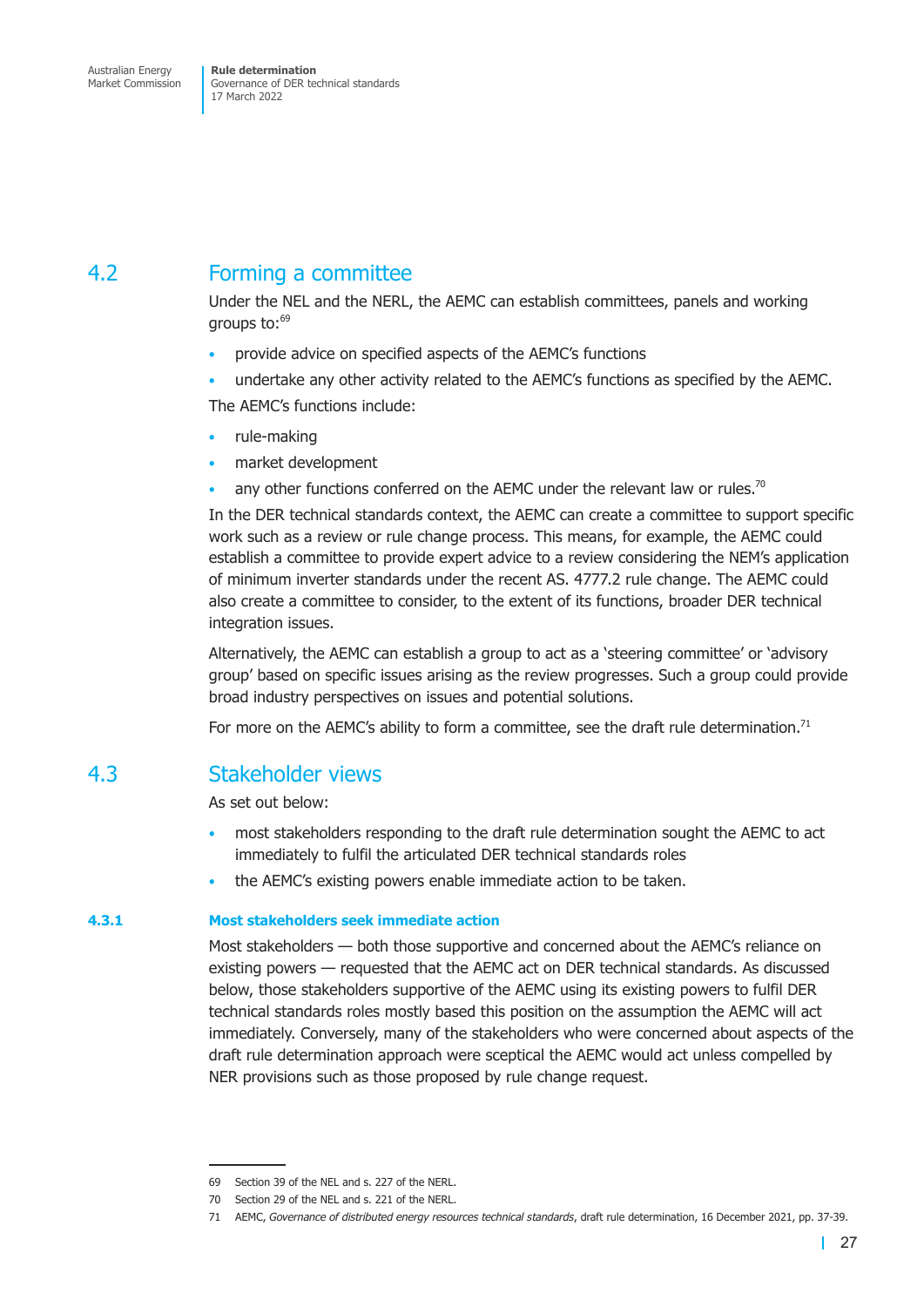#### **Supportive submissions**

Some stakeholders supported or accepted the AEMC using its existing powers to address DER technical standards.<sup>72</sup>

According to the Electric Vehicle Council, the AEMC using its existing powers avoids governance duplication and maintains sufficient flexibility to fully realise DER's benefits.<sup>73</sup>

Ausgrid and the Clean Energy Council argued that the AEMC should use its existing powers immediately.<sup>74</sup> Ausgrid also expressed an interest in the AEMC immediately taking action by establishing a committee with a membership balance as proposed in the rule change request.<sup>75</sup>

#### **Concerned submissions**

Other stakeholders expressed concern about the AEMC using its existing powers to address the development of DER technical standards.<sup>76</sup>

The South Australia Department for Energy and Mining considered that the AEMC should establish a standing committee on DER technical standards under the NER.<sup>77</sup> Energy Networks Australia also preferred a standing committee on DER technical standards established under the NER, on the basis it would be more durable than the AEMC using its existing powers.<sup>78</sup> However, distinct from the rule change request, Energy Networks Australia suggested the AEMC's DER committee be unconstrained by a particular rule change request or review.<sup>79</sup> The Smart Energy Council also suggested the AEMC could broaden the issues considered by any committee established in response to the rule change request, beyond those issues considered by the request itself. $80$ 

According to the Smart Energy Council, the industry does not need maximum flexibility for innovation in the development and implementation of DER technical standards. Rather, it considered industry's priorities to be transparency and predictability. It therefore sought greater certainty about who is responsible for governing the development of DER technical standards and how they will carry out that role. $81$ 

The Smart Energy Council also considered that only governance arrangements written into the NER, explicitly targeting DER technical standards, can resolve the "complex mess" of existing governance arrangements.<sup>82</sup> According to the Smart Energy Council, the influence of

<sup>72</sup> Submissions to the draft rule determination: Ausgrid, Clean Energy Council, Citipower, Powercor and United Energy, Electric Vehicle Council, Rheem, Standards Australia.

<sup>73</sup> Electric Vehicle Council submission to the draft rule determination, p. 2.

<sup>74</sup> Submissions to the draft rule determination: Ausgrid and the Clean Energy Council.

<sup>75</sup> Ausgrid submission to the draft rule determination, p. 1.

<sup>76</sup> Submissions to the draft rule determination: Energy Consumers Australia, Energy Networks Australia, Enphase Energy, Smart Energy Council, and the South Australia Department for Energy and Mining.

<sup>77</sup> South Australia Department for Energy and Mining submission to the draft rule determination, p. 2.

<sup>78</sup> Energy Networks Australia submission to the draft rule determination, pp. 1-2.

<sup>79</sup> Energy Networks Australia submission to the draft rule determination, p. 2.

<sup>80</sup> Smart Energy Council submission to the draft rule determination, p. 10.

<sup>81</sup> Smart Energy Council submission to the draft rule determination, p. 11.

<sup>82</sup> Smart Energy Council submission to the draft rule determination, p. 2.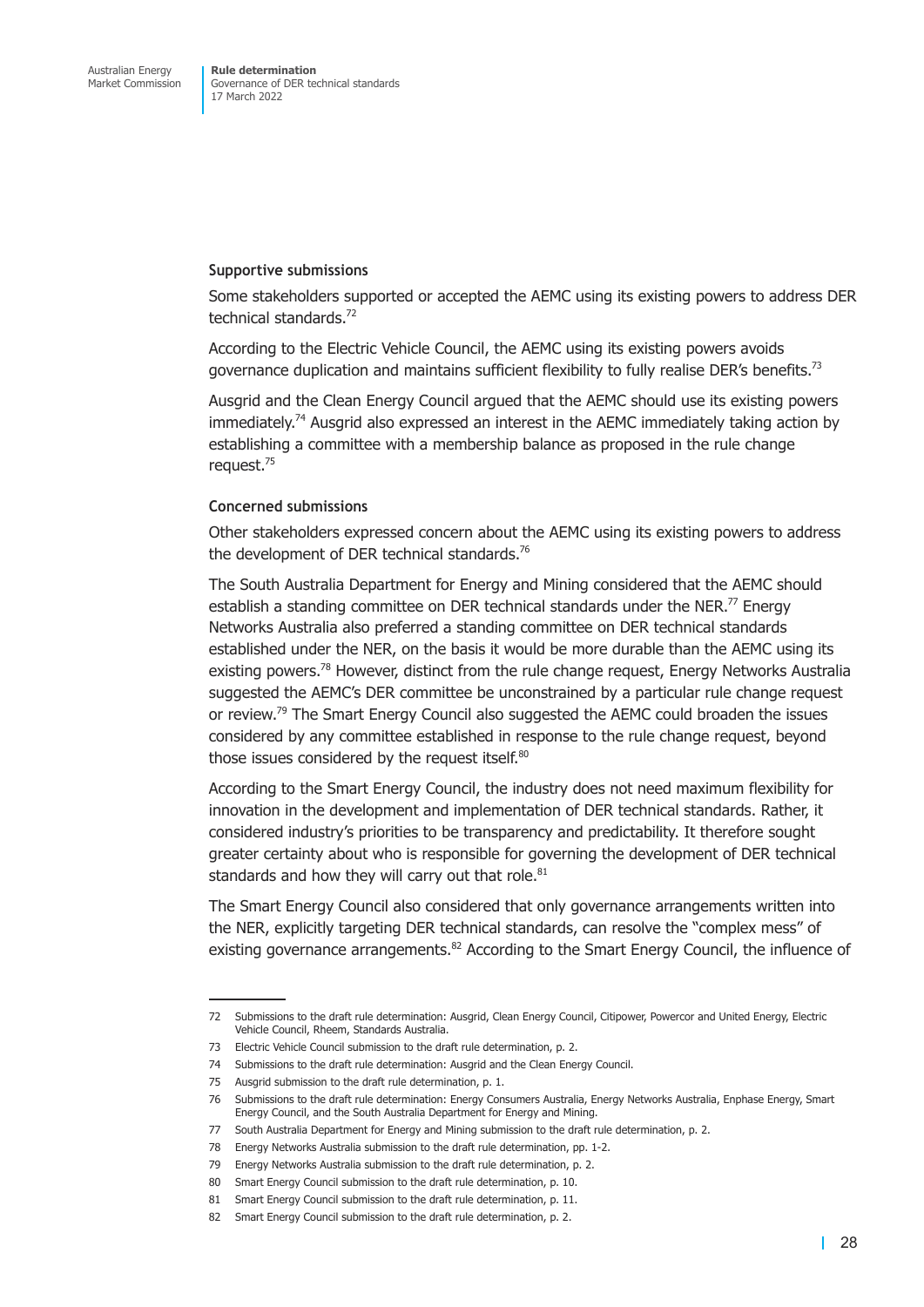multiple jurisdictional regimes on the development and implement of DER technical standards is at least partly because of the lack of national governance arrangements.<sup>83</sup> It therefore requested the AEMC create a standing committee on DER technical standards under the NER with the same level of expert input and resourcing as the Reliability Panel. It considered such arrangements necessary to put downward pressure on consumer costs.

The Smart Energy Council was further concerned that the AEMC using its existing powers to implement technical standards — namely, the rule change process — would contradict its stated preference for flexibility in the draft rule determination.<sup>84</sup>

The ECA also saw value in the AEMC establishing a committee. According to the ECA, creating a standing body under the NER could fill the perceived governance gap between consumer interests and standards development. In its words:<sup>85</sup>

Having an overarching governing body with the capacity to holistically investigate and review the intent of a technical standard from a consumer outcomes and consumer energy resources perspective requires knowledge and insights from many different stakeholders including: industry, consumer organisations, technical experts, technology providers and manufacturers, OEMs, jurisdictional governments, networks and retailers. As it currently stands, there is no body with this diverse representation.

Energy Networks Australia opposed the AEMC using its existing review power because of its ability to put reviews on hold. $86$  Enphase Energy sought clarity on how frequently the AEMC would initiate a review 87

#### **4.3.2 Commission's response**

The Commission recognises stakeholder interest in the AEMC using its powers immediately. The final rule determination sets out the AEMC's work plan for DER technical standards. Detailed consideration of roles one and five will occur through an AEMC-initiated review. The AEMC is already supporting roles two and three as part of its day-to-day operations. Role four is a legislated requirement which the AEMC will undertake as required, in response to rule change requests submitted by stakeholders.

**Efficiency promoted by resilient approaches to consultation in a rapidly evolving market** 

The Commission recognises some stakeholders' interest in forming a committee immediately using the AEMC's existing powers.<sup>88</sup>

Existing powers allow it to form committees, panels, and working groups in support of its functions. This means, for example, the AEMC could form a committee to support its consideration of the NEM's priorities from future DER technical standards. The requirement

<sup>83</sup> Smart Energy Council submission to the draft rule determination, p. 9.

<sup>84</sup> Smart Energy Council submission to the draft rule determination, p. 8.

<sup>85</sup> ECA submission to the draft rule determination, p. 3.

<sup>86</sup> Energy Networks Australia submission to the draft rule determination, pp. 1-2.

<sup>87</sup> Enphase Energy submission to the draft rule determination. p. 2.

<sup>88</sup> Submissions to the draft rule determination: Ausgrid, Energy Networks Australia, the Smart Energy Council, and the South Australia Department for Energy and Mining.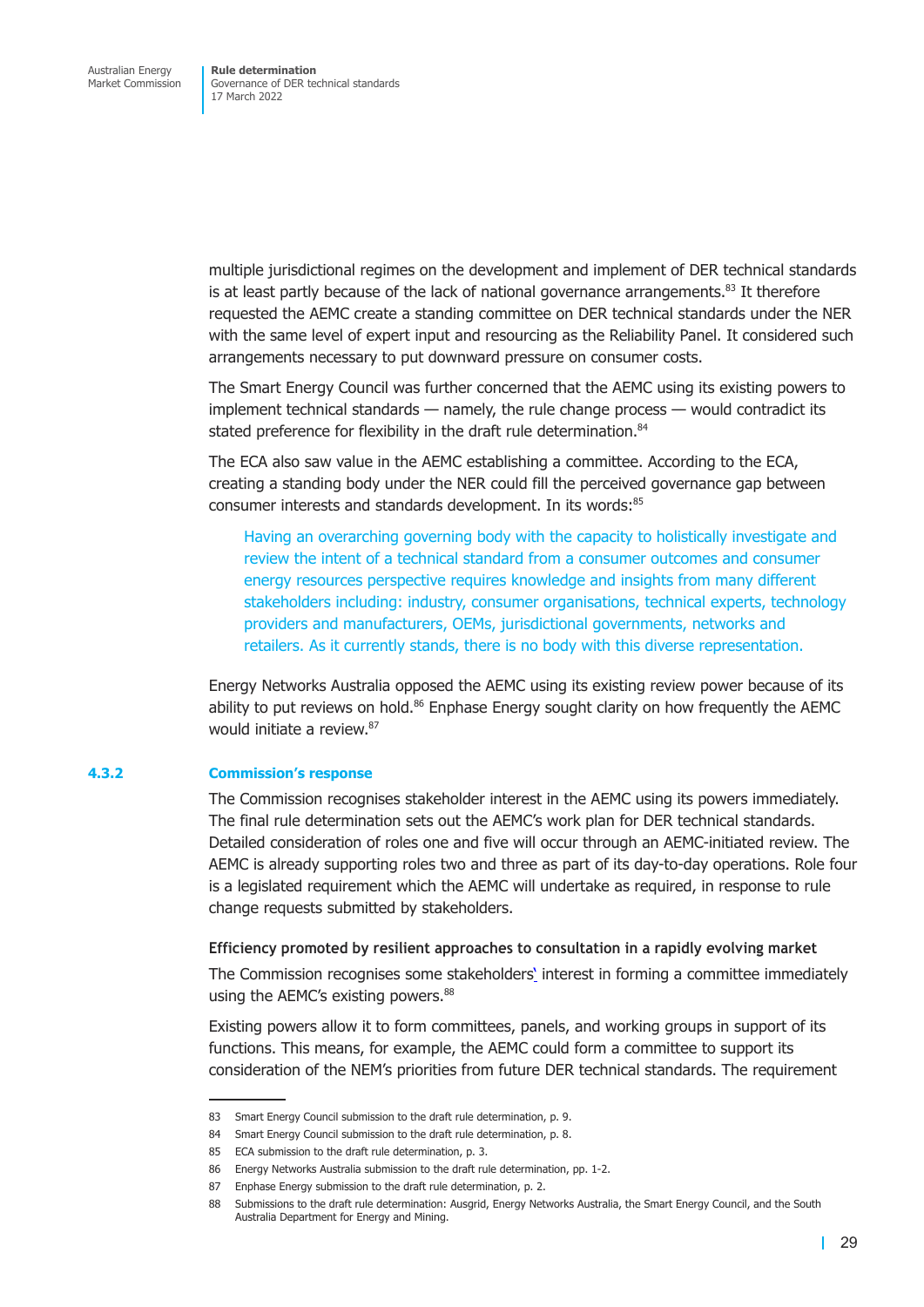for committees to support the functions being undertaken by the AEMC suggests its operation, and broader market outcomes, would be better supported by tasking its members with considering specific issues as they arise. This contrasts with Energy Networks Australia's suggestion that the AEMC should convene a committee at the outset of its DER technical standards work program without reference to a specific rule change process or review.<sup>89</sup> It also contrasts with the suggestion from the Smart Energy Council that a committee could be established under the rule change request, but also be able to consider a greater range of issues than raised by the request as the market and policy context continues to evolve.<sup>90</sup>

The Commission considers the NEO's efficiency and innovation interests are best served by maintaining flexibility over the timing and membership composition of any committee on DER technical standards. It recognises stakeholder interest in creating a standing committee to bring together industry and consumer perspectives. In addition, external consultation and expertise in a variety of forms will prove highly useful as the AEMC fulfils DER technical standards roles. But the need for external consultation does not diminish the AEMC's priority to tailor any committee's composition and membership balance to a rapidly evolving market context. DER technical standards is a complex and broad-ranging topic requiring a multitude of perspectives and expertise. While the AEMC could seek to establish a comprehensively representative committee model at the outset, with a membership reflecting all the many potential interests before refining the scope of issues under consideration, the Commission considers the NEO best served by targeting consultations over time based on specific opportunities or problems.

In addition, promoting flexibility, including support for governance arrangements that are resilient to change over time, is part of its broader application of the energy market objectives in the NER, NGR, and NERR. The greater industry certainty sought by the Smart Energy Council about which organisation is responsible for developing and implementing DER technical standards is supported by the final rule determination setting out the AEMC's commitment to fulfilling, as needed, the five roles which address the development, implementation, and assessment of new and updated DER technical standards in the NEM.

#### **Efficiency further promoted by complementary, rather than duplicate, governance arrangements**

The final rule determination promotes productive efficiency by complementing, rather than duplicating existing initiatives in the development and implementation of DER technical standards.

The ECA expressed its preference for the creation of a standing body to fill perceived gaps between consumer interests and standards development.<sup>91</sup> The Commission confirms it will seek to engage with consumer interests, including consultations with the ECA, at each stage of its work program on DER technical standards. The complementary nature of the AEMC's

<sup>89</sup> Energy Networks Australia submission to the draft rule determination, p. 2.

<sup>90</sup> Smart Energy Council submission to the draft rule determination, p. 10.

<sup>91</sup> ECA submission to the draft rule determination, p. 3.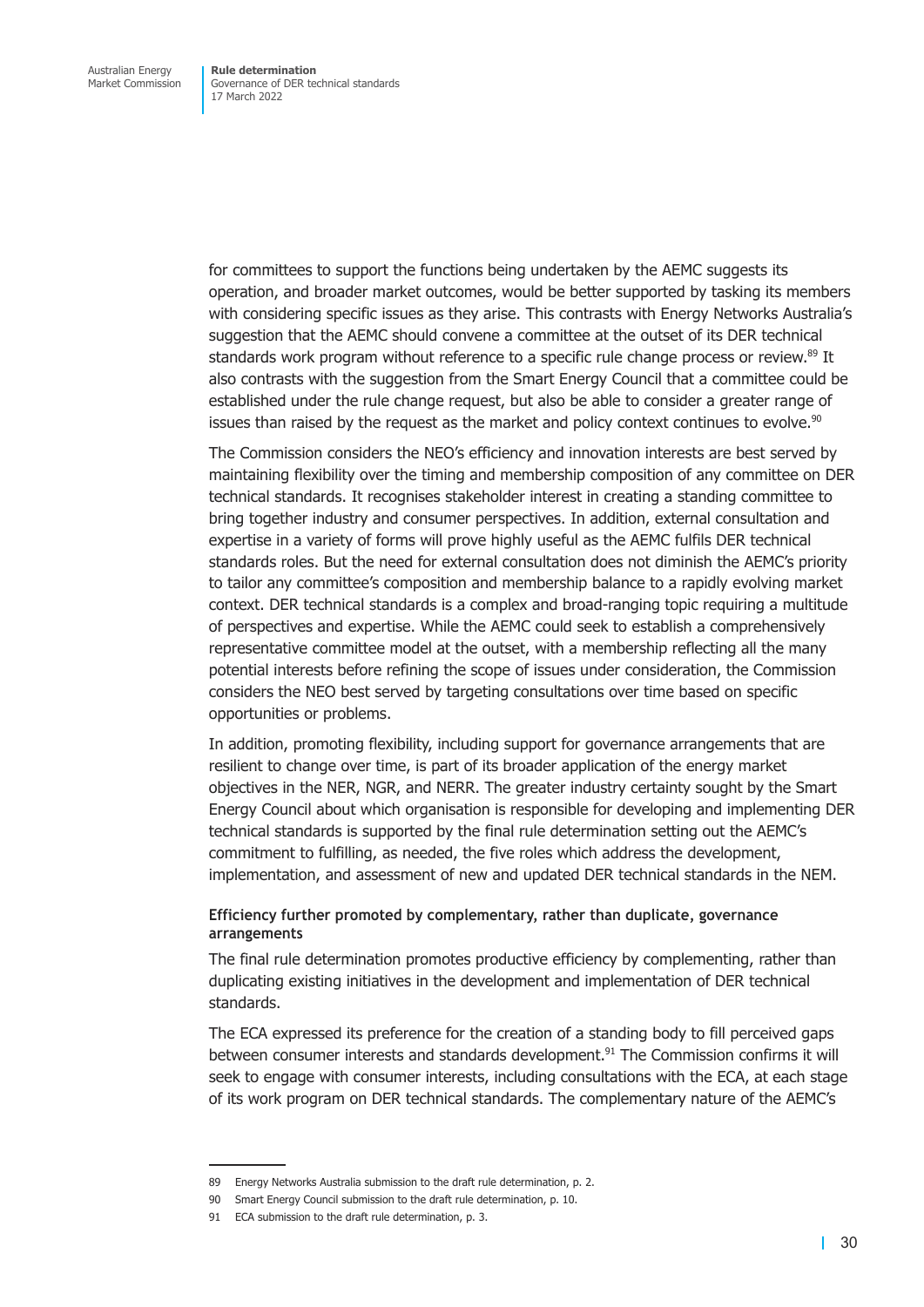work program allows it to contribute these perspectives to existing processes without creating inefficient governance duplication.

The Commission also notes the Smart Energy Council's support for the proposed governance arrangements as a way to address concerns about governance complexity arising under multiple regulatory regimes.<sup>92</sup> However, it further notes the AEMC's limited ability to introduce reforms beyond the national energy markets. Any attempt to create a new standing committee therefore risks adding to governance complexity, rather than simplifying these arrangements. That is, creating a new committee structure could result in layering further complexity and regulatory interactions for market participants to manage over existing standards development and implementation processes. Instead, the AEMC will use its powers to clarify interactions between the NER and other regulatory regimes in the context of specific technical standards. This will help consumers and other stakeholders better understand the actions they might need to take as the NEM's energy transition continues.

#### **The AEMC will use its existing powers to support DER integration**

Finally, the Commission confirms it will use its powers to support the development and implementation of DER technical standards as part of integrating DER into the NEM.

The Smart Energy Council expressed concern about the AEMC's reliance on the rule change process to update standards in the NER as required. $93$  In response, the Commission notes its requirements under the NEL, as it observed in the draft rule determination, the AEMC is not able to affect or otherwise change the ability of proponents to submit rule change requests at any time.<sup>94</sup>

Some stakeholders were concerned about reviews being put on hold if they were selfinitiated reviews.<sup>95</sup> While this has recently occurred for selected reviews for particular reasons, the Commission will work with stakeholders following this rule change process to refine the proposed scope of its work to support the NEM's successful integration of DER so it can be sucessfully carried out.<sup>96</sup>

<sup>92</sup> Smart Energy Council submission to the draft rule determination, p. 2.

<sup>93</sup> Smart Energy Council submission to the draft rule determination. p. 8.

<sup>94</sup> For more on the rule change process, see [Box 1.](#page-23-0)

<sup>95</sup> Submissions to the draft rule determination: Energy Networks Australia and Enphase Energy.

<sup>96</sup> For more on the AEMC's proposed work plan, particularly how it will identify the NEM's priorities from DER technical standards and assess the NER's progress adopting standards, see Chapter 3.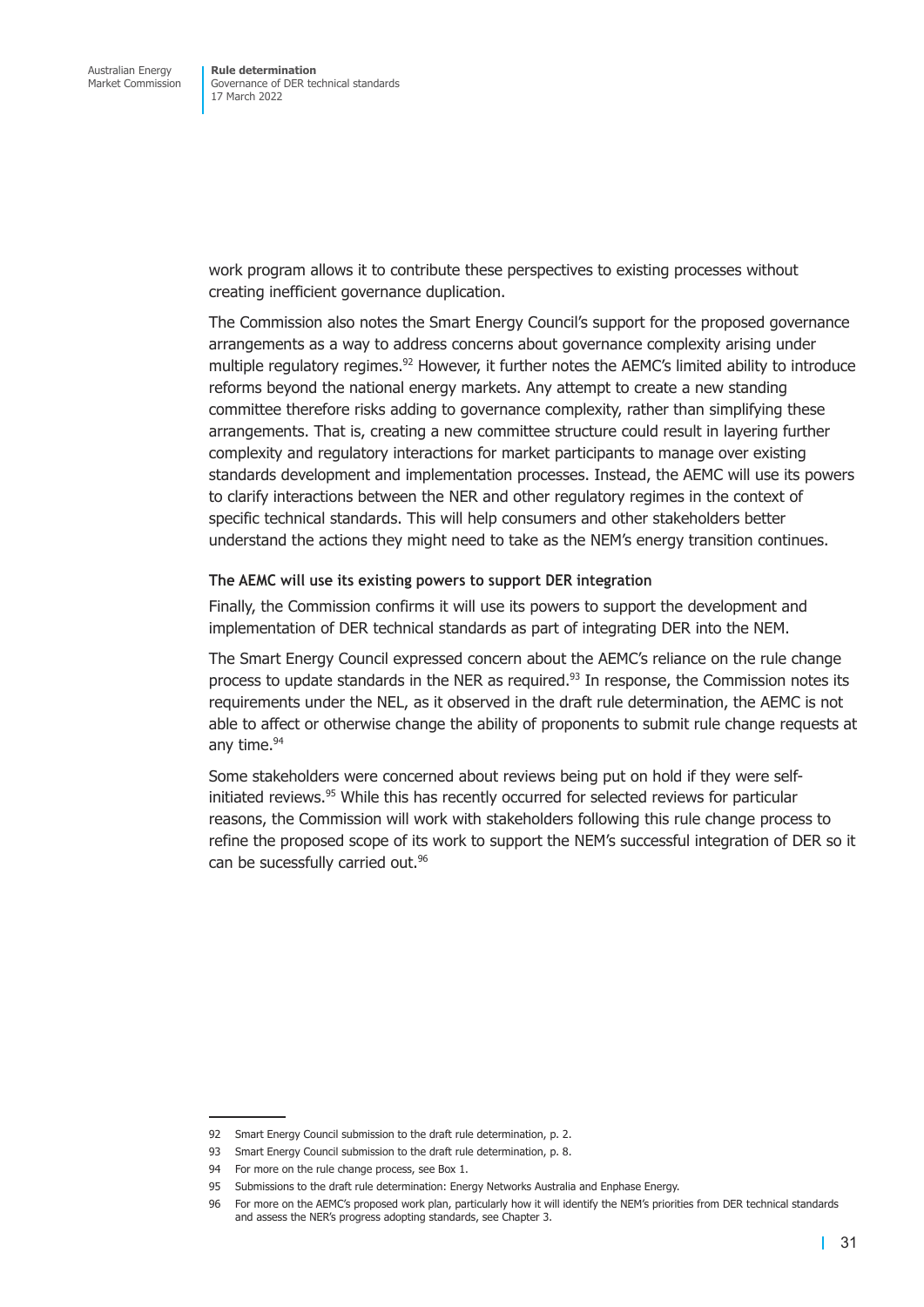# <span id="page-37-0"></span>ABBREVIATIONS

| <b>AEMC</b>  | Australian Energy Market Commission               |
|--------------|---------------------------------------------------|
| <b>AEMO</b>  | Australian Energy Market Operator                 |
| <b>AER</b>   | Australian Energy Regulator                       |
| <b>ARENA</b> | Australian Renewable Energy Agency                |
| <b>CER</b>   | Clean Energy Regulator                            |
| Commission   | See AEMC                                          |
| <b>DEIP</b>  | Distributed Energy Integration Program            |
| <b>DER</b>   | Distributed energy resources                      |
| <b>DNSP</b>  | Distribution Network Service Provider             |
| <b>ENCRC</b> | Energy National Cabinet Reform Committee          |
| <b>EMM</b>   | Energy Ministers' Meeting                         |
| <b>ESB</b>   | <b>Energy Security Board</b>                      |
| GW           | Gigawatt                                          |
| GWh          | Gigawatt hour                                     |
| <b>IEEE</b>  | Institute of Electrical and Electronics Engineers |
| <b>MW</b>    | Megawatt                                          |
| <b>MWh</b>   | Megawatt hour                                     |
| <b>NEL</b>   | National Electricity Law                          |
| <b>NEO</b>   | National electricity objective                    |
| <b>NERL</b>  | National Energy Retail Law                        |
| <b>NERO</b>  | National energy retail objective                  |
| <b>NGL</b>   | National Gas Law                                  |
| <b>NGO</b>   | National gas objective                            |
|              |                                                   |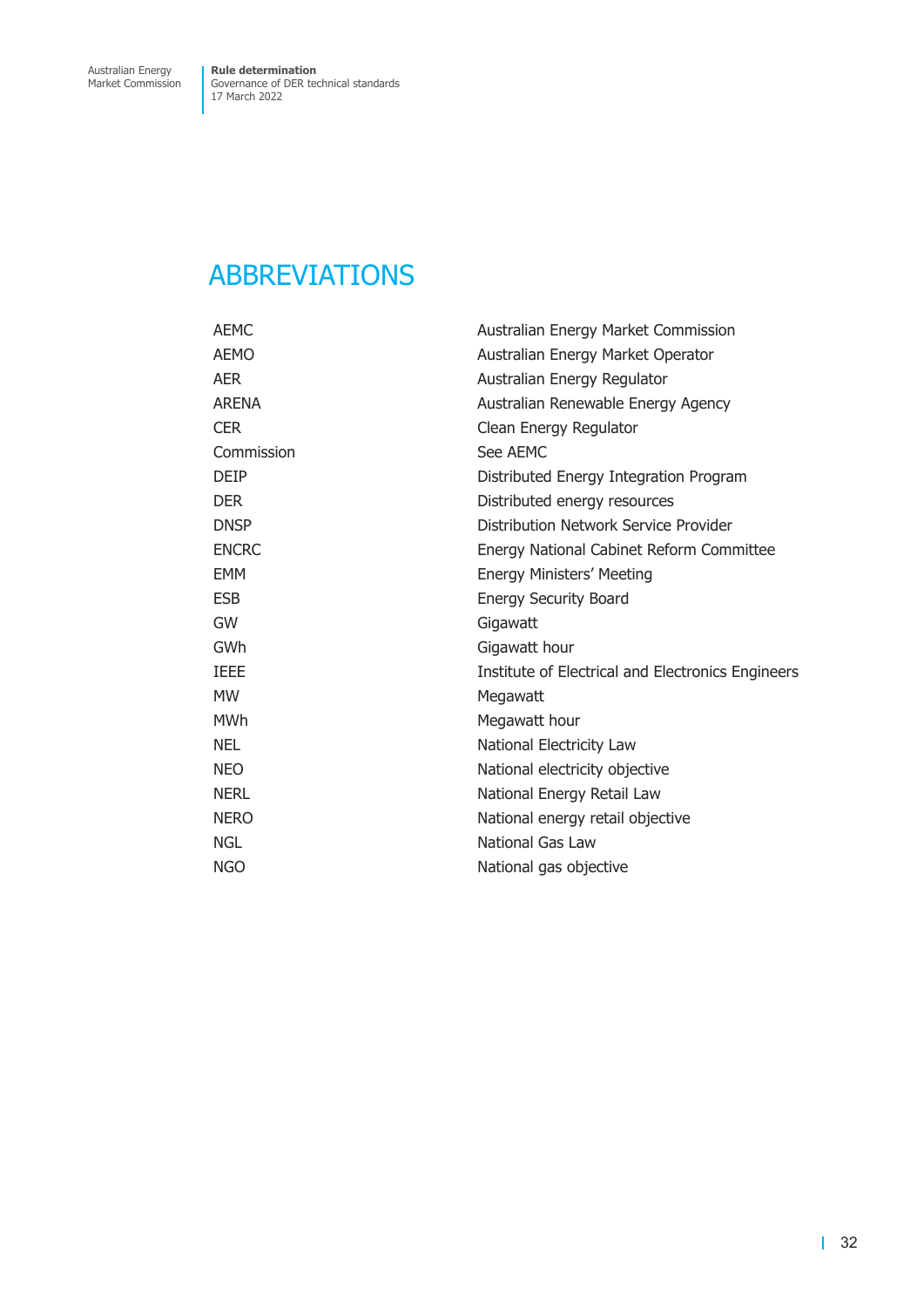# <span id="page-38-0"></span>A DRAFT TERMS OF REFERENCE

<span id="page-38-1"></span>This appendix sets out a draft terms of reference for an AEMC-initiated review on DER technical standards. Following the conclusion of this rule change process, the Commission intends to seek stakeholder comment on this draft to enable it to finalise terms of reference and commence the review.

#### **Context**

In the draft rule determination, the AEMC identified five distinct roles to support DER technical standards and integration, and realise the benefits of DER:

- 1. identifying when the NEM needs new DER technical standards
- 2. working with the Energy Security Board (ESB) and the Australian Renewable Energy Agency (ARENA)'s Distributed Energy Integration Program (DEIP) to complement existing efforts to identify the NEM's needs from DER technical standards
- 3. participating in Standards Australia's DER committees as observing members
- 4. updating DER technical standards in the NER, as required
- 5. reporting on progress adopting standards and integrating DER.
- In the draft rule determination, the AEMC also:
	- committed to undertaking each role to the extent it is not already being fulfilled by itself or others
	- noted it could fulfil roles 2, 3, and 4 through its ongoing operations and the rule change process
	- stated that the AEMC may self-initiate a review to carry out roles 1 and 5, and may form a committee, working group, or panel of independent experts in support, as needed.
- Under the NEL, the AEMC may conduct a review of the operation and effectiveness of the NER or any matter relating to the NER. Matters related to DER technical standards under existing NER provisions include:
	- Chapter 10: defining 'DER Technical Standards' in the NER
	- Schedule 5A.1: setting out minimum requirements for complying with DER technical standards in connection agreements between connecting parties and DNSPs, including minimum information requirements for standard agreements provided by DNSPs.

#### **Trigger**

- In response to the draft rule determination, many stakeholders supported the five identified roles on DER technical standards and the AEMC's commitment to making sure each role is being fulfilled by itself or others.
- The Commission has therefore decided to initiate a review of DER technical standards.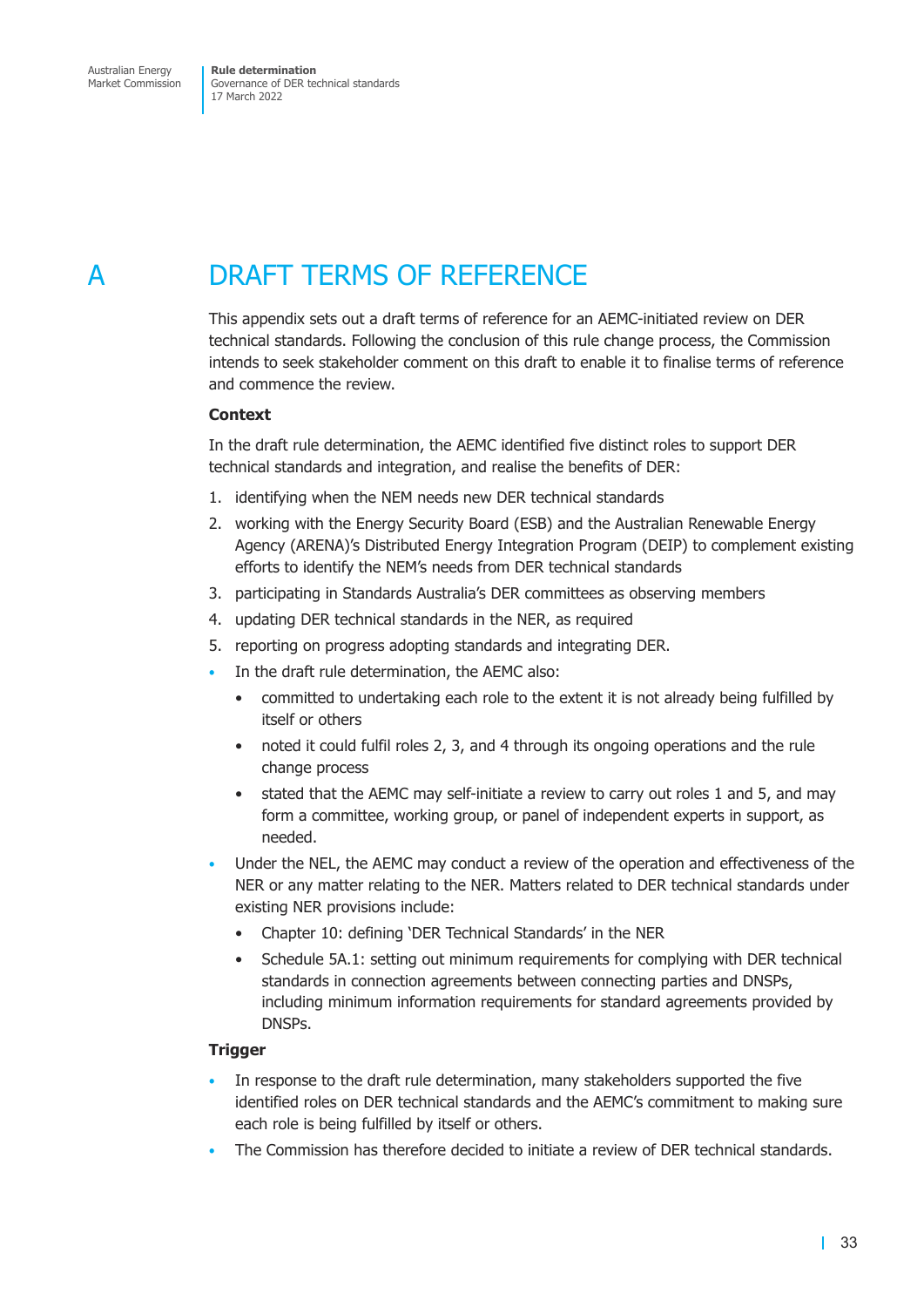#### **Review objectives**

- The review's objective is to support DER's successful integration for the long term benefit of electricity consumers. It will do this by assessing the NEM's 'state of play' implementing DER technical standards and identifying necessary next steps for market participants, market bodies, and other relevant parties.
- The AEMC will conduct a review to:
	- identify existing activities in relation to DER technical standards
	- clarify the NEM's needs from new DER technical standards
	- report on progress on adopting and implementing DER technical standards across the NEM.
- This will allow the AEMC to consider existing work to develop and implement DER technical standards to support the NEM's continued transition. It will do this by identifying potential gaps requiring further action.

#### **Scope**

- In conducting the review, the AEMC will publish a report that:
	- identifies existing activities (and their prioritisation) regarding the introduction of DER technical standards, including the roles and responsibilities of organisations undertaking these activities
	- considers the progress made on implementing DER technical standards
	- identifies, and prioritises, any new work or action required to develop DER technical standards.
- In addition, the AEMC will:
	- engage with industry stakeholders, consumer representatives, relevant jurisdictional bodies, the Energy Security Board, Australian Energy Market Operator and the Australian Energy Regulator.
	- obtain advice as needed from market participants and/or independent consultants through committees, working groups, and reports as relevant.
	- provide a draft report for consultation before publishing a final report no later than 12 months from the date of commencing the review.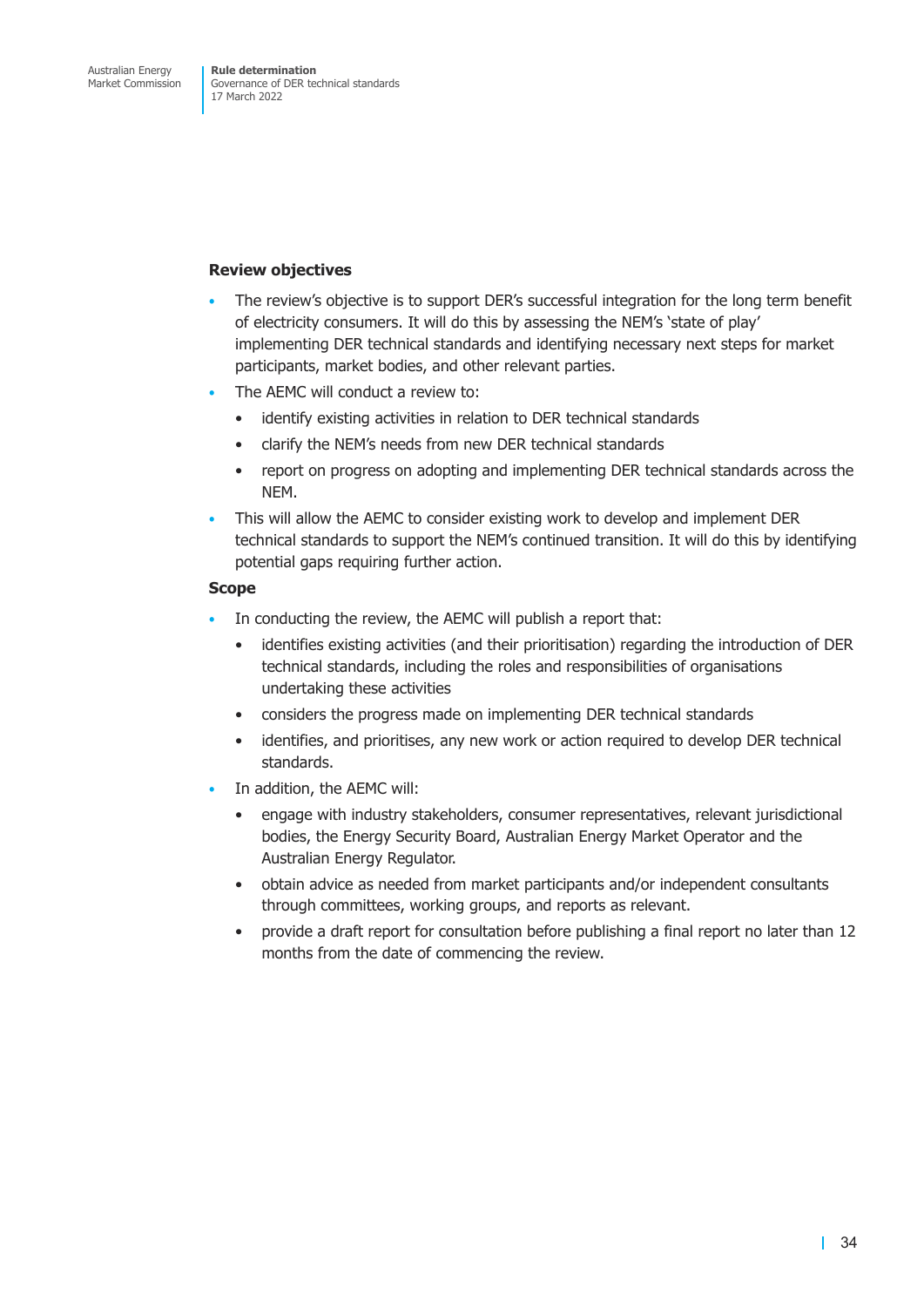# <span id="page-40-0"></span>B SUMMARY OF OTHER ISSUES RAISED BY STAKEHOLDERS

This appendix sets out the issues raised in the second round of consultation on this rule change request and the AEMC's response to each issue. If an issue raised by stakeholders has been discussed in the main body of this document, it has not been included in this table.

| <b>STAKEHOLDER</b>                       | <b>ISSUE</b>                                                                                                                                                                                                                                                                                                                                                                                                                                                                                                                                                                                                            | <b>AEMC RESPONSE</b>                                                                                                                                                                                                                                                        |
|------------------------------------------|-------------------------------------------------------------------------------------------------------------------------------------------------------------------------------------------------------------------------------------------------------------------------------------------------------------------------------------------------------------------------------------------------------------------------------------------------------------------------------------------------------------------------------------------------------------------------------------------------------------------------|-----------------------------------------------------------------------------------------------------------------------------------------------------------------------------------------------------------------------------------------------------------------------------|
| <b>Compliance and enforcement</b>        |                                                                                                                                                                                                                                                                                                                                                                                                                                                                                                                                                                                                                         |                                                                                                                                                                                                                                                                             |
| Ausgrid                                  | The AEMC should work with jurisdictional regulators to avoid<br>fragmented technical standards for DER devices being<br>implemented across the NEM (p. 1)<br>A committee should consider how better compliance for DER<br>technical standards can be achieved, including who should<br>enforce these standards and whether the incentives for<br>compliance are appropriate, Noted the overlap in roles and<br>responsibilities between the CER, DNSPs, and jurisdictional<br>regulators. Committee also consider the implications of<br>jurisdictional differences, such as the contestability regime in<br>NSW (p. 2) | As set out in the final rule determination, the AEMC<br>will consider interactions between the NER and<br>jurisdictional regulatory regimes. In support of this<br>work, the AEMC can convene, as required,<br>committees or other bodies of external experts to<br>assist. |
| CitiPower, Powercor and United<br>Energy | The AEMC should use the final rule determination to provide<br>its view on the CER's role in assisting DNSPs with inverter<br>compliance (p. 6)                                                                                                                                                                                                                                                                                                                                                                                                                                                                         | Rather than considering the CER's role in this final<br>rule determination, the AEMC will consider<br>interactions between jurisdictional regulatory<br>regimes and the NER in respect of specific<br>technical standards, such as minimum inverter<br>standards.           |
|                                          | Noted its view "the CER and CEC have more capacity and<br>expertise to oversee enforcement of technical standards and                                                                                                                                                                                                                                                                                                                                                                                                                                                                                                   | As indicated in the draft ToR, the AEMC will<br>consider interactions between the NER and                                                                                                                                                                                   |

#### **Table B.1: Summary of other issues raised in submissions**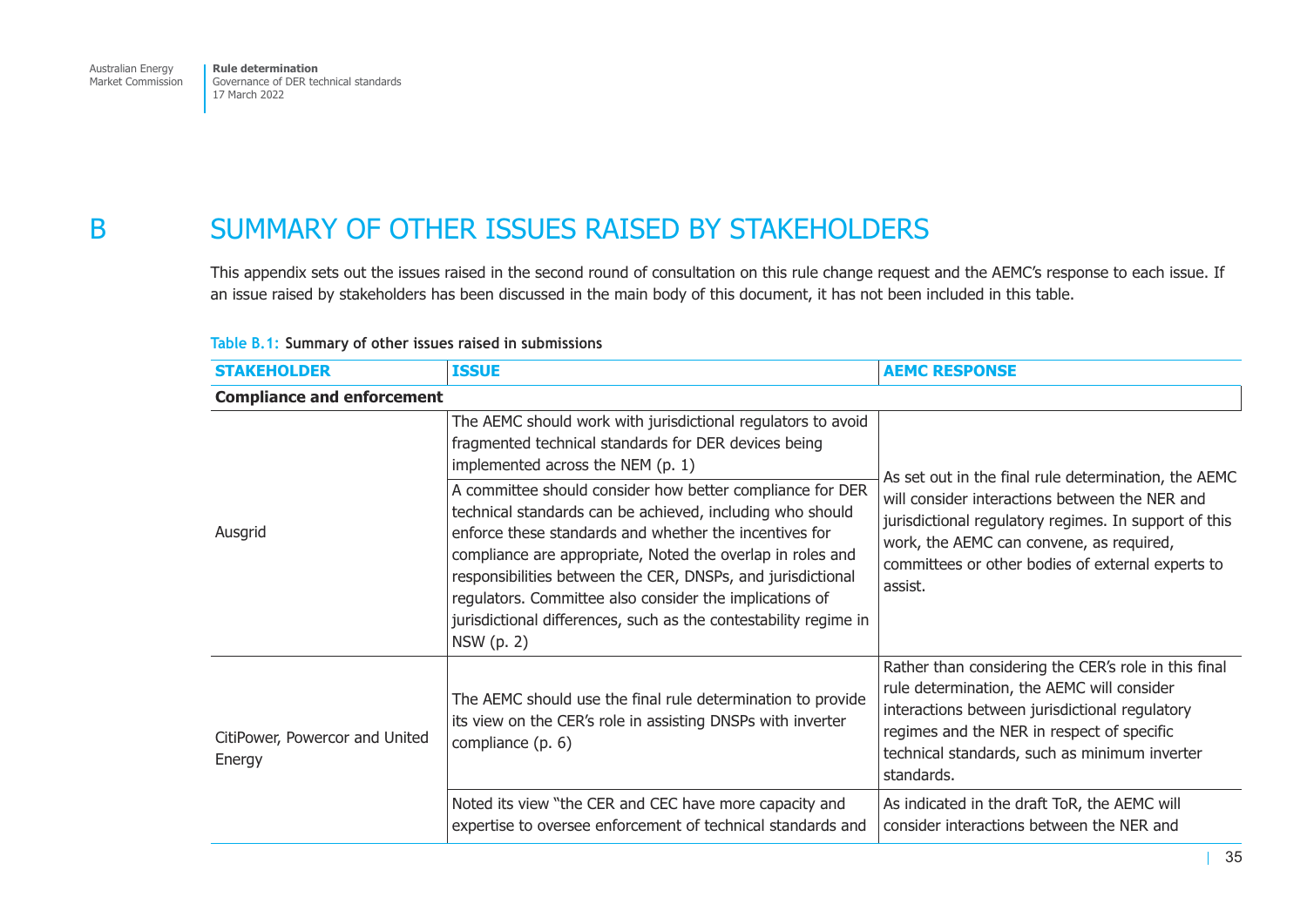**Rule determination**  Governance of DER technical standards 17 March 2022

| <b>STAKEHOLDER</b> | <b>ISSUE</b>                                                                                                                                                                                                                                                                                                                                                                                                                                                                                                                                                                                                                                                                                                                                                                 | <b>AEMC RESPONSE</b>                                                                                  |
|--------------------|------------------------------------------------------------------------------------------------------------------------------------------------------------------------------------------------------------------------------------------------------------------------------------------------------------------------------------------------------------------------------------------------------------------------------------------------------------------------------------------------------------------------------------------------------------------------------------------------------------------------------------------------------------------------------------------------------------------------------------------------------------------------------|-------------------------------------------------------------------------------------------------------|
|                    | ensure [DER technical standards] compliance among retailers<br>and installers than alternatives such as the AER or [DNSPs]"<br>(p. 6)<br>Most residential solar PV systems connected to Victorian<br>DNSPs since January 2020 do not comply with mandated<br>power quality response mode settings for smart inverters. In<br>addition, some PV systems are exporting above limits agreed<br>in the connection agreement. This non-compliance is said to<br>"result in a decline in the value received by customers,<br>impacts the quality of the electricity supply and may lead to<br>higher network costs borne by all customers." Inverter non-<br>compliance could also undermine DNSPs ability to contribute<br>to system security during low operational demand. Non- | jurisdictional regulatory regimes to assess the<br>NEM's progress adopting existing standards.        |
|                    | compliance is occurring on Victorian networks despite<br>education programs, information sessions, and training<br>initiatives (pp. 1-3)<br>Victoria's universal rollout of advanced metering<br>infrastructure (smart meters) provides sustantial data on the<br>three main causes of non-compliance with inverter<br>standards:<br>manufacturer fault<br>solar installer fault<br>customer fault.                                                                                                                                                                                                                                                                                                                                                                          |                                                                                                       |
|                    | Amending the model standing offer and deemed distribution                                                                                                                                                                                                                                                                                                                                                                                                                                                                                                                                                                                                                                                                                                                    | The AEMC will consider the progress of                                                                |
|                    | contract to protect customers, as proposed in the rule<br>change request, would not protect customers with respect to                                                                                                                                                                                                                                                                                                                                                                                                                                                                                                                                                                                                                                                        | implementing DER technical standards through its<br>planned work program. This is expected to include |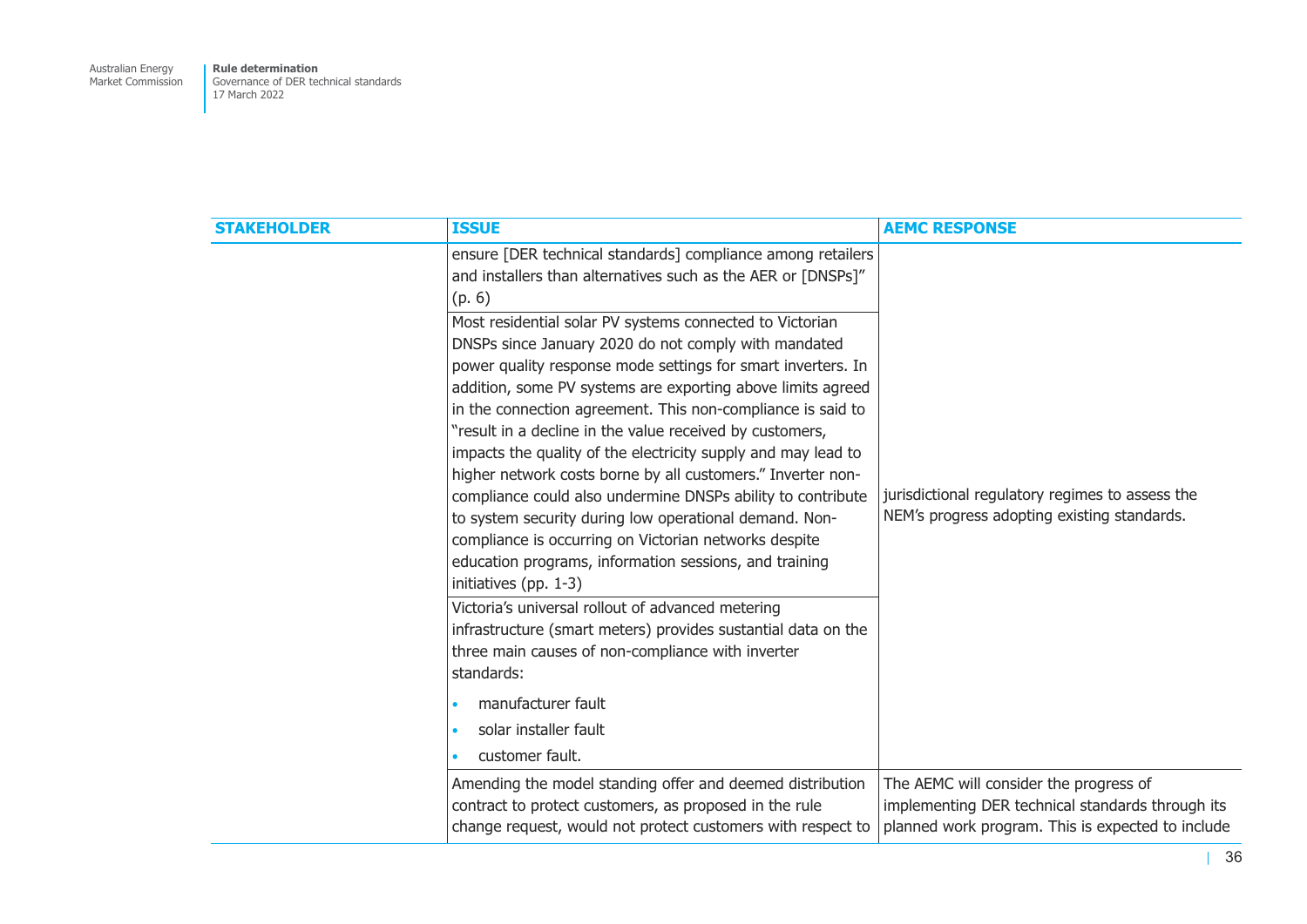**Rule determination**  Governance of DER technical standards 17 March 2022

| <b>STAKEHOLDER</b>                                  | <b>ISSUE</b>                                                                                                                                                                                                                                                                                    | <b>AEMC RESPONSE</b>                                                                                                                                                                                                                                      |
|-----------------------------------------------------|-------------------------------------------------------------------------------------------------------------------------------------------------------------------------------------------------------------------------------------------------------------------------------------------------|-----------------------------------------------------------------------------------------------------------------------------------------------------------------------------------------------------------------------------------------------------------|
|                                                     | installers or manufacturers as these participants are not<br>bound by the contract or the rules (p. 2)                                                                                                                                                                                          |                                                                                                                                                                                                                                                           |
| Electric Vehicle Council                            | Implementing existing DER technical standards is a bigger<br>priority than developing new DER standards (p. 3)                                                                                                                                                                                  |                                                                                                                                                                                                                                                           |
| Enphase Energy                                      | Compliance, enforcement, and standards interpretation are<br>considerable issues to resolve. The AEMC should "investigate<br>a way to effectively enforce the compliance with current and<br>future" technical standards (p. 2)                                                                 | the organisations involved in the sector.                                                                                                                                                                                                                 |
| Tesla                                               | Concerned by the lack of a dedicated adjudicating body<br>advising on ambiguous aspects of an Australian Standard. No<br>clear body if, for example, the industry wants to challenge<br>interpretations of individual electrical inspectors. Multiple<br>jurisdictional regimes in place (p. 2) |                                                                                                                                                                                                                                                           |
| <b>Smart Energy Council</b>                         | Proposed roles "do nothing" to address compliance and<br>enforcement (p. 6)                                                                                                                                                                                                                     |                                                                                                                                                                                                                                                           |
| <b>Other issues</b>                                 |                                                                                                                                                                                                                                                                                                 |                                                                                                                                                                                                                                                           |
| Rheem                                               | While largely supportive of the draft rule determination,<br>considered the AEMC could contribute to the development<br>technical standards for interoperability and cyber security<br>$(pp. 1-2)$                                                                                              | The AEMC will identify the NEM's priorities from<br>new DER technical standards. It will also continue<br>to support the development of policy<br>recommendations and other consultative<br>processes.                                                    |
| South Australia Department for<br>Energy and Mining | AEMO should be empowered under the NER to develop<br>certain DER technical standards in emergency contexts, for<br>example if an urgent issues arises meaning that power<br>system security would be adversely affected by relying on<br>typical standards development processes (p. 2).        | The AEMC will continue liaising with the South<br>Australia Department for Energy and Mining,<br>AEMO, and other stakeholders to address potential<br>power system security issues arising at the<br>distribution network level across NEM jurisdictions. |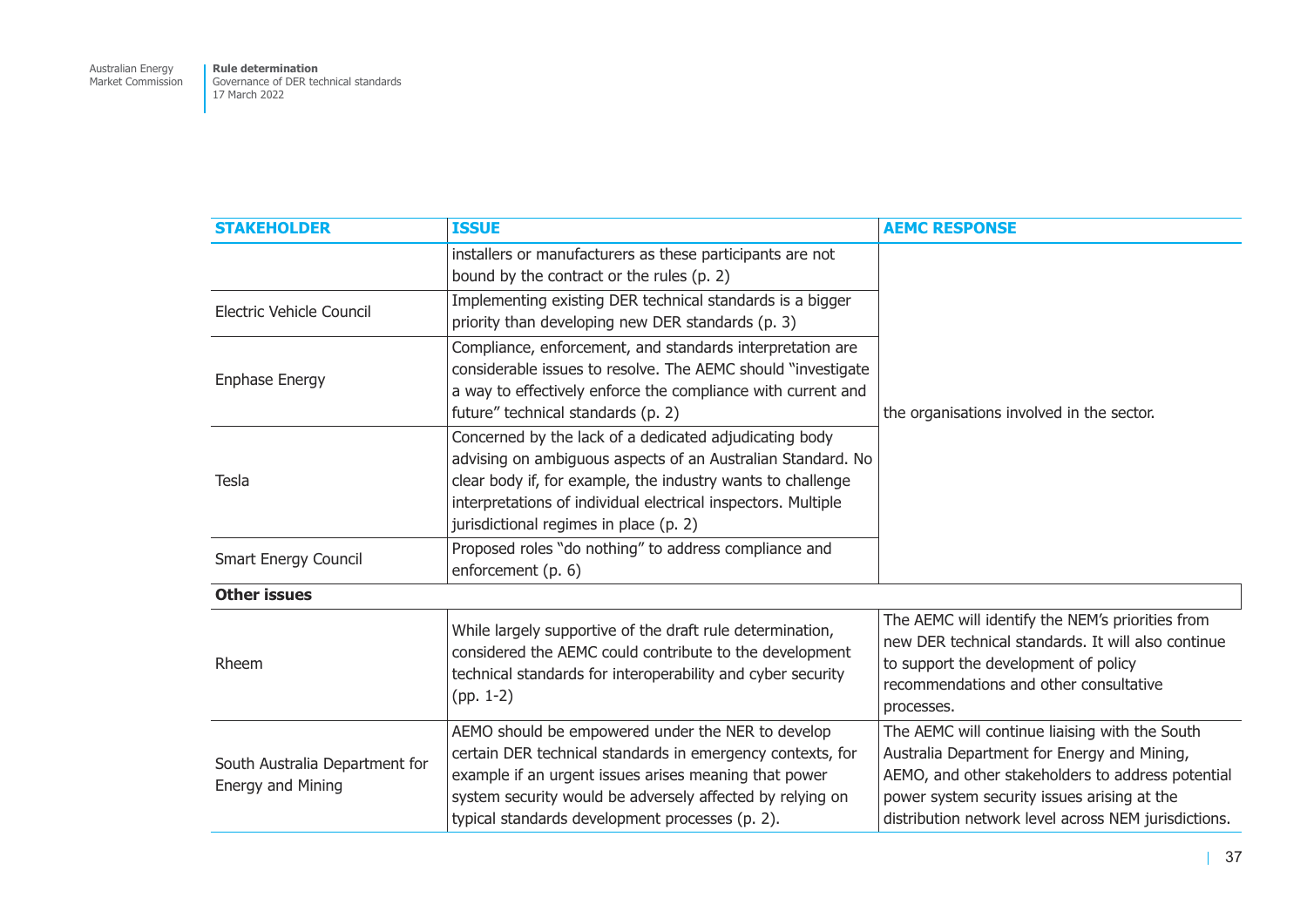**Rule determination**  Governance of DER technical standards 17 March 2022

| <b>STAKEHOLDER</b> | <b>ISSUE</b>                                                                           | <b>AEMC RESPONSE</b>                                                                                                                                                                          |
|--------------------|----------------------------------------------------------------------------------------|-----------------------------------------------------------------------------------------------------------------------------------------------------------------------------------------------|
|                    | AEMO and DNSPs could be required under the NER to report<br>on DER technical standards | The AEMC's workplan intends to consider a range<br>of issues related to the development and<br>implementation of DER technical standards,<br>including the responsibilities of organisations. |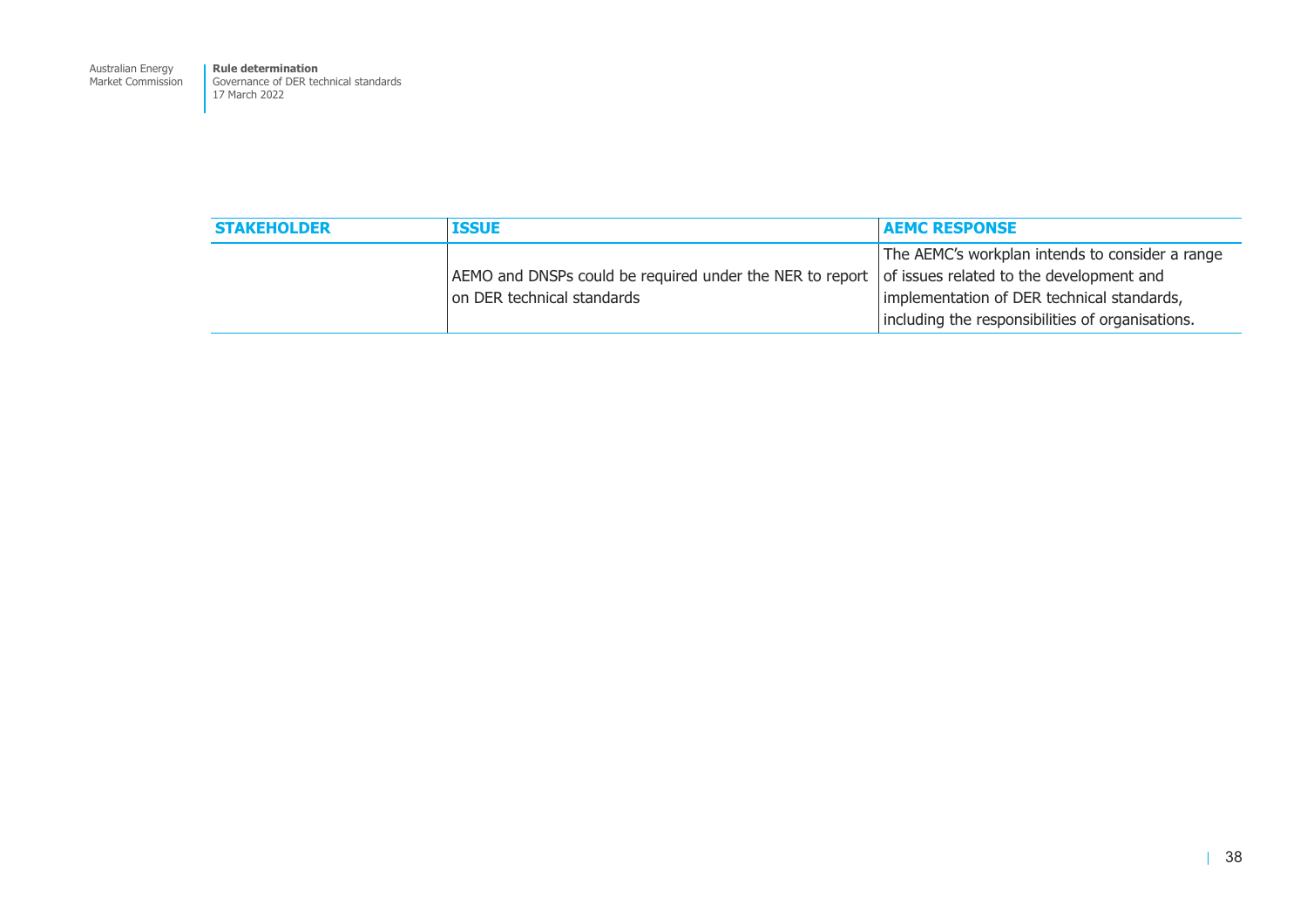# <span id="page-44-0"></span>C RULE MAKING TEST AND ASSESSMENT FRAMEWORK

This appendix sets out the rule making tests and assessment framework the Commission applied in making this final rule determination.

# C.1 Achieving the NEO and the NERO

Under the NEL the Commission may only make a rule if it is satisfied that the rule will, or is likely to, contribute to the achievement of the NEO). $97$ 

The NEO is:98

to promote efficient investment in, and efficient operation and use of, electricity services for the long term interests of consumers of electricity with respect to:

- (a) price, quality, safety, reliability and security of supply of electricity; and
- (b) the reliability, safety and security of the national electricity system.

Further, the Commission may only make a rule if it is satisfied that the rule will, or is likely to, contribute to the achievement of the NERO.<sup>99</sup>

The NERO is:100

to promote efficient investment in, and efficient operation and use of, energy services for the long term interests of consumers of energy with respect to price, quality, safety, reliability and security of supply of energy.

The Commission must also, where relevant, satisfy itself that the rule is "compatible with the development and application of consumer protections for small customers, including (but not limited to) protections relating to hardship customers" (the "consumer protections test").<sup>101</sup>

Where the consumer protections test is relevant in the making of a rule, the Commission must be satisfied that both the NERO test and the consumer protections test have been met.<sup>102</sup> If the Commission is satisfied that one test, but not the other, has been met, the rule cannot be made.

There may be some overlap in the application of the two tests. For example, a rule that provides new protection for small customers may also, but will not necessarily, promote the NERO.

<sup>97</sup> Section 88 of the NEL.

<sup>98</sup> Section 7 of the NEL.

<sup>99</sup> Section 236(1) of the NERL.

<sup>100</sup> Section 13 of the NERL.

<sup>101</sup> Section 236(2)(b) of the NERL.

<sup>102</sup> That is, the legal tests set out in s. 236(1) and (2)(b) of the NERL.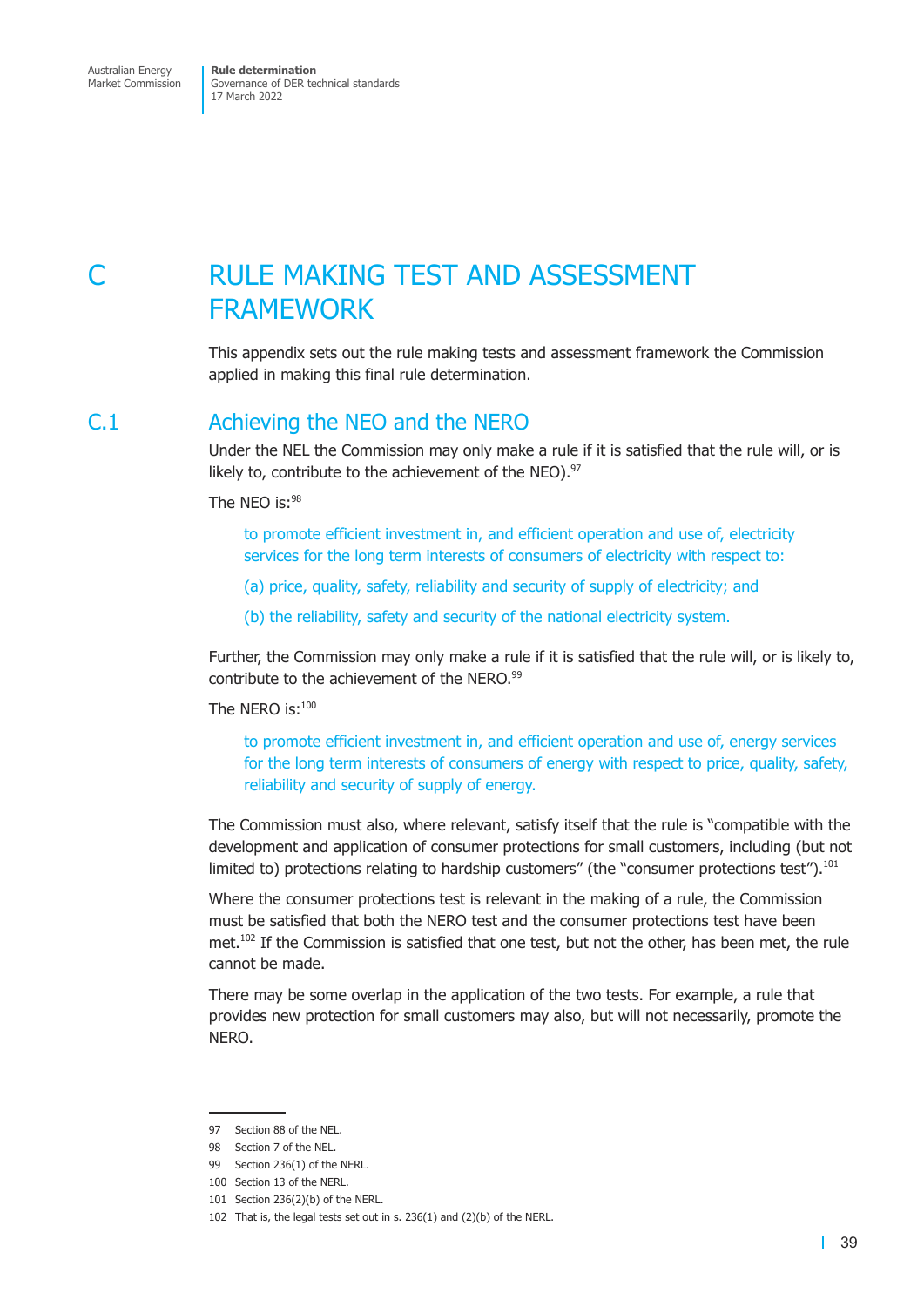# <span id="page-45-0"></span>C.2 Assessment framework

In assessing the rule change request against the NEO and the NERO, the Commission considered the most relevant aspects of the NEO and NERO for this rule change request to be the efficient investment in, and operation of, electricity services with respect to the price, quality and security of supply of electricity.

For more on the Commission's assessment framework, see [Table C.1.](#page-45-1)

| <b>OBJECTIVE</b>         | <b>DESCRIPTION</b>                                                                                                                                                                                                                                                                                                                      |
|--------------------------|-----------------------------------------------------------------------------------------------------------------------------------------------------------------------------------------------------------------------------------------------------------------------------------------------------------------------------------------|
|                          | Maximising DER's potential contribution while<br>$\bullet$<br>maintaining grid security and reliability, particularly as<br>the energy transition results in increased DER<br>installation and grid-scale variable renewable energy                                                                                                     |
| Security and reliability | Accounting for differences in DER installation rates<br>$\bullet$<br>between and within NEM regions                                                                                                                                                                                                                                     |
|                          | Timeliness of DER technical standards setting for the<br>$\bullet$<br>NEM given the rapid pace of new DER capacity being<br>installed by consumers                                                                                                                                                                                      |
| Price                    | Complexity, cost and timeliness of standard setting and<br>$\bullet$<br>compliance under any new governance arrangements<br>are no more than necessary to achieve security,<br>reliability, and safety objectives (including internal<br>opportunity costs for the AEMC from appropriately<br>resourcing any new governance activities) |
|                          | Parties responsible for meeting the costs of any new<br>$\bullet$<br>governance arrangements are those best able to<br>manage and mitigate those costs                                                                                                                                                                                  |
| Safety                   | Promote and maintain approved industry safety<br>$\bullet$<br>standards for the owners of DER and across the power<br>system more broadly                                                                                                                                                                                               |

<span id="page-45-1"></span>

| Table C.1: Assessment framework description |
|---------------------------------------------|
|---------------------------------------------|